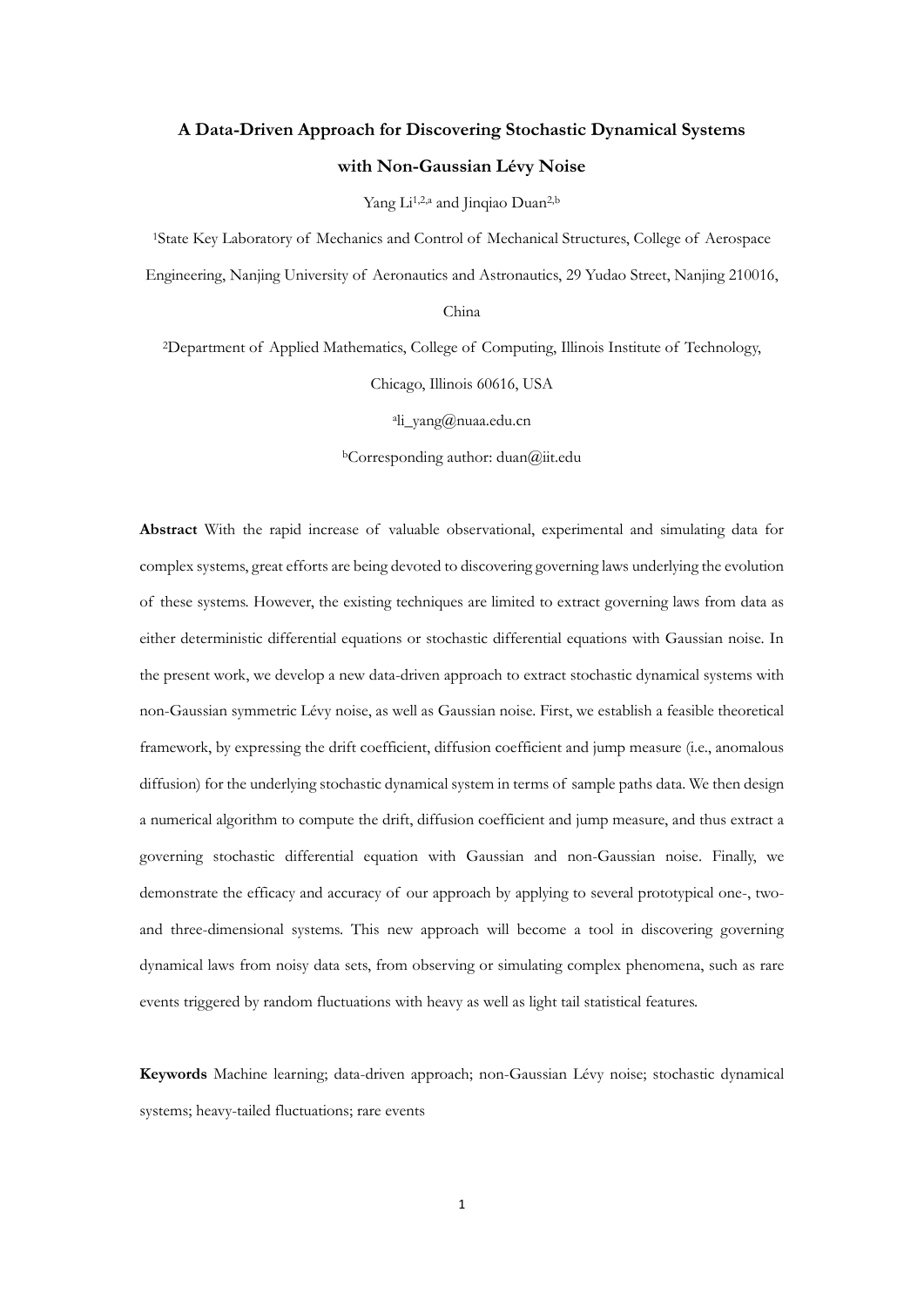#### **1. Introduction**

Environmental and intrinsic noisy fluctuations are inevitable in complex systems in biology, physics, chemistry, engineering and finance [1–6]. The governing laws for the dynamical evolution of these systems are usually in terms of stochastic differential equations. However, the explicit analytical governing laws are often unavailable, due to lack of scientific understanding of mechanisms underlying the complex phenomena, especially in biomedical systems. Fortunately, more and more data sets for complex systems are available with the progress of scientific tools and simulation capabilities. Therefore, extracting governing laws from noisy data plays a crucial role in various scientific fields.

Data-driven techniques are recently being proposed to learn governing equations of nonlinear phenomena from data. For instance, the Sparse Identification of Nonlinear Dynamics approach was designed to discover deterministic ordinary [7] or partial [8–11] differential equations from available data sets. Boninsegna et al. [12] extended this method to learn stochastic differential equations, using Kramers-Moyal expansions. Based on the theory of Koopman generator, Klus et al. [13] generalized the Extended Dynamic Mode Decomposition method [14] to identify stochastic differential equations from data. Wu et al. [15] further developed a method to discover mean residence time and escape probability from data for stochastic differential equations. These methods are only applicable to extract either deterministic differential equations or stochastic differential equations with Gaussian noise (i.e. in terms of Brownian motion).

However, a broad range of phenomena with bursting, flights, intermittent, hopping, or rare transitions features are observed in, for example, climate change [16], gene regulation [17], ecology [18], and geophysical turbulence [19]. It is appropriate to model these phenomena via stochastic differential equations with non-Gaussian Lévy noise (i.e. in terms of Lévy motion). Stochastic differential equations with Brownian motion and Lévy motion are known to model a large and significant class of Markov processes, so called Feller processes [20,21]. Indeed, some researchers and we have recently taken these stochastic differential equations as phenomenological models for various random phenomena. Cai et al. investigated the escaping phenomena of a neuron system driven by the non-Gaussian  $\alpha$ -stable Lévy noise to detect its excitation behaviors [22,23]. Together with co-authors, we analyzed the transitions between the vegetative and the competence regions in a gene network under Lévy noise by quantitatively computing the exit time and maximal likely transition trajectory [6,24,25]. Based on the Greenland ice core measurement data, Ditlevsen found that the climate change system could be modeled as stochastic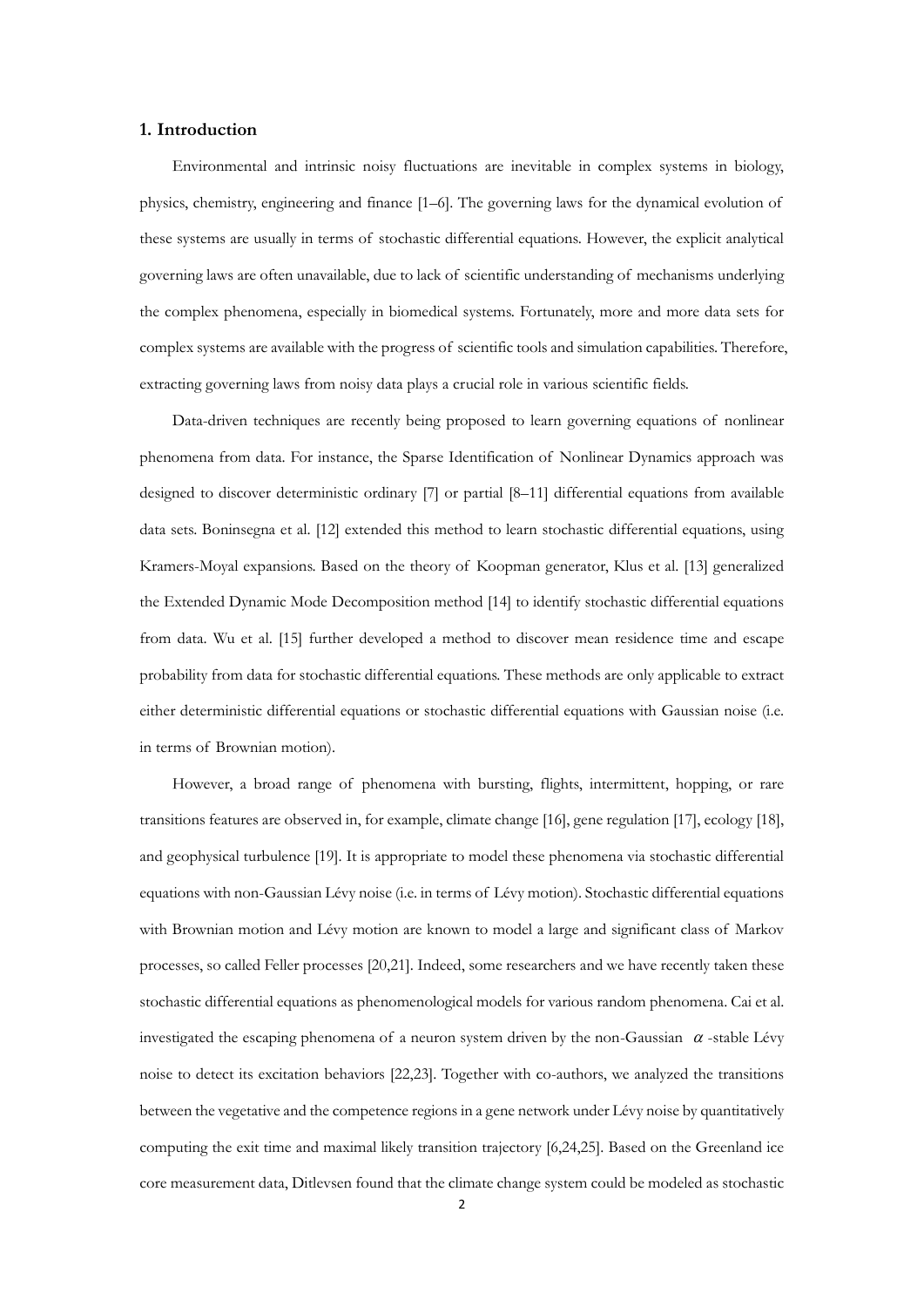differential equations with Brownian motion and Lévy process [16]. Subsequently Zheng et al. developed a probabilistic framework to study the maximum likelihood climate change for an energy balance system under the combined influence of greenhouse effect and non-Gaussian  $\alpha$ -stable Lévy motions [1]. Some researchers found that the Lévy noise could induce stochastic resonance phenomenon in spiking neuron models [26,27]. Additionally, Liu et al. [28] studied the persistence and extinction of a delayed vaccinated SIR epidemic model with temporary immunity and Lévy jumps. Guarcello et al. [29] numerically investigated the dynamics of the current-biased long Josephson junctions by modeling it as a sine-Gordon equation driven by an oscillating field and subject to an external non-Gaussian noise.

These works show that the stochastic differential equations with Lévy motion as well as Brownian motion are insightful phenomenological models in science. Hence, it is desirable to extract such stochastic governing laws that are consistent with observational or simulated data. Based on the theory of Koopman generator, Lu and Duan [30] developed a data-driven method to learn stochastic dynamical system with Lévy noise from data in the previous work. However, this technique has a limitation that it can only estimate the Lévy noise intensity while fix the Lévy jump measure in advance. Therefore, a more efficient method needs to be proposed.

In the present work, we develop a framework to extract stochastic governing equations, with Lévy motion and Brownian motion, from noisy data. Our major contributions are: (i) to devise an effective method to extract the jump measure for the associated Lévy fluctuations, which are responsible for bursting, flights or intermittent non-Gaussian dynamical features (also related to anomalous diffusion); and (ii) to design an algorithm to compute the drift (responsible for nonlinear interactions) and the diffusion coefficient (magnitude for Gaussian fluctuations). In this new data-driven approach in discovering stochastic dynamical systems with Gaussian Brownian motion and non-Gaussian Lévy motion from data, we derive formulas to express the jump measure, drift, and diffusion coefficient, in terms of the transition probability density, inspired by the derivation of the differential Chapman-Kolmogorov equation in [31]. As the transition probability density satisfies the associated nonlocal Fokker-Planck equation, we further reformulate the jump measure, drift, and diffusion coefficient as computable quantities, via sample path data for a system under consideration. After laying this theoretical foundation, we then design numerical schemes to identify the jump measure, drift and diffusion coefficient. Numerical experiments show that our method is effective and sufficiently accurate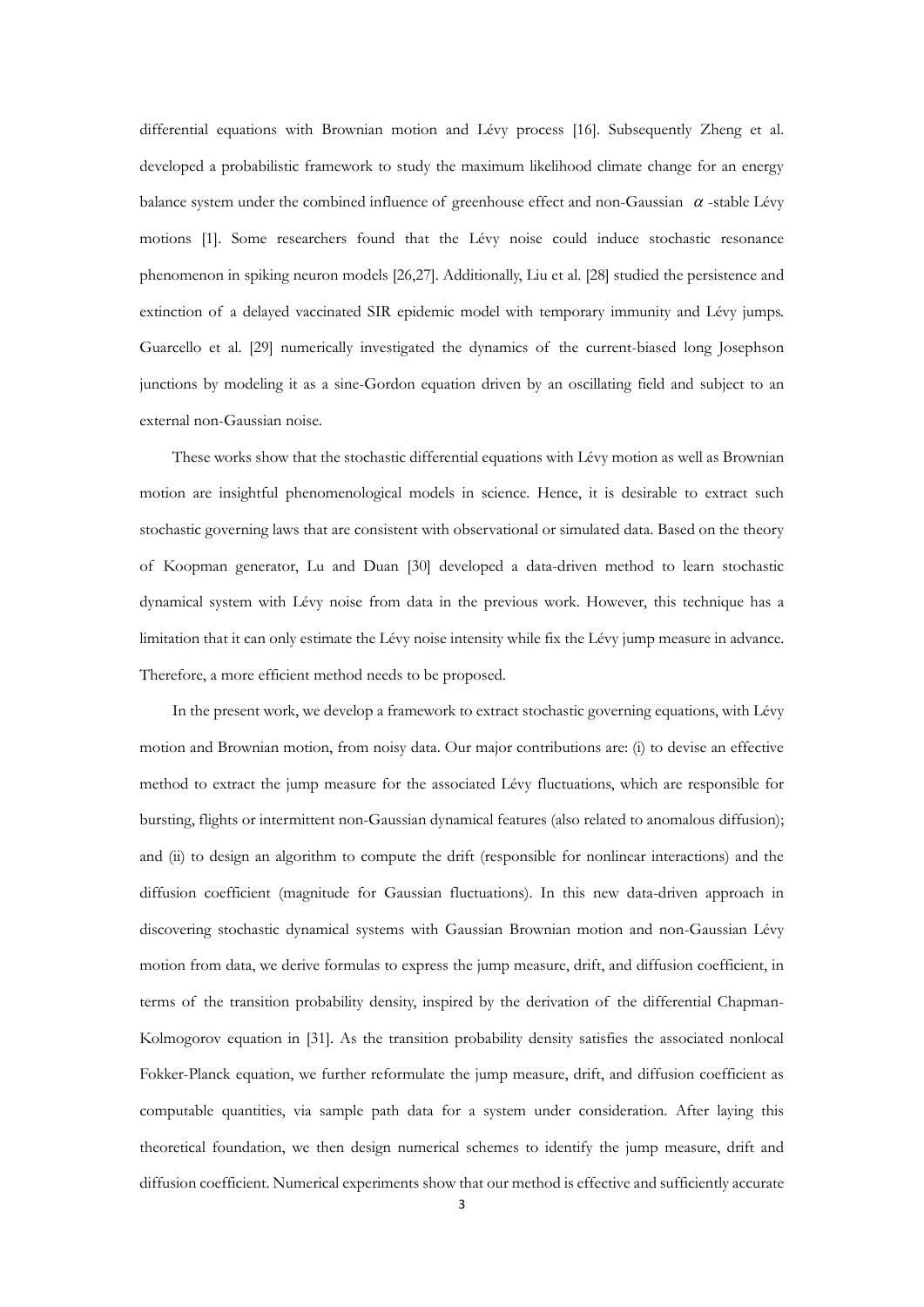for several prototypical examples in one-, two- and three-dimensions.

This article is organized as follows. First, we prove a theorem and a corollary to establish the theoretical framework of our approach (Section 2). That is, we derive formulas to express the jump measure, drift, and diffusion coefficient, in terms of either the transition probability density or sample paths. Then we design numerical schemes to compute the jump measure, drift and diffusion coefficient (Section 3). We conduct numerical experiments to illustrate our approach (Section 4), and finally conclude with Discussion (Section 5).

#### **2. Theory and Method**

Consider an *<sup>n</sup>* -dimensional stochastic dynamical system

$$
dx(t) = b(x(t))dt + \Lambda(x(t))dB_t + \sigma dL_t,
$$
\n(1)

where  $\mathbf{b}(\mathbf{x}) = [b_1(\mathbf{x}), \dots, b_n(\mathbf{x})]^T$  $\mathbf{b}(\mathbf{x}) = [b_1(\mathbf{x}), \dots, b_n(\mathbf{x})]^T$  is the drift coefficient in  $\mathbb{R}^n$ ,  $\mathbf{B}_t = [B_{1,t}, \dots, B_{n,t}]$ *T*  $\mathbf{B}_{t} = \left[ B_{1,t}, \cdots, B_{n,t} \right]^{t}$  is *n* dimensional Brownian motion,  $\Lambda(\mathbf{x})$  is an  $n \times n$  matrix and  $\mathbf{L}_{t} = \begin{bmatrix} L_{1,t}, \cdots, L_{n} \end{bmatrix}$ *T*  $\mathbf{L}_t = \left[ L_{1,t}, \cdots, L_{n,t} \right]^t$  is symmetric Lévy motion described in the Appendix A with positive constant noise intensity  $\sigma$ . Assume that the initial condition is  $\mathbf{x}(0) = \mathbf{z}$ ,  $a(\mathbf{x}) = \Lambda \Lambda^T$  is the diffusion matrix, and the jump measure of  $\mathbf{L}_t$ satisfies  $v(dy) = W(y)dy$  for  $y \in \mathbb{R}^n \setminus \{0\}$ . Due to the symmetry of the Lévy motion,  $W(-y) = W(y)$ . For example,  $W(y) = c(n, \alpha)|y|^{-(n+\alpha)}$  in the case of rotationally symmetric  $\alpha$ . stable Lévy process [21,32] with  $c(n, \alpha) = \frac{\alpha \Gamma((n+\alpha)/2)}{2^{1-\alpha} n^2 \Gamma(1-\alpha)}$  $\int^{1-\alpha} \pi^{n/2} \Gamma\big(1-\alpha/2\big)$ 2  $(1-\alpha/2)^{1-\alpha} \pi^{n/2} \Gamma(1-\alpha/2)$ *n*  $c(n, \alpha) = \frac{1}{\alpha^{1-\alpha}}$  $\alpha$   $11n + \alpha$  $\alpha) = \frac{1}{2^{1-\alpha}\pi^{n/2}\Gamma(1-\alpha)}$  $=\frac{\alpha\Gamma((n+\alpha)/2)}{2^{1-\alpha}\pi^{n/2}\Gamma(1-\alpha/2)}$ , where  $|\cdot|$  is the usual Euclidean

norm and the Gamma function  $\Gamma$  is defined as  $\Gamma(z) \triangleq \int_0^z t^{z-1} dt$  $\Gamma(z) \triangleq \int_0^\infty t^{z-1} e^{-t} dt$ .

According to Ref. [21,33], the Fokker-Planck equation for the probability density function  $p(\mathbf{x}, t \mid \mathbf{z}, 0)$  for the solution of Eq. (1) is then

$$
\frac{\partial p}{\partial t} = -\nabla \cdot \left[ \mathbf{b}p(\mathbf{x}, t \mid \mathbf{z}, 0) \right] + \frac{1}{2} Tr \left[ H \left( ap(\mathbf{x}, t \mid \mathbf{z}, 0) \right) \right] + \int_{\mathbb{R}^n \setminus \{0\}} \left[ p(\mathbf{x} + \sigma \mathbf{y}, t \mid \mathbf{z}, 0) - p(\mathbf{x}, t \mid \mathbf{z}, 0) \right] W(\mathbf{y}) d\mathbf{y},\tag{2}
$$

where the symbol *H* denotes Hessian matrix  $(\partial_{x_ix_j})$  and we interpret  $H(ap)$  as matrix multiplications of  $H$  and  $ap$  (note that  $p$  is scalar). The integral in the right hand side is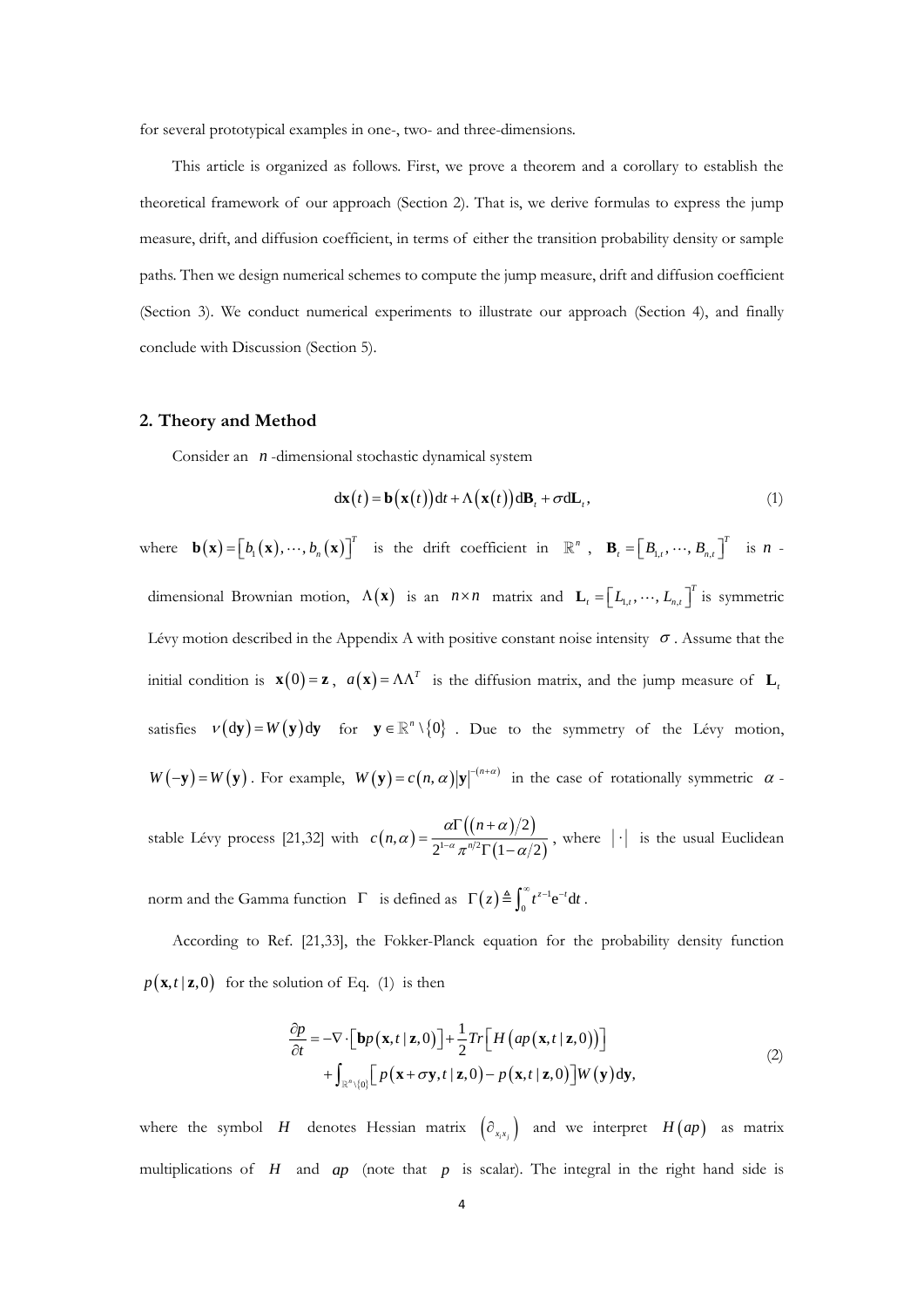understood as a Cauchy principal value integral and the initial condition is  $p(\mathbf{x},0|\mathbf{z},0) = \delta(\mathbf{x}-\mathbf{z})$ .

In order to discover stochastic dynamical systems with non-Gaussian Lévy noise from data, we derive the following theorem. It expresses jump measure, drift and diffusion in terms of solution of Fokker-Planck equation.

**Theorem 1**. For every  $\varepsilon > 0$ , the probability density function  $p(\mathbf{x}, t \mid \mathbf{z}, 0)$  and the jump measure, drift and *diffusion have the following relations:*

*i*) For every **x** and **z** satisfying  $|\mathbf{x} - \mathbf{z}| > \varepsilon$ ,

$$
\lim_{t\to 0} p(\mathbf{x},t\,|\,\mathbf{z},0)\big/t = \sigma^{-n}W\big(\sigma^{-1}(\mathbf{x}-\mathbf{z})\big)
$$

*uniformly in*  **x** *and*  **z** *;*

*ii*) *For*  $i = 1, 2, ..., n$ ,

$$
\lim_{t\to 0}t^{-1}\int_{|\mathbf{x}-\mathbf{z}|<\varepsilon}\big(x_i-z_i\big)p\big(\mathbf{x},t\mid \mathbf{z},0\big)\mathrm{d}\mathbf{x}=b_i\big(\mathbf{z}\big);
$$

*iii*) For  $i, j = 1, 2, ..., n$ ,

$$
j = 1, 2, ..., n,
$$
  
\n
$$
\lim_{t \to 0} t^{-1} \int_{|\mathbf{x}-\mathbf{z}| < \varepsilon} (x_i - z_i) (x_j - z_j) p(\mathbf{x}, t | \mathbf{z}, 0) d\mathbf{x} = a_{ij}(\mathbf{z}) + \sigma^{-n} \int_{|\mathbf{y}| < \varepsilon} y_i y_j W(\sigma^{-1} \mathbf{y}) d\mathbf{y}.
$$

Remark that for the implementation of subsequent numerical algorithm, we reformulate these relations from Theorem 1 in the following corollary. Thus, the jump measure, drift and diffusion are in terms of the sample paths of the stochastic differential equation (1).

**Corollary 2.** For every  $\varepsilon > 0$ , the solution  $\mathbf{x}(t)$  of the stochastic differential equation (1) and the jump measure, *drift and diffusion have the following relations:*

*i*) For every  $m > 1$ ,

$$
\lim_{t\to 0}t^{-1}\mathbb{P}\left\{\left|\mathbf{x}(t)-\mathbf{z}\right|\in\left[\varepsilon,m\varepsilon\right)\right|\mathbf{x}(0)=\mathbf{z}\right\}=\sigma^{-n}\int_{|\mathbf{y}|\in\left[\varepsilon,m\varepsilon\right)}W\left(\sigma^{-1}\mathbf{y}\right)\mathrm{d}\mathbf{y};
$$

*ii*) *For*  $i = 1, 2, ..., n$ ,

$$
\lim_{t\to 0} t^{-1} \mathbb{P}\left\{ \left| \mathbf{x}(t) - \mathbf{z} \right| < \varepsilon \left| \mathbf{x}(0) = \mathbf{z} \right\} \cdot \mathbb{E}\Big[\Big(x_i(t) - z_i\Big) \Big| \mathbf{x}(0) = \mathbf{z}; \left| \mathbf{x}(t) - \mathbf{z} \right| < \varepsilon \Big] = b_i(\mathbf{z});
$$

*iii*) *For*  $i, j = 1, 2, ..., n$ .

$$
\lim_{t\to 0} t^{-1} \mathbb{P}\left\{ \left| \mathbf{x}(t) - \mathbf{z} \right| < \varepsilon \left| \mathbf{x}(0) = \mathbf{z} \right\} \cdot \mathbb{E}\Big[ \left( x_i(t) - z_i \right) \left( x_j(t) - z_j \right) \middle| \mathbf{x}(0) = \mathbf{z}; \left| \mathbf{x}(t) - \mathbf{z} \right| < \varepsilon \Big] = a_{ij}(\mathbf{z}) + \sigma^{-n} \int_{|\mathbf{y}| < \varepsilon} y_i y_j W\Big( \sigma^{-1} \mathbf{y} \Big) d\mathbf{y}.
$$

The proofs of Theorem 1 and Corollary 2 are in Appendix D and E.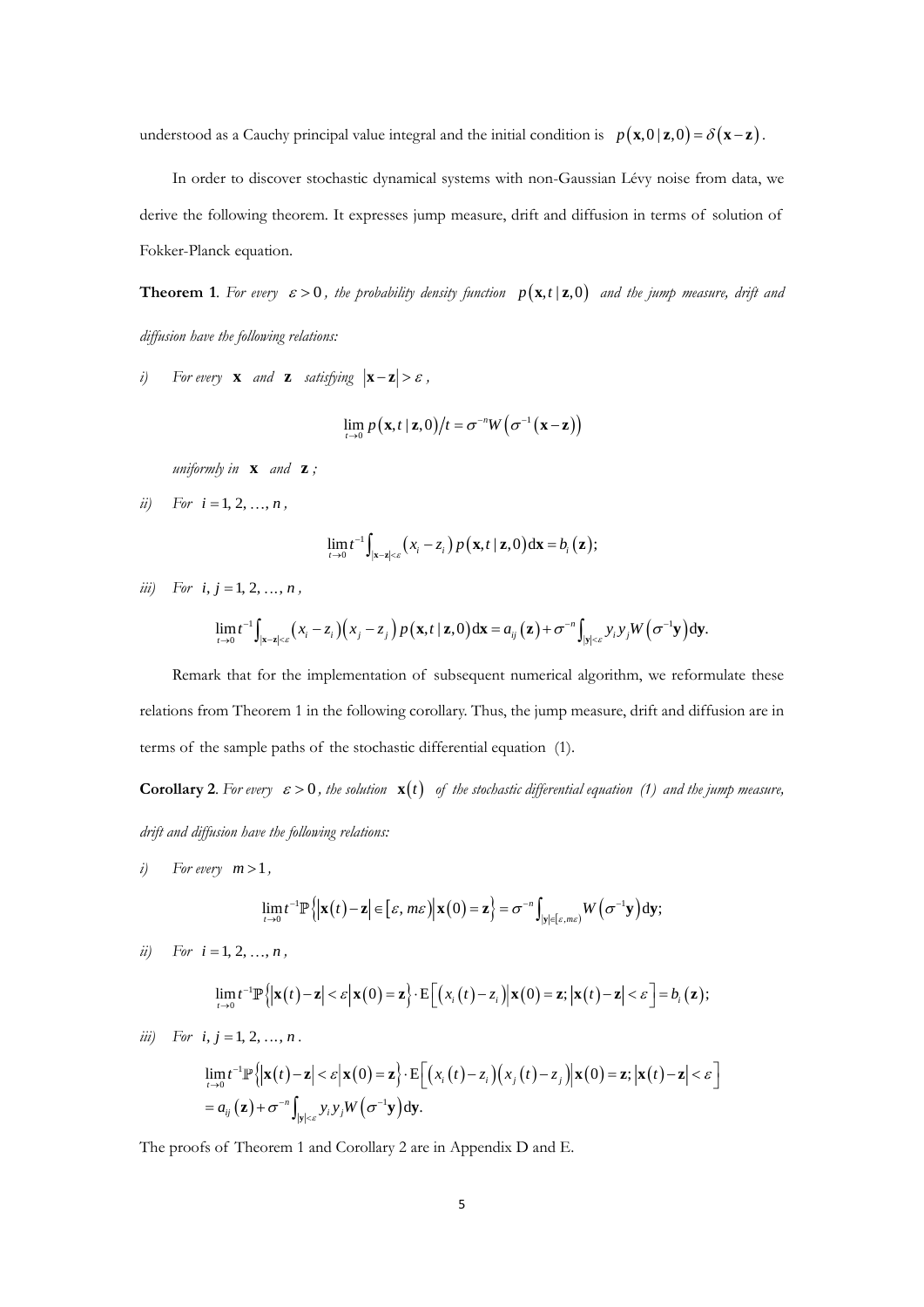#### **3. Numerical algorithms**

In this section, we will propose a numerical approach to extract a stochastic dynamical system with a drift coefficient, a diffusion coefficient and an additive Lévy noise in the form of Eq. (1) based on the Corollary 2 in Section 2. For the sake of concreteness, we take the rotationally symmetric  $\alpha$ -stable Lévy motion as an example to show the effectiveness of our method. In fact, the  $\alpha$ -stable case is more difficult than the others such as exponentially light jump process [34] since its kernel function  $W(y)$  of the jump measure approaches infinity as  $y \rightarrow 0$ . Therefore, this method can be naturally generalized to the other cases if it can work on the  $\alpha$ -stable case.

Assume that there exists a pair of data sets containing *M* elements, respectively,

$$
Z = [\mathbf{z}_1, \mathbf{z}_2, \cdots, \mathbf{z}_M],
$$
  
\n
$$
X = [\mathbf{x}_1, \mathbf{x}_2, \cdots, \mathbf{x}_M],
$$
\n(3)

where  $\mathbf{x}_j$  is the image of  $\mathbf{z}_j$  after a small evolution time h. In addition, we also need to choose a dictionary of basis functions  $\Psi(\mathbf{x}) = [\psi_1(\mathbf{x}), \psi_2(\mathbf{x}), \cdots, \psi_K(\mathbf{x})]$ . On the basis of the data sets and basis functions, what we want to identify are the kernel function and noise intensity of the Lévy motion, the drift coefficient and the diffusion matrix.

#### **3.1. Algorithm for identification of the Lévy motion**

For the sake of simplicity, we first consider the one-dimensional case. Based on the first assertion of Corollary 2, it is seen that the two sides of the equation only depend on the distance of *x* and *z* instead of their specific positions. Thus we construct a new data set  $R = [y_1], [y_2], \dots, [y_M]$  with  $y_j = x_j - z_j$ . Therefore, the probability in the left hand side of the first assertion can be approximated by the ratio of the number of the points falling into the interval  $[\varepsilon, m\varepsilon)$  to the total number M.

In order to numerically identify the stability parameter  $\alpha$  and the noise intensity  $\sigma$ , we consider the integration on  $N+1$  intervals  $[\varepsilon, m\varepsilon), [m\varepsilon, m^2\varepsilon), ..., [m^N\varepsilon, m^{N+1}\varepsilon]$  with the positive integer *N*, the positive real number  $\varepsilon$  and the real number  $m > 1$ . Assume that there are  $n_0, n_1, ..., n_N$ points from the data set *R* which fall into these intervals respectively. Therefore,

$$
h^{-1}\mathbb{P}\left\{|x(h)-z|\in\left[m^k\varepsilon,m^{k+1}\varepsilon\right)\big|x(0)=z\right\}\approx h^{-1}M^{-1}n_k.
$$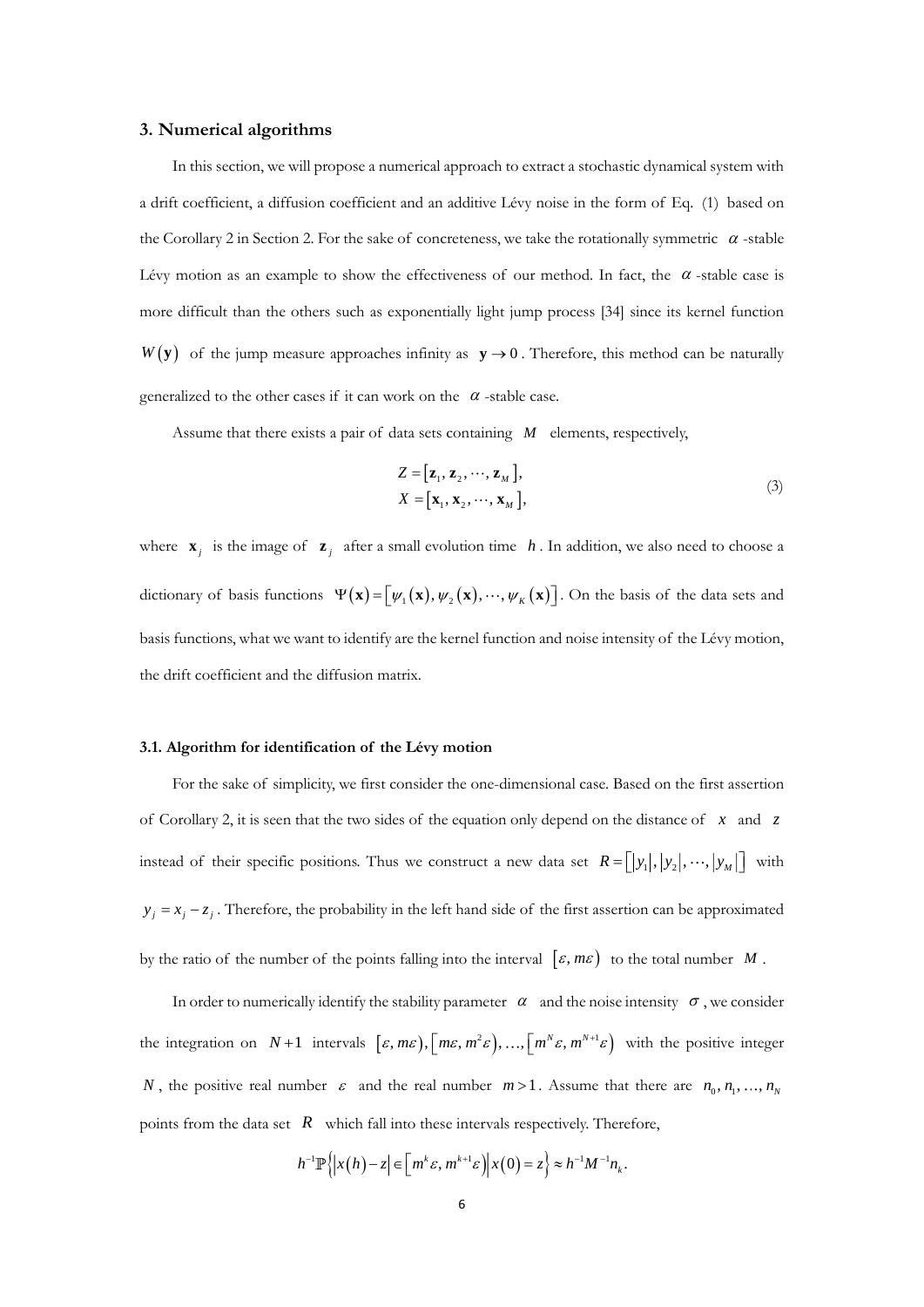On the other hand, the integration from the right hand side yields

$$
\sigma^{-1} \int_{|y| \in [m^k \varepsilon, m^{k+1} \varepsilon)} W(\sigma^{-1} y) dy
$$
  
= 
$$
\sigma^{\alpha} c(1, \alpha) \int_{|y| \in [m^k \varepsilon, m^{k+1} \varepsilon]} |y|^{-(1+\alpha)} dy
$$
  
= 
$$
2\sigma^{\alpha} c(1, \alpha) \alpha^{-1} \varepsilon^{-\alpha} m^{-k\alpha} (1-m^{-\alpha}).
$$

Combining the two equations, we have  $N+1$  equalities

$$
2\sigma^{\alpha}c(1,\alpha)\alpha^{-1}\varepsilon^{-\alpha}m^{-k\alpha}(1-m^{-\alpha})=h^{-1}M^{-1}n_{k}, \quad k=0,1,...,N.
$$
 (4)

The ratios of the first equation to the other  $N$  equations lead to the solutions

$$
\alpha = (k \ln m)^{-1} \ln \frac{n_0}{n_k}, \quad k = 1, 2, ..., N. \tag{5}
$$

Denote  $\tilde{\alpha}$ ,  $\tilde{\sigma}$  as the numerical approximation of the parameters  $\alpha$ ,  $\sigma$ , respectively. If  $N=1$ , Eq. (5) is the expression of  $\tilde{\alpha}$ . In order to make full use of the data information, we can choose bigger N and identify the estimate value  $\alpha$  as the Arithmetic Mean of Eqs. (5). Then in terms of Eqs. (4), the noise intensity is calculated as

$$
\sigma = \left[ \frac{\tilde{\alpha} \varepsilon^{\tilde{\alpha}} m^{k\tilde{\alpha}} n_k}{2c(1,\tilde{\alpha})hM(1-m^{-\tilde{\alpha}})} \right]^{l/\tilde{\alpha}}, \quad k = 0, 1, ..., N.
$$
 (6)

Hence, the approximate noise intensity  $\tilde{\sigma}$  can be identified as the Arithmetic Mean of Eqs. (6).

The multi-dimensional cases of rotationally symmetric  $\alpha$ -stable Lévy noise are similar yet with some changes. Taking two-dimensional system for example, we still consider  $N+1$  intervals  $[\varepsilon, m\varepsilon), [m\varepsilon, m^2\varepsilon), ..., [m^N \varepsilon, m^{N+1}\varepsilon]$ . Assume that there are  $n_0, n_1, ..., n_N$  points from the data set  $R = [|\mathbf{y}_1|, |\mathbf{y}_2|, \cdots, |\mathbf{y}_M|]$  with  $\mathbf{y}_j = \mathbf{x}_j - \mathbf{z}_j$  which fall into these intervals respectively. The probability on the annular region is equal to

$$
h^{-1}\mathbb{P}\left\{\left|\mathbf{x}(t)-\mathbf{z}\right|\in\left[m^k\mathcal{E},m^{k+1}\mathcal{E}\right)\right|\mathbf{x}(0)=\mathbf{z}\right\}\approx h^{-1}M^{-1}n_k.
$$

On the other hand, the application of polar transformation on another side leads to

$$
\sigma^{-2} \int_{|\mathbf{y}| \in [m^k \varepsilon, m^{k+1} \varepsilon]} W(\sigma^{-1} \mathbf{y}) d\mathbf{y}
$$
  
\n
$$
= \sigma^{\alpha} c(2, \alpha) \int_{|\mathbf{y}| \in [m^k \varepsilon, m^{k+1} \varepsilon]} |\mathbf{y}|^{-(2+\alpha)} d\mathbf{y}
$$
  
\n
$$
= \sigma^{\alpha} c(2, \alpha) \int_0^{2\pi} d\theta \int_{m^k \varepsilon}^{m^{k+1} \varepsilon} r^{-(1+\alpha)} dr
$$
  
\n
$$
= 2\pi \sigma^{\alpha} c(2, \alpha) \alpha^{-1} \varepsilon^{-\alpha} m^{-k\alpha} (1-m^{-\alpha}).
$$

Combining these equations, we obtain the approximate parameter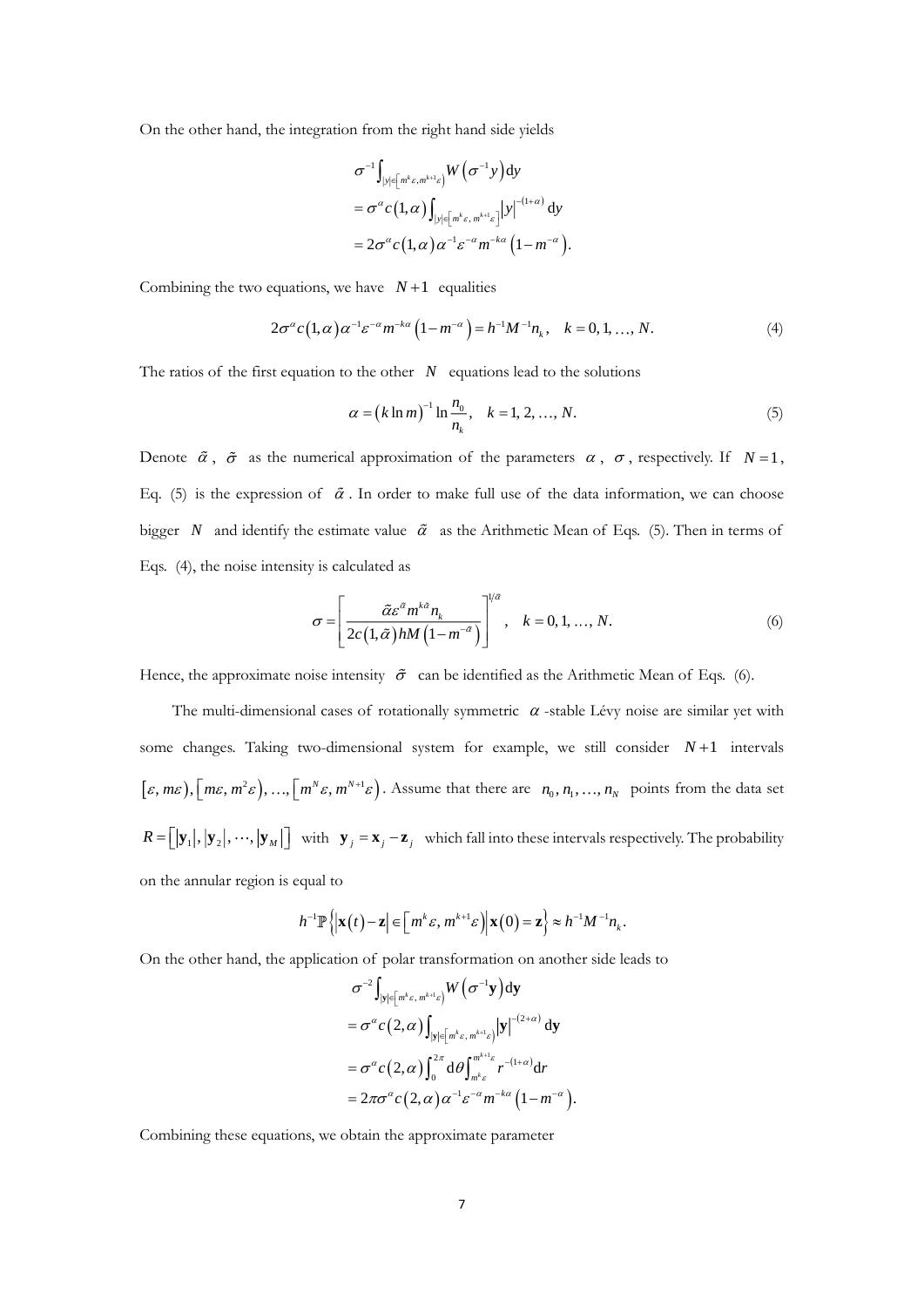$$
\alpha = (k \ln m)^{-1} \ln \frac{n_0}{n_k}, \quad k = 1, 2, ..., N
$$
 (7)

and the estimate noise intensity

$$
\sigma = \left[ \frac{\tilde{\alpha} \varepsilon^{\tilde{\alpha}} m^{k\tilde{\alpha}} n_k}{2\pi c (2, \tilde{\alpha}) h M \left( 1 - m^{-\tilde{\alpha}} \right)} \right]^{1/\tilde{\alpha}}, \quad k = 0, 1, ..., N.
$$
\n(8)

Consequently, the expressions of the approximate stability parameter and the noise intensity can be naturally derived for arbitrary dimensional system in terms of the Jacobian determinant of the polar coordinates transformation. For example, the Jacobian determinant is  $r^2 \sin \varphi$  for the threedimensional system. Therefore, the approximate stability parameter is deduced as

$$
\alpha = (k \ln m)^{-1} \ln \frac{n_0}{n_k}, \quad k = 1, 2, ..., N
$$
 (9)

and the noise intensity is

$$
\sigma = \left[ \frac{\tilde{\alpha} \varepsilon^{\tilde{\alpha}} m^{k\tilde{\alpha}} n_k}{4\pi c \left( 3, \tilde{\alpha} \right) h M \left( 1 - m^{-\tilde{\alpha}} \right)} \right]^{1/\tilde{\alpha}}, \quad k = 0, 1, ..., N. \tag{10}
$$

It is important to emphasize that this method avoids the problem of curse of dimensionality since the data information for arbitrary dimension system is transformed into positive real number set *<sup>R</sup>* . In other words, the increase of dimensionality does not necessarily require more data.

#### **3.2. Algorithm for identification of the drift term**

Additionally, we need to identify the drift coefficient  $\mathbf{b}(\mathbf{x})$  in terms of the dictionary of basis functions  $\Psi(x)$  . Every component of the drift coefficient can be approximated as  $(\mathbf{x}) \approx \sum_{k=1}^{\infty} c_{i,k} \psi_k(\mathbf{x})$ *K*  $b_i(\mathbf{x}) \approx \sum_{k=1}^n c_{i,k} \psi_k(\mathbf{x})$ ,  $i = 1, 2, ..., n$ . According to the second assertion of Corollary 2, the computation of the drift term just requires the data satisfying  $\mathbf{x} - \mathbf{z} < \varepsilon$ . Therefore, we record the positions of the elements smaller than  $\varepsilon$  in the data set  $R$  and delete the others. After deleting the data of the corresponding positions in  $Z$  and  $X$ , we obtain the new data sets with  $\hat{M}$  elements respectively

$$
\hat{Z} = \left[\hat{\mathbf{z}}_1, \hat{\mathbf{z}}_2, \cdots, \hat{\mathbf{z}}_{\hat{M}}\right],
$$
\n
$$
\hat{X} = \left[\hat{\mathbf{x}}_1, \hat{\mathbf{x}}_2, \cdots, \hat{\mathbf{x}}_{\hat{M}}\right].
$$
\n(11)

Since the drift and diffusion terms only contribute to the continuous portion, the probability of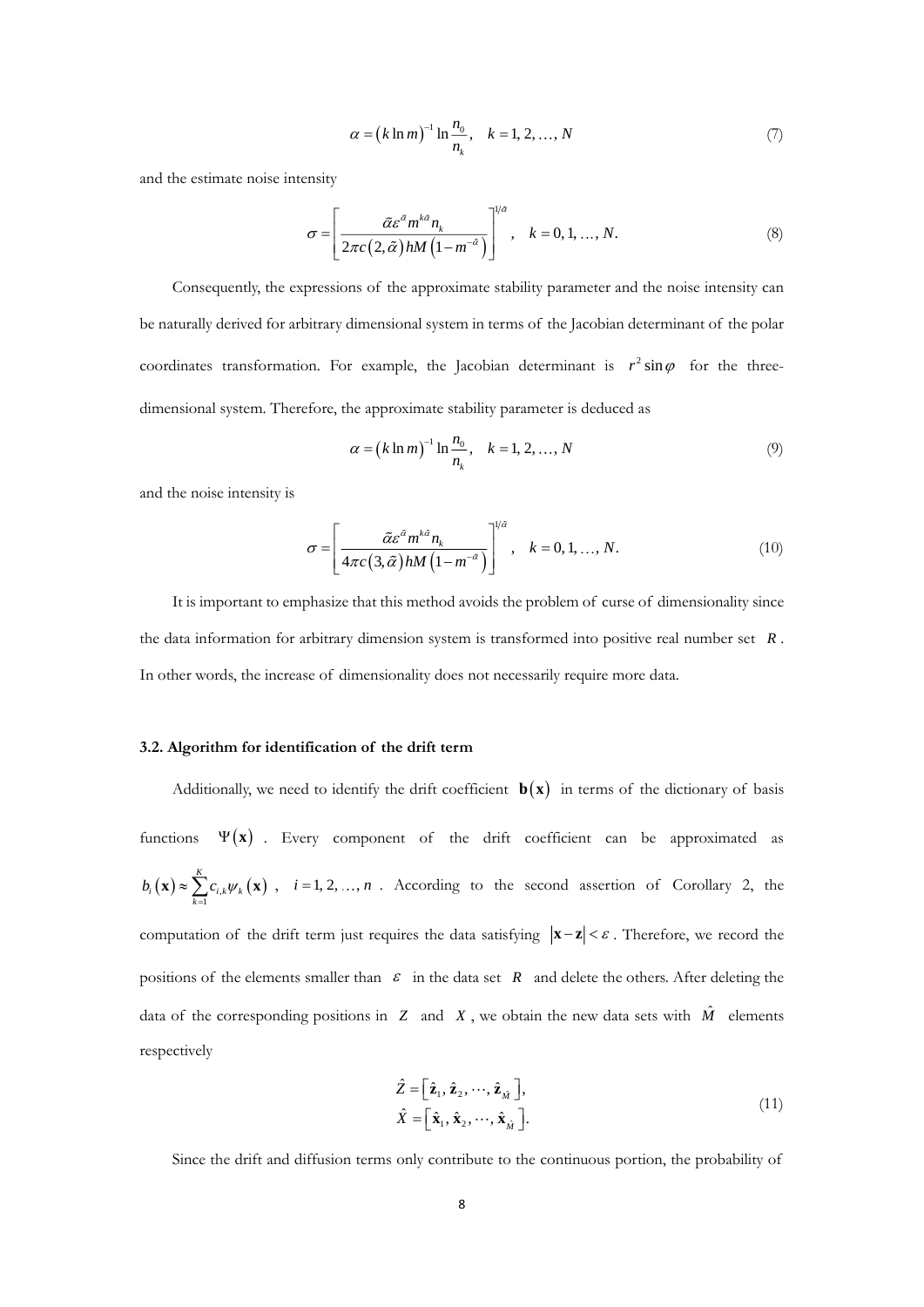$\mathbf{x}$  − **z**  $>$   $\varepsilon$  mainly comes from occasional big jumps of Lévy noise. Thus the conditional probability  $\left\{ |\mathbf{x}(t) - \mathbf{z}| < \varepsilon | \mathbf{x}(0) = \mathbf{z} \right\}$  is less affected by the initial position **z** and it can be estimated as  $\hat{M}M^{-1}$ . In addition, the limit expressions in the left hand side of Corollary 2(ii) can be approximated by finite differences. Above all, we derive the following group of equations

$$
A\mathbf{c}_{i} = B_{i},
$$
\n
$$
A = \begin{bmatrix} \psi_{1}(\hat{\mathbf{z}}_{1}) & \cdots & \psi_{K}(\hat{\mathbf{z}}_{1}) \\ \vdots & \ddots & \vdots \\ \psi_{1}(\hat{\mathbf{z}}_{\hat{M}}) & \cdots & \psi_{K}(\hat{\mathbf{z}}_{\hat{M}}) \end{bmatrix},
$$
\n
$$
B_{i} = \hat{M}M^{-1}h^{-1} \Big[ \hat{x}_{i,1} - \hat{z}_{i,1}, \cdots, \hat{x}_{i,\hat{M}} - \hat{z}_{i,\hat{M}} \Big]^{T}.
$$
\n(12)

Here,  $\mathbf{c}_i = \begin{vmatrix} c_{i,1}, c_{i,2}, ..., c_i \end{vmatrix}$ *T*  $\mathbf{c}_i = \left[c_{i,1}, c_{i,2}, \dots, c_{i,K}\right]$ . This group of equations has no solutions in general since the number of the equations is much more than the one of variables. Consequently, we turn to find the optimal solution of the least squares problem  $\min_{\mathbf{c}_i} ||A\mathbf{c}_i - B_i||_2$ . It is well known that this leads to the solution

$$
\tilde{\mathbf{c}}_i = \left(A^T A\right)^{-1} \left(A^T B_i\right). \tag{13}
$$

#### **3.3. Algorithm for identification of the diffusion term**

Finally, it remains to find the diffusion term  $a(\mathbf{x})$ . Based on the dictionary of basis functions  $\Psi(\mathbf{x})$ , every component of the diffusion coefficient can be approximated as  $a_{ij}(\mathbf{x}) \approx \sum_{k=1} d_{ij,k} \psi_k(\mathbf{x})$ *K*  $a_{ij}(\mathbf{x}) \approx \sum_{k=1}^{n} d_{ij,k} \psi_k$  $\mathbf{x}) \approx \sum d_{ij,k} \psi_k(\mathbf{x}),$  $i, j = 1, 2, \ldots, n$ . It is found that the computation of the diffusion term also requires the data satisfying **x** − **z**  $|<\varepsilon$ , i.e., the data in the sets  $\hat{Z}$  and  $\hat{X}$  in Eq. (11). Based on the third assertion of Corollary 2, we derive the following group of equations

$$
A\mathbf{d}_{ij} = B_{ij},
$$
\n
$$
A = \begin{bmatrix} \psi_1(\hat{\mathbf{z}}_1) & \cdots & \psi_K(\hat{\mathbf{z}}_1) \\ \vdots & \ddots & \vdots \\ \psi_1(\hat{\mathbf{z}}_{\hat{M}}) & \cdots & \psi_K(\hat{\mathbf{z}}_{\hat{M}}) \end{bmatrix},
$$
\n
$$
B_{ij} = \hat{M}M^{-1}h^{-1}\Big[ (\hat{x}_{i,1} - \hat{z}_{i,1})(\hat{x}_{j,1} - \hat{z}_{j,1}), \cdots, (\hat{x}_{i,\hat{M}} - \hat{z}_{i,\hat{M}})(\hat{x}_{j,\hat{M}} - \hat{z}_{j,\hat{M}})\Big]^T - S_{ij}(\varepsilon),
$$
\n
$$
S_{ij}(\varepsilon) = \tilde{\sigma}^{-n} \int_{|\mathbf{y}| < \varepsilon} y_i y_j W(\tilde{\sigma}^{-1} \mathbf{y}) \, \mathrm{d}\mathbf{y}.
$$
\n(14)

Here,  $\mathbf{d}_{ij} = \left| d_{ij,1}, d_{ij,2}, \ldots, d_{ij,1} \right|$ *T*  $\mathbf{d}_{ij} = \begin{bmatrix} d_{ij,1}, d_{ij,2}, ..., d_{ij,K} \end{bmatrix}^T$  and the computation of  $S_{ij}(\varepsilon)$  requires the estimated parameters  $\tilde{\alpha}$  and  $\tilde{\sigma}$  in Subsection 3.1. Subsequently, we still consider the least squares problem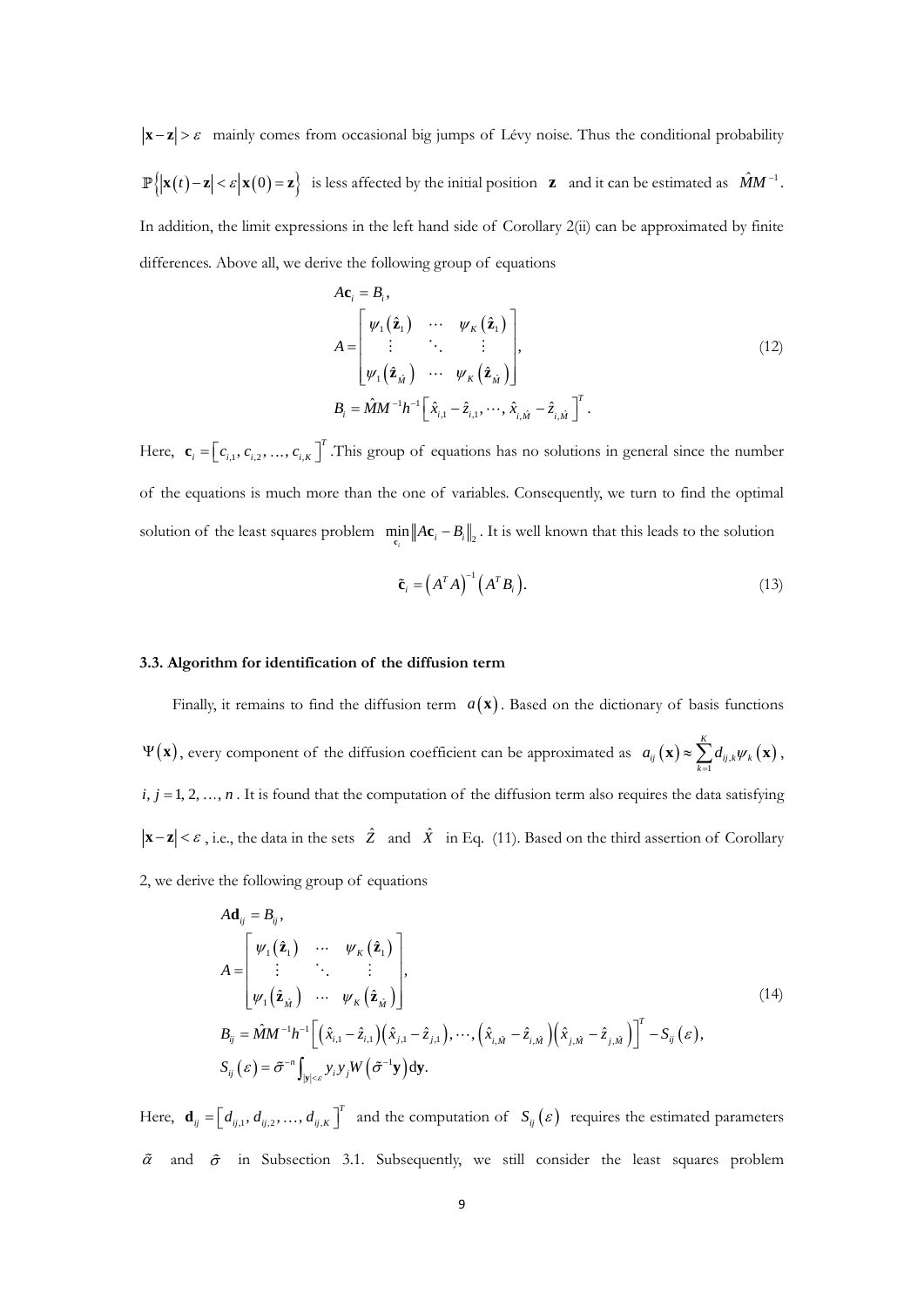$\min_{\mathbf{d}_y} ||A\mathbf{d}_y - B_y||_2$  to find the optimal solution. It is well known that this leads to the solution

$$
\tilde{\mathbf{d}}_{ij} = \left(A^T A\right)^{-1} \left(A^T B_{ij}\right). \tag{15}
$$

Since the diffusion matrix is symmetric, we just need to compute the coefficients for  $i = 1, 2, ..., n$ ,  $j = i, i + 1, \ldots, n$ .

#### **4. Examples**

In this section, we will present several examples to illustrate our approach for discovering stochastic dynamical systems from simulated data sets. Prototypical examples are chosen for one-, twoand three-dimensional cases. In what follows, the basis functions to approximate drift and diffusion terms are selected to be polynomials if not specially stated.

**Example 1** Consider the one-dimensional double-well stochastic dynamical system

$$
dx(t) = (4x(t) - x3(t))dt + (1 + x(t))dBt + 2dLt.
$$

Then we have the drift coefficient  $b(x) = 4x - x^3$ , the diffusion coefficient  $a(x) = 1 + 2x + x^2$  and the Lévy noise intensity  $\sigma = 2$ . The time step is fixed as  $h = 0.001$  and the chosen  $10^7$  initial points  $Z = [z_1, z_2, \dots, z_M]$  are distributed uniformly within the interval [-3, 3]. Then the data set *X* is generated by Euler scheme with initial points from *Z* . Specifically,  $x_j = z_j + b(z_j)h + h^{1/2}\Lambda(z_j)B_1 + \sigma h^{1/\alpha}L_1$ ,  $j = 1, 2, ..., M$  where  $B_1 \sim N(0, 1)$  and  $L_1 \sim S_\alpha(1, 0, 0)$ . Here we utilize the program of Veillette [35] to simulate the  $\alpha$ -stable random variable  $L_1$ .

Next we take the three cases of  $\alpha = 0.5, 1, 1.5$  into consideration. First of all, the set  $R = [y_1, y_2, \dots, y_M]$  is constituted by the component  $y_j = x_j - z_j$ . Then we choose the parameters as  $N = 2$ ,  $\varepsilon = 1$  and  $m = 5$ . Based on the data set R, Eqs. (5) and (6) are calculated to generate the values of the stability parameter  $\alpha$  and the Lévy noise intensity  $\sigma$  which are listed in Table 1. It is seen that all these values are perfectly consistent with the true parameters.

In order to obtain the drift and diffusion terms, we first construct the data sets  $\hat{Z}$  and  $\hat{X}$ according to R and  $\varepsilon$ . Then  $S(\varepsilon) = 2\tilde{\sigma}^{\tilde{\alpha}} \varepsilon^{2-\tilde{\alpha}} c (1, \tilde{\alpha}) (2-\tilde{\alpha})^{-1}$ . The matrices A,  $B_i$  and  $B_{ij}$  can be generated based on Section 3. Employing Eqs. (13) and (15), we compute the least square solutions  $\tilde{c}$  and  $\tilde{d}$  for the three cases  $\alpha = 0.5, 1, 1.5$ .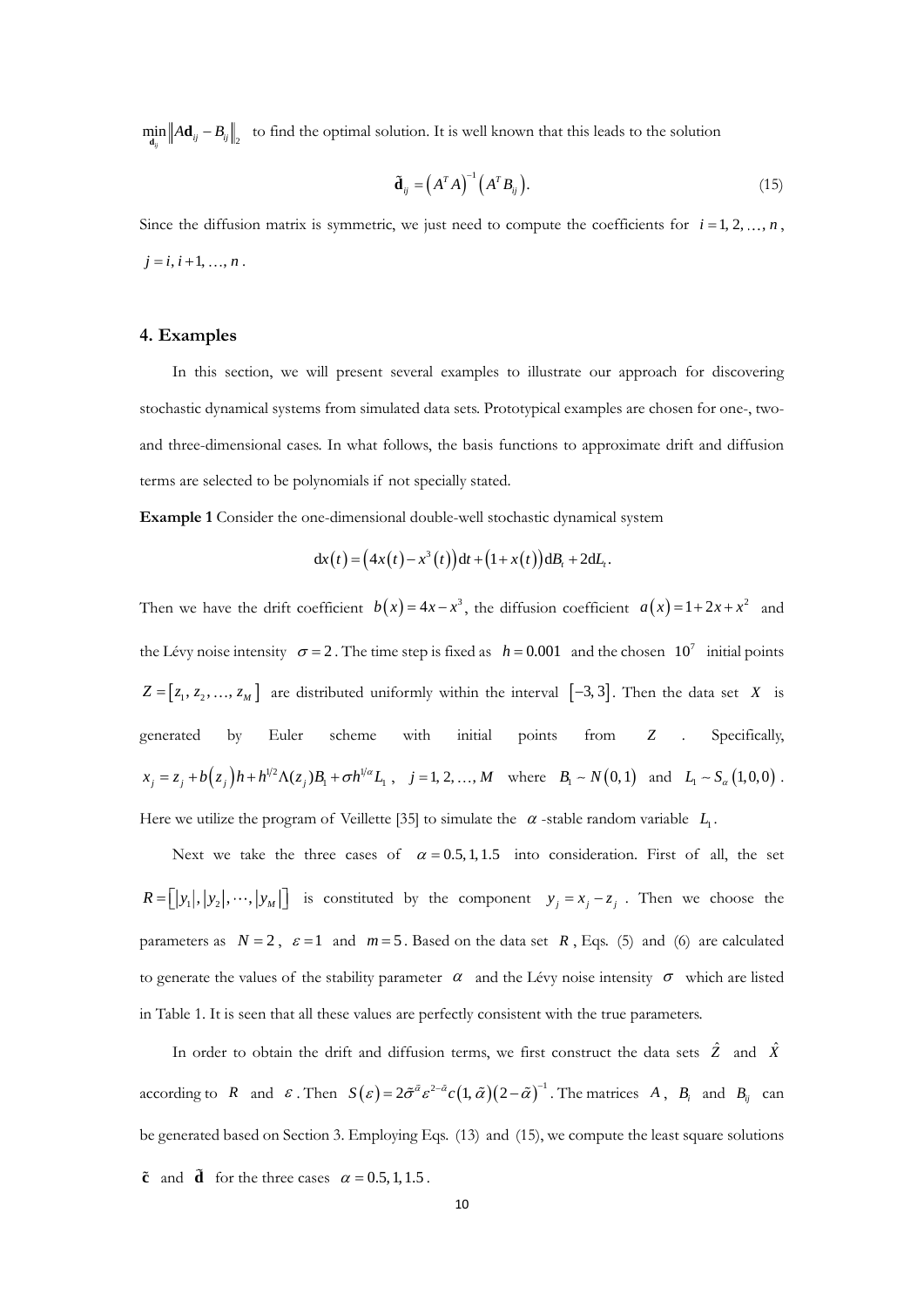In general, the solutions of Eqs. (13) and (15) will not be sparse. To avoid the over-fitting or under-fitting regimes, we expect an excessively sparse solution containing only a small portion of the values in Eqs. (13) and (15). For this purpose, the Cross Validation procedure is used to select solutions with optimal sparsity in this paper. For its details, please refer to Ref. [12].

The sparse solutions of the drift and diffusion coefficients are computed and listed in Tables 2 and 3. It is found that the learning drift and diffusion terms are sufficiently accurate to the original ones, which affirms the effectiveness of our method.

It is necessary to discuss the criterion of the choices of so many parameters used in the estimation process. Firstly, it is found that the various values of *m* ranging from 2 to 10 lead to no obvious changes to the results. The different selections of *N* also have few impacts. Of course, they cannot be chosen too large since the points located at the last interval  $\left[m^{N} \varepsilon, m^{N+1} \varepsilon\right]$  will be so rare and such circumstance will result in large error. Moreover, remark that the convergence of  $p(\mathbf{x},t|\mathbf{z},0)/t$  to  $\sigma^{-n}W(\sigma^{-1}(\mathbf{x}-\mathbf{z}))$  in the first assertion of Theorem 1 requires the condition  $|\mathbf{x}-\mathbf{z}| > \varepsilon$ . Therefore, for small but finite h numerically, the choice of  $\varepsilon$  should satisfy  $\varepsilon \gg h$  to guarantee the accuracy. Table 4 lists the results of the estimate parameter  $\tilde{\alpha}$  for several values of  $\varepsilon$  and h. It is found that the conditions  $\varepsilon > 0.5$  and  $\varepsilon > 1.5$  are sufficiently accurate for the cases of  $h = 0.001$  and  $h = 0.01$  respectively. Note that larger  $\varepsilon$  should be selected with the increase of h. Meanwhile, we can also conclude from this table that this method is robust enough for different values of the time step *h* .

**Example 2** Consider the two-dimensional Maier-Stein stochastic dynamical system

$$
dx_1 = (x_1 - x_1^3 - 5x_1x_2^2)dt + (1 + x_2)dB_{1,t} + dB_{2,t} + 2dL_{1,t},
$$
  
\n
$$
dx_2 = -(1 + x_1^2)x_2dt + x_1dB_{2,t} + 2dL_{2,t},
$$

where  $\mathbf{B}_{t} = \begin{vmatrix} B_{1,t}, B_{2,t} \end{vmatrix}$ *T*  $\mathbf{B}_t = \begin{bmatrix} B_{1,t}, B_{2,t} \end{bmatrix}^t$  is a two-dimensional Brownian motion and  $\mathbf{L}_t = \begin{bmatrix} L_{1,t}, L_{2,t} \end{bmatrix}$ *T*  $\mathbf{L}_t = \left[ L_{1,t}, L_{2,t} \right]$ <sup>t</sup> is a twodimensional rotationally symmetric  $\alpha$  -stable Lévy motion. Then we have the drift coefficient  $\mathbf{b}(\mathbf{x}) = \begin{bmatrix} x_1 - x_1^3 - 5x_1x_2^2, -(1 + x_1^2)x_2 \end{bmatrix}^T$ , the diffusion coefficient  $a(\mathbf{x})$  $\begin{array}{ccc} \n\ddot{x}_2 + x_2^2 & x_1 \\
\vdots & \vdots \\
x_1^2 & x_1^2\n\end{array}$  $a(\mathbf{x}) = \begin{bmatrix} 2 + 2x_2 + x_2^2 & x_1 \\ x_1 & x_2 \end{bmatrix}$  $\begin{bmatrix} 2 + 2x_2 + x_2^2 & x_1 \end{bmatrix}$  $\mathbf{x}$ ) =  $\begin{bmatrix} 2 + 2x_2 + x_2 & x_1 \\ x_1 & x_1^2 \end{bmatrix}$  and the

Lévy noise intensity  $\sigma = 2$ . Maier-Stein system is a well-known two-dimensional double-well model in stochastic dynamical systems with complicated dynamical behaviors [36]. The time step is also fixed as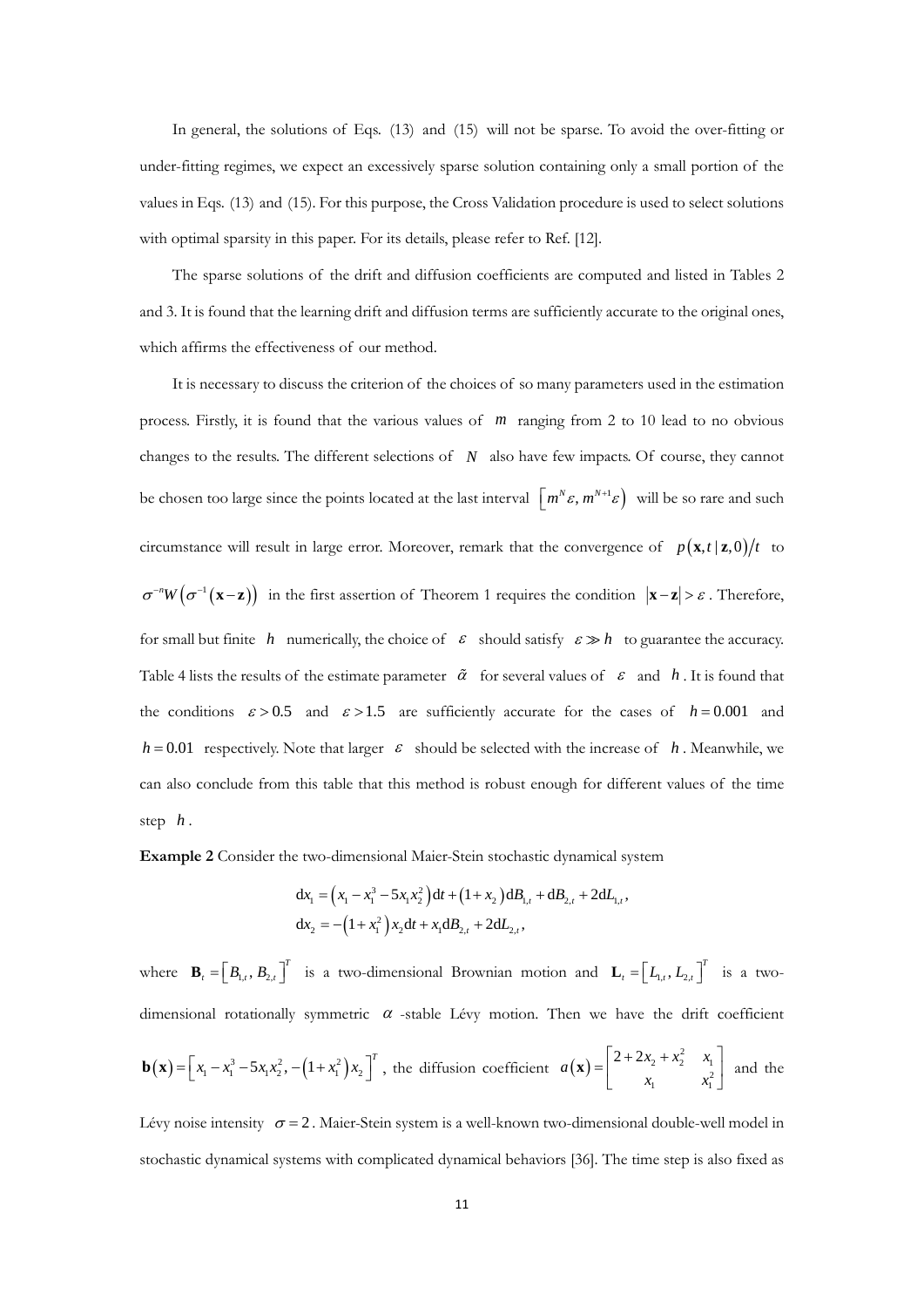$h = 0.001$  and the chosen initial points  $Z = [\mathbf{z}_1, \mathbf{z}_2, ..., \mathbf{z}_M]$  are distributed uniformly within the area  $[-2, 2] \times [-2, 2]$  with a mesh 10000×10000. Then the data set X is generated by Euler scheme with initial points from Z. Specifically,  $\mathbf{x}_j = \mathbf{z}_j + b(\mathbf{z}_j)h + h^{1/2}\Lambda(\mathbf{z}_j)\mathbf{B}_1 + \sigma \mathbf{L}_h$ ,  $j = 1, 2, ..., M$ , where  $$ 

In order to simulate rotationally symmetric stable random vector **L***<sup>h</sup>* , we adopt Nolan's method [37]. Let  $F \sim S_{\alpha/2} \left( 2\gamma_0^2 \left( \cos(\pi\alpha/4) \right)^{2/\alpha}, 1, 0 \right)$  be a random variable where the scaling parameter is  $2\gamma_0^2 \left(\cos(\pi \alpha/4)\right)^{2/\alpha}$ , the skewness parameter is 1 and the shift parameter is zero, and  $\mathbf{G} \sim N(0,I)$  be two-dimensional standard normal random vector which is independent of *F* . Then the random vector  $X = F^{1/2}G$  is rotationally symmetric with the characteristic function

$$
\operatorname{Eexp}\left(i\mathbf{u}^T\mathbf{X}\right)=\exp\left(-\gamma_0^{\alpha}\left|\mathbf{u}\right|^{\alpha}\right).
$$

According to Ref. [21], the characteristic function of  $\mathbf{L}_h$  is

$$
\mathrm{Eexp}\big(i\mathbf{u}^T\mathbf{L}_h\big)=\mathrm{exp}\Big(-h|\mathbf{u}|^{\alpha}\Big).
$$

Thus let  $\gamma_0 = h^{1/\alpha}$  and then we can simulate  $\mathbf{L}_h$  by the random vector **X**.

As before, the set  $R = [r_1, r_2, ..., r_M]$  is constituted by the component  $r_j = |\mathbf{x}_j - \mathbf{z}_j|$ . The parameters are still fixed as  $N = 2$ ,  $\varepsilon = 1$  and  $m = 5$ . Based on the data set R, the values of the stability parameter  $\alpha$  and the Lévy noise intensity  $\sigma$  are estimated by Eqs. (7) and (8), which are listed in Table 5. It is seen that the results agree well with the true parameters for the three cases  $\alpha$  = 0.5, 1, 1.5.

On the other hand, the drift and diffusion terms can be calculated by applying the least squares method separately for their components. Therein, it is computed that  $S_{11}(\varepsilon) = S_{22}(\varepsilon) = \pi \tilde{\sigma}^{\tilde{\alpha}} \varepsilon^{2-\tilde{\alpha}} c(2,\tilde{\alpha})(2-\tilde{\alpha})^{-1}$  and  $S_{12}(\varepsilon) = 0$  in terms of polar transformation. The results are listed in Tables 6 and 7 and agree well with the true values.

**Example 3** Consider the three-dimensional classical Lorenz stochastic dynamical system

$$
dx_1 = 10(-x_1 + x_2) dt + (1 + x_3) dB_{1,t} + dB_{2,t} + 2dL_{1,t},
$$
  
\n
$$
dx_2 = (4x_1 - x_2 - x_1x_3) dt + x_2 dB_{2,t} + 2dL_{2,t},
$$
  
\n
$$
dx_3 = (-8/3x_3 + x_1x_2) dt + x_1 dB_{3,t} + 2dL_{3,t}.
$$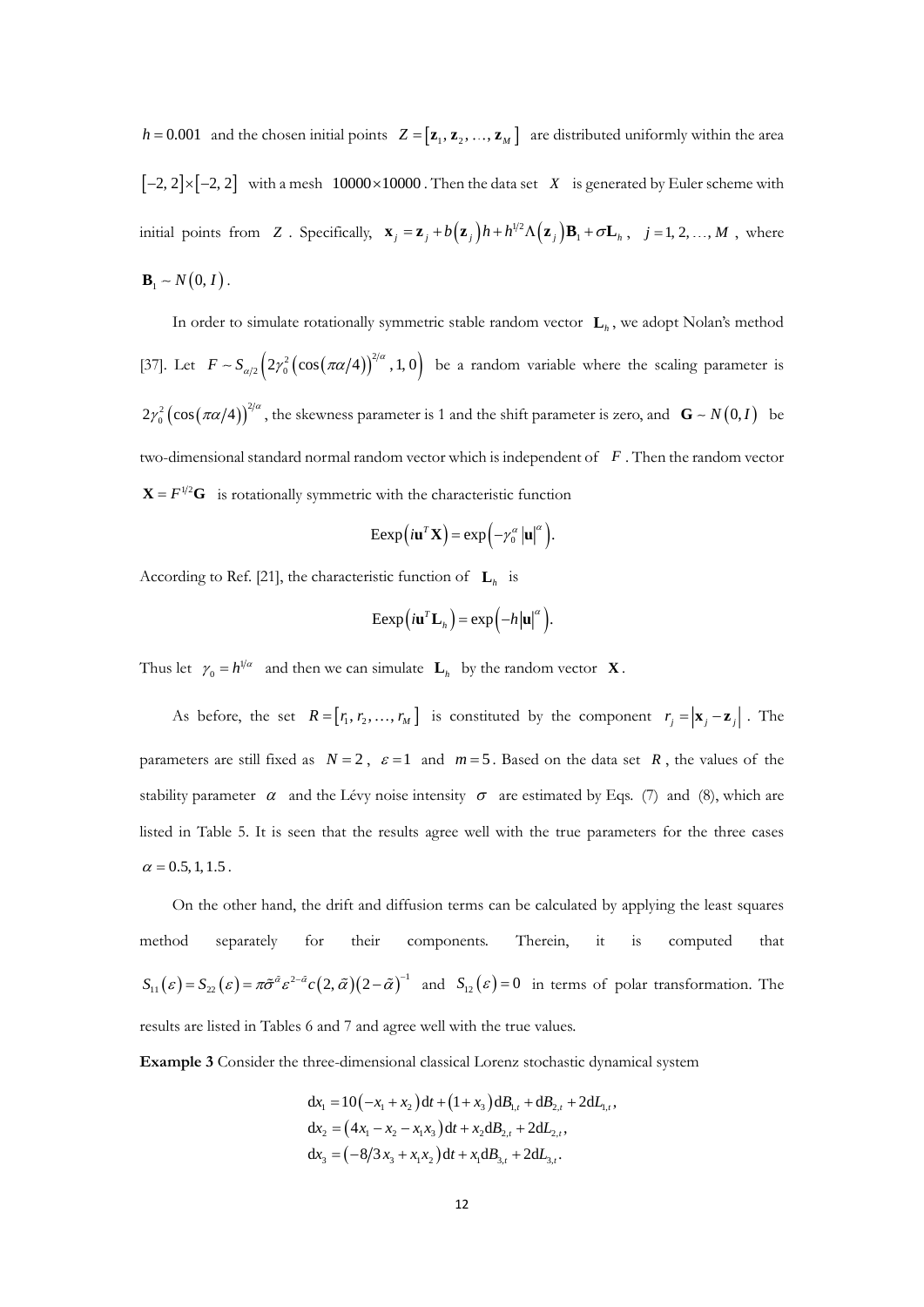Then we have the Lévy noise intensity  $\sigma = 2$  and the drift and the diffusion coefficients

$$
\mathbf{b}(\mathbf{x}) = \begin{bmatrix} 10(-x_1 + x_2), 4x_1 - x_2 - x_1x_3, -8/3x_3 + x_1x_2 \end{bmatrix}^T,
$$
  
\n
$$
a(\mathbf{x}) = \begin{bmatrix} 2 + 2x_3 + x_3^2 & x_2 & 0 \\ x_2 & x_2^2 & 0 \\ 0 & 0 & x_1 \end{bmatrix}.
$$

The time step is still fixed as  $h = 0.001$  and the chosen initial points  $Z = [\mathbf{z}_1, \mathbf{z}_2, ..., \mathbf{z}_M]$  are distributed uniformly within the area  $[-2, 2] \times [-2, 2] \times [-2, 2]$  with a mesh  $400 \times 400 \times 400$ . Then the data set *X* is generated by Euler scheme with initial points from *Z* . Specifically,  $\mathbf{x}_j = \mathbf{z}_j + b(\mathbf{z}_j)h + h^{1/2}\Lambda(\mathbf{z}_j)\mathbf{B}_1 + \sigma \mathbf{L}_h$ ,  $j = 1, 2, ..., M$ . Therein, we still adopt Nolan's method to simulate the random vector  $\mathbf{L}_h$  as Example 2.

We still take the three cases of  $\alpha = 0.5, 1, 1.5$  into consideration and choose the parameters as  $N = 2$ ,  $\varepsilon = 1$  and  $m = 5$ . Based on the data set  $R = [r_1, r_2, ..., r_M]$ , we estimate the values of the stability parameter  $\alpha$  and the Lévy noise intensity  $\sigma$  by Eqs. (9) and (10), and list the results in Table 8. As we can see, the results agree well with the true parameters for the three cases  $\alpha = 0.5, 1, 1.5$ . Using polar transformation, we have  $S_{ii}(\varepsilon) = 4/3 \pi \tilde{\sigma}^{\alpha} \varepsilon^{2-\tilde{\alpha}} c (3, \tilde{\alpha}) (2-\tilde{\alpha})^{-1}$  and  $S_{ij}(\varepsilon) = 0$  for  $i \neq j$ . It is observed that the learning drift and diffusion terms in Tables 9 and 10 are sufficiently accurate to the original ones, verifying the effectiveness of our method to the three-dimensional system. **Example 4** Consider a genetic regulatory system driven by both Gaussian Brownian noise and non-Gaussian Lévy noise, and with rational drift and diffusion coefficients [38]

$$
dx(t) = \left[\frac{k_{f}x^{2}(t)}{x^{2}(t)+K_{d}}-k_{d}x(t)+R_{bas}\right]dt+\frac{x(t)}{\sqrt{x^{2}(t)+0.5}}dB_{t}+2dL_{t},
$$

where the system parameters are  $k_f = 6 \text{min}^{-1}$ ,  $K_d = 10$ ,  $k_d = 1 \text{min}^{-1}$ , and  $R_{bas} = 0.4 \text{min}^{-1}$ . Then we have the drift coefficient  $b(x) = k_f x^2/(x^2 + K_d) - k_d x + R_{bas}$ , the diffusion coefficient  $a(x) = x^2/(x^2 + 0.5)$  and the Lévy noise intensity  $\sigma = 2$ . The time step is fixed as  $h = 0.001$  and the 10<sup>7</sup> chosen initial points  $Z = [z_1, z_2, ..., z_M]$  are distributed uniformly within the interval [0, 5]. Then the data set  $X$  is generated by Euler scheme with initial points from  $Z$ , analogous to Example 1. The dictionary of basis functions is chosen as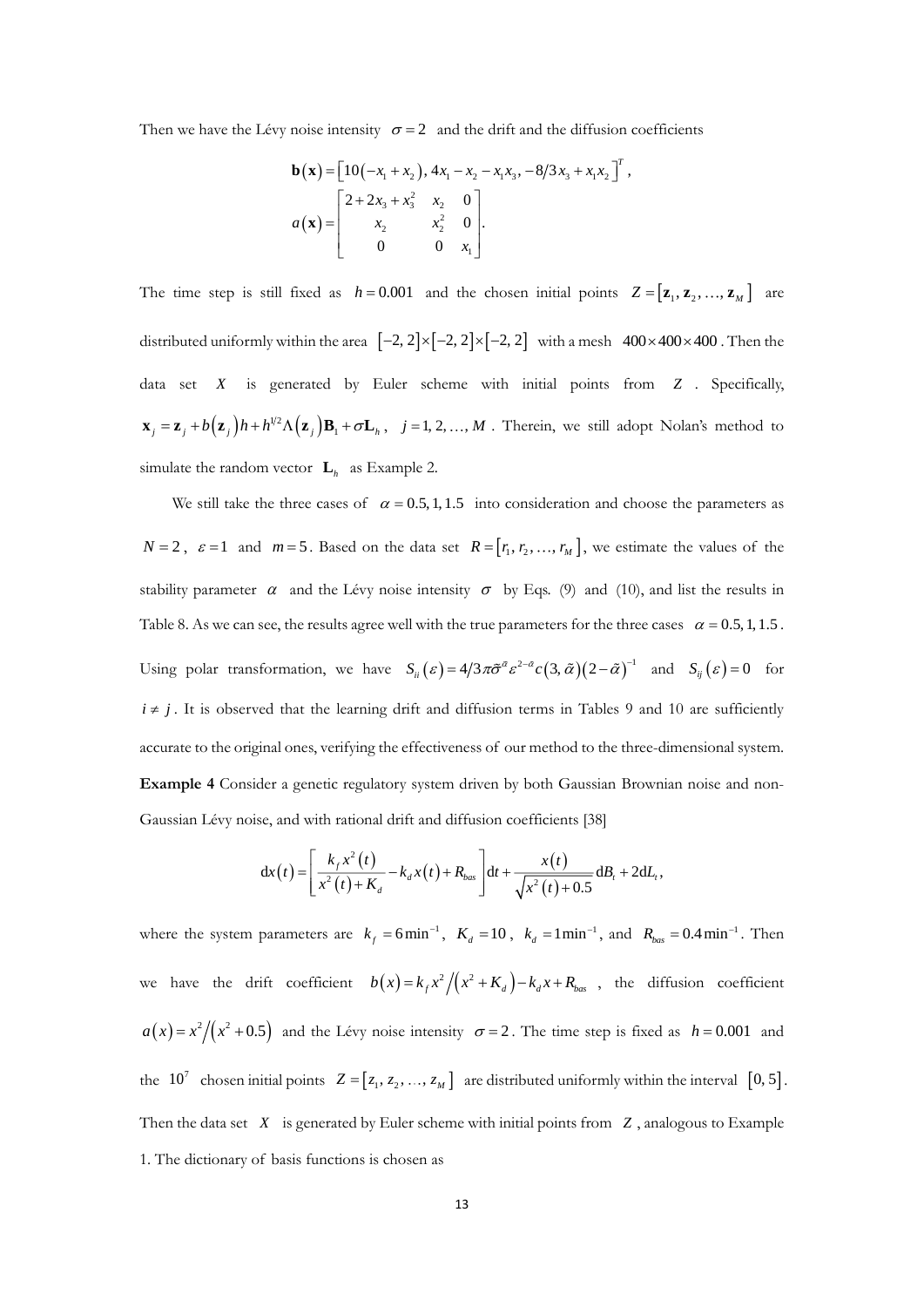$$
\Psi(x) = [1, x, x^2, x^3, \sin x, \cos 11x, \sin 11x, -10 \tanh^2(10x) + 10, -10 \tanh^2(10x - 10) + 10,\nexp{-50x^2}, exp{-50(x-3)^2}, exp{-0.3x^2},\nexp{-0.3(x-3)^2}, exp{-2(x-2)^2}, exp{-50(x-4)^2},\nexp{-0.6(x-4)^2}, exp{-0.6(x-3)^2},\n-2 \tanh^2(2x-4) + 2, tanh^2(x-4) + 1].
$$

We still consider three cases  $\alpha = 0.5, 1, 1.5$  and choose the parameters as  $N = 2$ ,  $\varepsilon = 1$  and  $m=5$ . Then the stability parameter  $\alpha$  and noise intensity  $\sigma$  are estimated and listed in Table 11. It is found that they are consistent with the true values. Based on Eqs. (13) and (15), we can calculate the drift and diffusion terms as

$$
\tilde{\mathbf{c}} = [-230.1093, -58.4362, 39.0868, -4.2768, 44.4308, 0, 0, 0, 0, 0, 0, 129.5482, 97.7971, 0, 11.0930, 0, 35.4622, -39.2297, 0, 47.3796]^T, \n\tilde{\mathbf{d}} = [-371.0493, -111.8190, 73.3493, -7.7591, 79.7572, 0, 0, 0, 0, -0.3813, 0, 273.9994, 257.1121, -3.8454, 7.2374, 0, 20.0640, -105.2488, 0.3325, 40.3377]^T.
$$

For comparison, we plot true and learned functions of drift and diffusion in Fig. 1. It is seen that they agree well in the domain of interest  $[0, 5]$ . This implies that our method is also valid for nonpolynomial cases and non-polynomial basis functions.



Fig. 1. (a) True and learned drift coefficients. (b) True and learned diffusion coefficients

#### **5. Discussion**

In this paper, we have devised a new data-driven approach to extract stochastic dynamical systems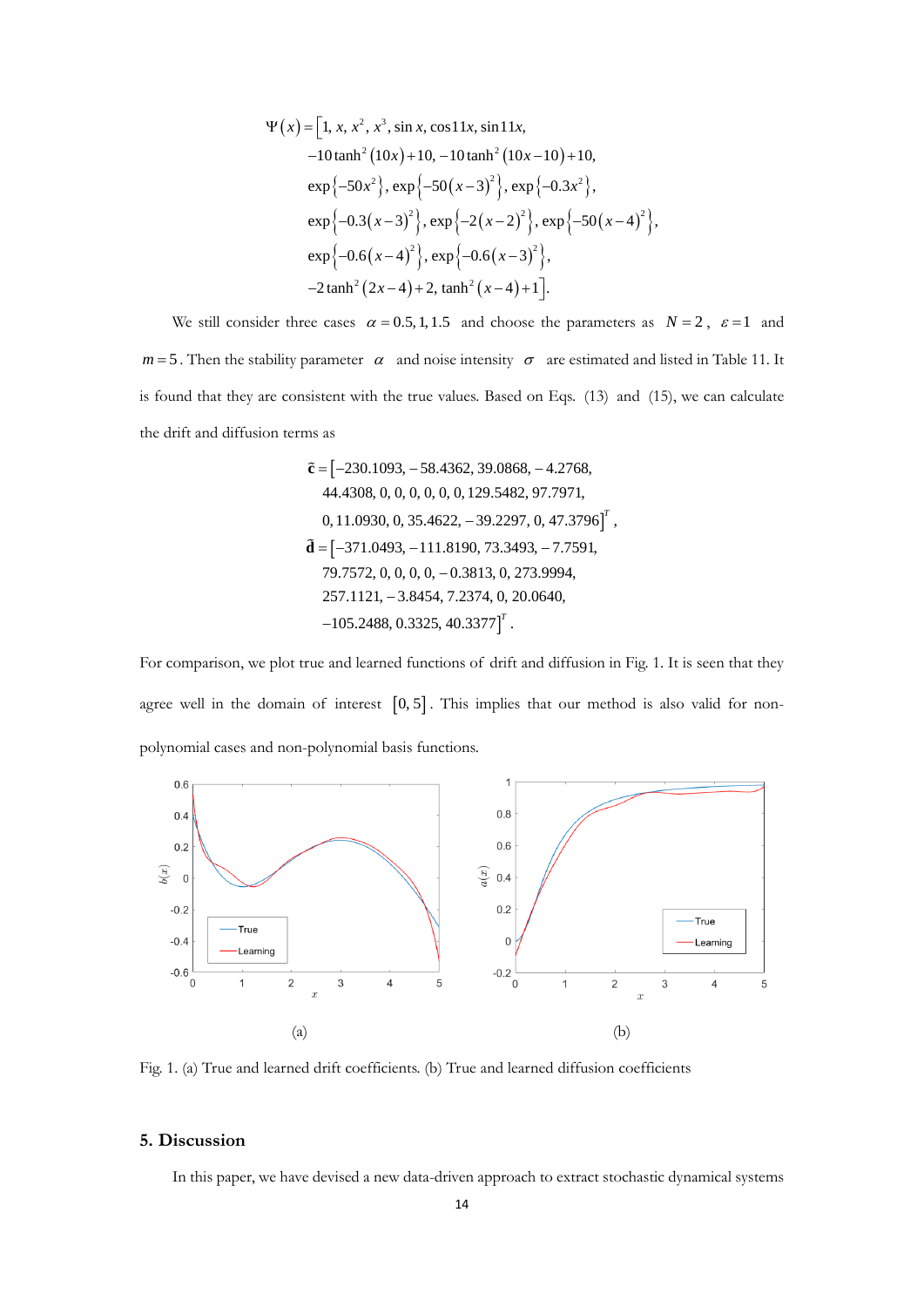with both non-Gaussian Lévy noise and Gaussian Brownian noise, from observational, experimental or simulated data sets. More specifically, we have derived formulas which express the jump measure, drift and diffusion coefficient in terms of data for sample paths. Then we have designed numerical algorithms and tested on prototypical systems. The existing works in this topic have only dealt with systems with Gaussian noise. Our new approach provides a data-driven tool to extract stochastic governing laws for complex phenomena under non-Gaussian fluctuations.

Theorem 1 may be regarded as a non-Gaussian Lévy version of the well-known Kramers-Moyal formulas [39,40], and is applicable to Markov processes with jumps, such as those modeled as the solution processes of stochastic differential equations with Brownian motion and Lévy motion. In the derivation of drift and diffusion coefficient in Theorem 1 (ii)-(iii), the domain of integration is reduced from the whole space to a small neighborhood in order to guarantee the convergence. As known in Section 2, the function  $W$  is defined as the Radon-Nikodym derivative of the jump measure with respect to the Lebesgue measure. By Theorem 1 (i) and the Lindeberg condition for sample path continuity [39], we see that when *W* is zero, the corresponding Markov process has continuous sample paths. Indeed, the function *W* actually quantifies the jump frequency and jump size.

Our approach also applies to stochastic dynamical systems with non-symmetric Lévy motion (i.e., when *W* is not an even function), and with other types of Lévy processes, such as tempered stable processes [41] or exponentially light jump processes [34]. It also applies to high dimensional systems driven by Lévy noise, but the numerical aspects in this case will be more complicated.

Finally, we note that it is a challenge to extend our approach to data sets from stochastic dynamical systems with multiplicative Lévy noise (i.e., the noise intensity  $\sigma$  in equation (1) depending on system state **x**). In this case, the multiplicative Lévy noise destroys the "space homogeneity" in the first assertion of Theorem 1, leading to the fact that the function W depends on both **x** and **z** (not just depends only on the spatial translation **x <sup>z</sup>** <sup>−</sup> ).

#### **Acknowledgements**

We would like to thank Ting Gao, Xiaoli Chen, Min Dai, Jianyu Hu, Yanxia Zhang and Yubin Lu for helpful discussions. This research was supported by the National Natural Science Foundation of China (No. 11772149), A Project Funded by the Priority Academic Program Development of Jiangsu Higher Education Institutions (PAPD), The Research Fund of State Key Laboratory of Mechanics and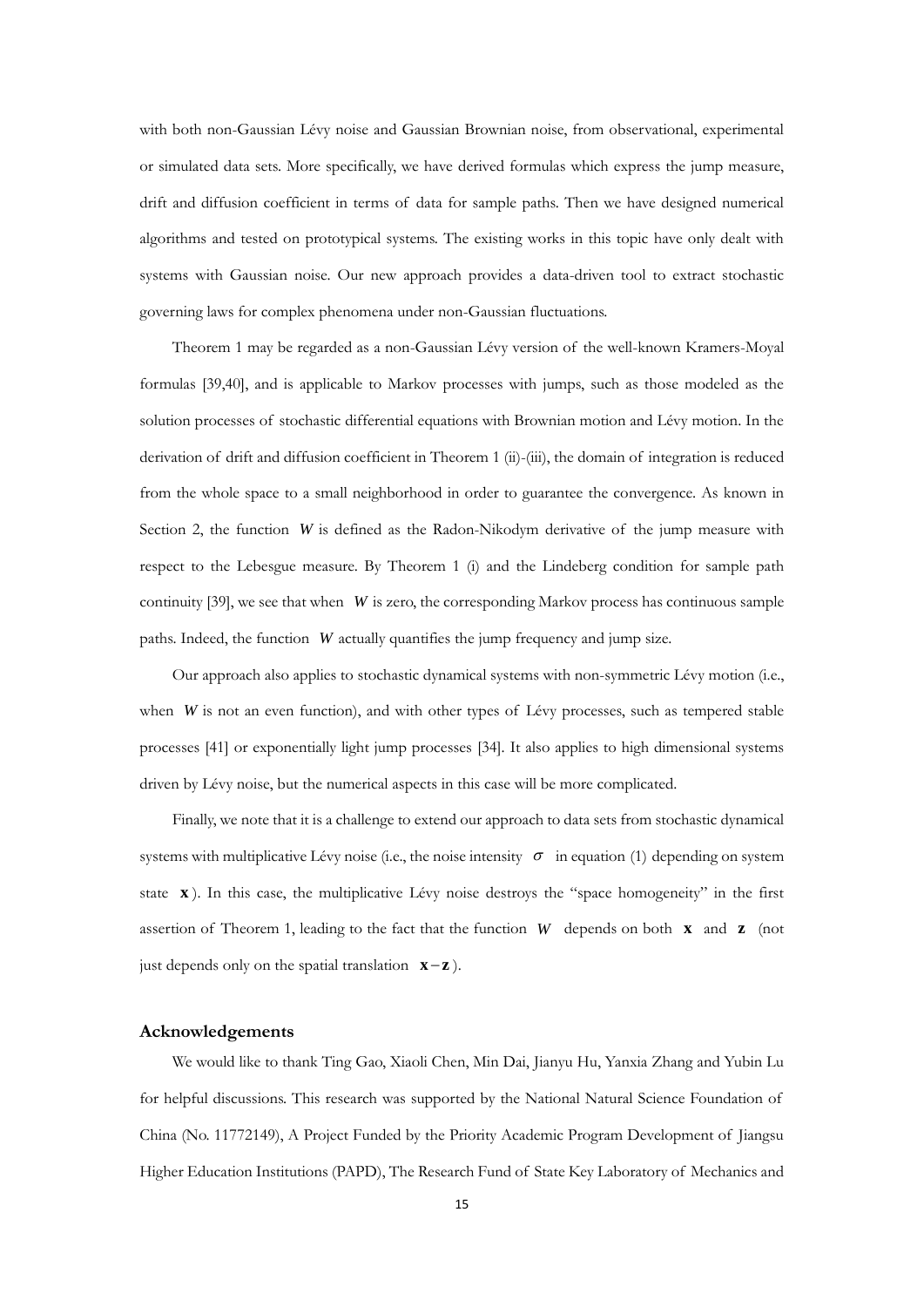Control of Mechanical Structures (MCMS-I-19G01), and the China Scholarship Council (CSC No. 201906830018).

#### **Appendix A. Lévy processes**

An *n*-dimensional Lévy process **L**<sub>t</sub> is a stochastic process with the following conditions:

- (i)  $\mathbf{L}_0 = 0$ , a.s.;
- (ii) Independent increments: for any choice of  $n \ge 1$  and  $t_0 < t_1 < \cdots < t_{n-1} < t_n$ , the random variables

 ${\bf L}_{t_0}$ ,  ${\bf L}_{t_1} - {\bf L}_{t_0}$ ,  ${\bf L}_{t_2} - {\bf L}_{t_1}$ ,  $\cdots$ ,  ${\bf L}_{t_n} - {\bf L}_{t_{n-1}}$  are independent;

- (iii) Stationary increments:  $\mathbf{L}_{t} \mathbf{L}_{s}$  and  $\mathbf{L}_{t-s}$  have the same distribution;
- (iv) Stochastically continuous sample paths: for every  $s > 0$ ,  $\mathbf{L}_t \to \mathbf{L}_s$  in probability, as  $t \to s$ .

The characteristic function for a pure jump *n* -dimensional Lévy process is given by

$$
\operatorname{Eexp}\left(i\mathbf{u}^T\mathbf{L}_t\right) = \exp\bigg[t\int_{\mathbb{R}^n\setminus\{0\}}\bigg(e^{i\mathbf{u}^T\mathbf{y}} - 1 - i\mathbf{u}^T\mathbf{y}\chi_{|\mathbf{y}|\leq 1}\bigg)\nu\big(\mathrm{d}\mathbf{y}\big)\bigg],
$$

where the  $\chi_s$  is the indicator function of the set S. The Lévy jump measure  $V$  defined on  $\setlength{\unitlength}{0} \setlength{\unitlength}{0} \setlength{\unitlength}{0}$  satisfies the condition

$$
\int_{\mathbb{R}^n\setminus\{0\}}\left(\left|\mathbf{y}\right|^2\wedge 1\right)\nu\left(\mathrm{d}\mathbf{y}\right)<\infty,
$$

where the sign "  $\wedge$  " indicates to select the smaller one of the two numbers as the value of the expression. That is,  $a \wedge b = \min\{a, b\}$ . The Lévy jump measure in fact quantifies the jump frequency and size for sample paths of this Lévy process.

An  $\alpha$  -stable Lévy motion is a special but most popular type of the Lévy process defined by the stable random variable with the distribution  $S_{\alpha}(\delta, \beta, \lambda)$ . Usually,  $\alpha \in (0, 2]$  is called the stability parameter,  $\delta \in (0, \infty)$  is the scaling parameter,  $\beta \in [-1, 1]$  is the skewness parameter and  $\lambda \in (-\infty, \infty)$  is the shift parameter.

A stable random variable  $X$  with  $0 < \alpha < 2$  has the following "heavy tail" estimate:

$$
\lim_{y\to\infty} y^{\alpha} \mathbb{P}\left(X>y\right) = C_{\alpha} \frac{1+\beta}{2} \delta^{\alpha};
$$

where  $C_{\alpha}$  is a positive constant depending on  $\alpha$ . In other words, the tail estimate decays polynomially.

In particular, for a rotationally symmetric  $\alpha$ -stable Lévy process, the characteristic function is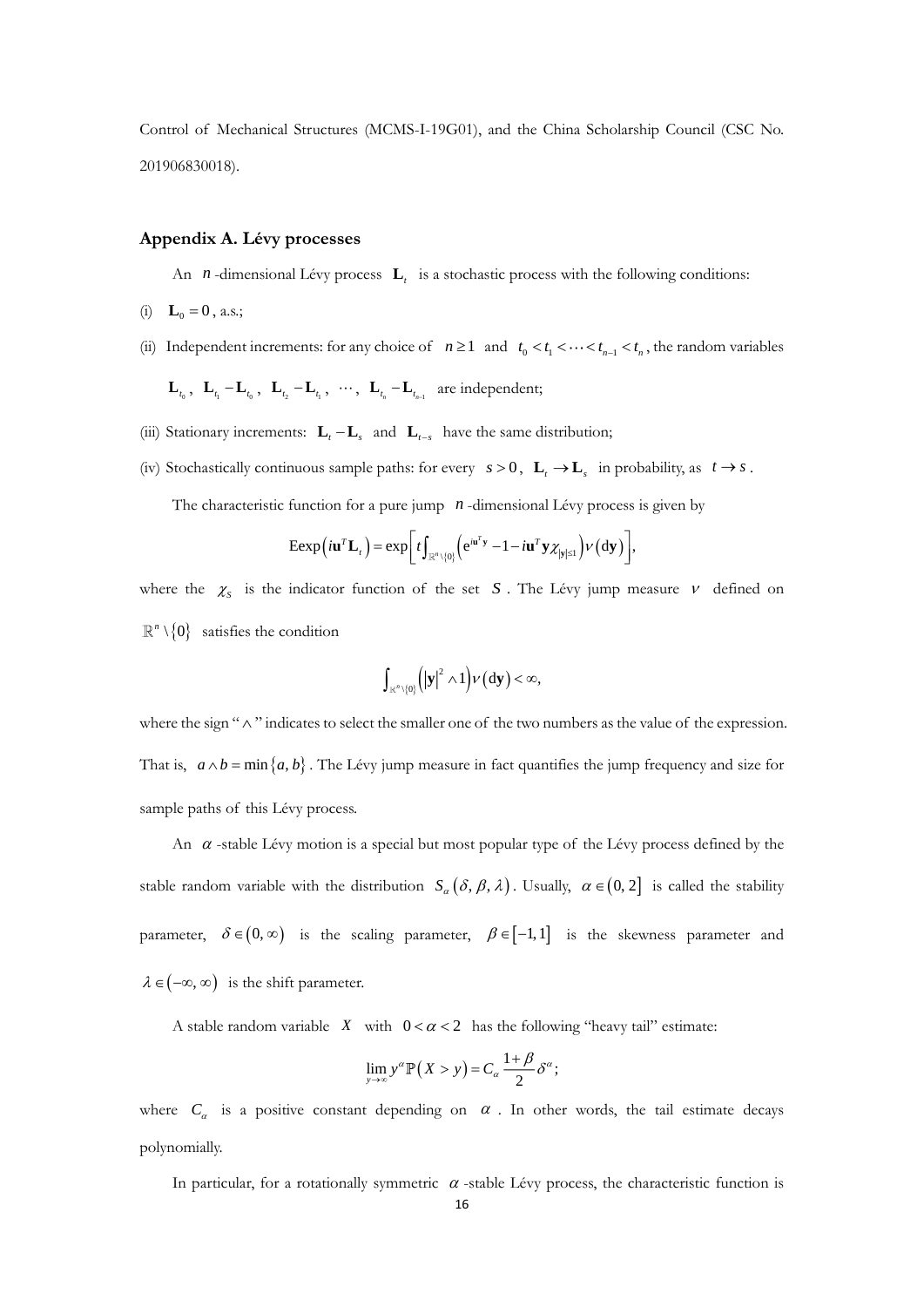transformed into

$$
\operatorname{Eexp}\left(i\mathbf{u}^{T}\mathbf{L}_{t}\right)=\exp\left(-t\left|\mathbf{u}\right|^{\alpha}\right),\,
$$

where the jump measure is given by

$$
v(\mathrm{d}\mathbf{y}) = c(n, \alpha) |\mathbf{y}|^{-(n+\alpha)} \mathrm{d}\mathbf{y}
$$

with the constant  $c(n, \alpha) = \frac{\alpha \Gamma((n+\alpha)/2)}{2 \Gamma(n+\alpha)/2 \Gamma(n+\alpha)}$  $\int_0^{1-\alpha} \pi^{n/2} \Gamma\left(1-\alpha/2\right)$ 2  $(1-\alpha/2)^{1-\alpha} \pi^{n/2} \Gamma(1-\alpha/2)$ *n*  $c(n, \alpha) = \frac{1}{\alpha^{1-\alpha}}$  $\alpha$   $11n + \alpha$  $\alpha) = \frac{1}{2^{1-\alpha} \pi^{n/2} \Gamma(1-\alpha)}$  $=\frac{\alpha\Gamma((n+\alpha)/2)}{2^{1-\alpha}\pi^{n/2}\Gamma(1-\alpha/2)}$ . The  $\alpha$ -stable Lévy motion has larger jumps with

lower jump frequencies for smaller  $\alpha$  (0 <  $\alpha$  < 1), while it has smaller jump sizes with higher jump frequencies for larger  $\alpha$  (1< $\alpha$ <2). The special case  $\alpha$  = 2 corresponds to (Gaussian) Brownian motion. For more information about Lévy process, refer to Refs. [21,42].

# **Appendix B. Stochastic differential equations with Brownian motion and Lévy process**

Consider an *<sup>n</sup>* -dimensional stochastic differential equation

$$
d\mathbf{x}(t) = \mathbf{b}(\mathbf{x}(t))dt + \Lambda(\mathbf{x}(t))d\mathbf{B}_t + \sigma d\mathbf{L}_t, \tag{B1}
$$

where  $\mathbf{b}(\mathbf{x}) = [b_1(\mathbf{x}), \cdots, b_n(\mathbf{x})]^T$  $\mathbf{b}(\mathbf{x}) = [b_1(\mathbf{x}), \cdots, b_n(\mathbf{x})]^T$  is the drift coefficient in  $\mathbb{R}^n$ ,  $\mathbf{B}_t = [B_{1,t}, \cdots, B_{n,t}]$ *T*  $\mathbf{B}_{t} = \left[ B_{1,t}, \cdots, B_{n,t} \right]^{t}$  is *n* dimensional Brownian motion,  $\Lambda(\mathbf{x})$  is an  $n \times n$  matrix and  $\mathbf{L}_t = \begin{bmatrix} L_{1,t}, \dots, L_{n,t} \end{bmatrix}$ *T*  $\mathbf{L}_t = \left[ L_{1,t}, \cdots, L_{n,t} \right]^t$  is a symmetric Lévy motion with constant noise intensity  $\sigma$ . Assume that the initial condition is  $\mathbf{x}(0) = \mathbf{z}$ ,  $a(\mathbf{x}) = \Lambda \Lambda^T$  is the diffusion matrix, and the jump measure of  $\mathbf{L}_t$  satisfies  $v(\mathrm{d}\mathbf{y}) = W(\mathbf{y}) \mathrm{d}\mathbf{y}$  for  $\mathbf{y} \in \mathbb{R}^n \setminus \{0\}$  . Due to the symmetry of the Lévy motion,  $W(-\mathbf{y}) = W(\mathbf{y})$ .

The generator *A* for the stochastic differential equation (B1) is  
\n
$$
Af = \mathbf{b} \cdot \nabla f + \frac{1}{2} Tr \left[ aH(f) \right] + P.V. \int_{\mathbb{R}^n \setminus \{0\}} \left[ f(\mathbf{x} + \sigma \mathbf{y}) - f(\mathbf{x}) \right] W(\mathbf{y}) d\mathbf{y},
$$
\n(B2)

where  $H(f)$  denotes the Hessian matrix of the function  $f$  and P.V. indicates Cauchy Principle Value integral.

**Assumption 1.** (Local Lipschitz condition) For all  $R > 0$  and  $\mathbf{x}_1, \mathbf{x}_2 \in \mathbb{R}^n$  with  $\min\{|\mathbf{x}_1|, |\mathbf{x}_2|\} \le R$ , there exists a constant  $K_1 > 0$  such that

$$
\left|\mathbf{b}\left(\mathbf{x}_{1}\right)-\mathbf{b}\left(\mathbf{x}_{2}\right)\right|^{2}+\left|\Lambda\left(\mathbf{x}_{1}\right)-\Lambda\left(\mathbf{x}_{2}\right)\right|^{2} \leq K_{1}\left|\mathbf{x}_{1}-\mathbf{x}_{2}\right|^{2}.
$$
 (B3)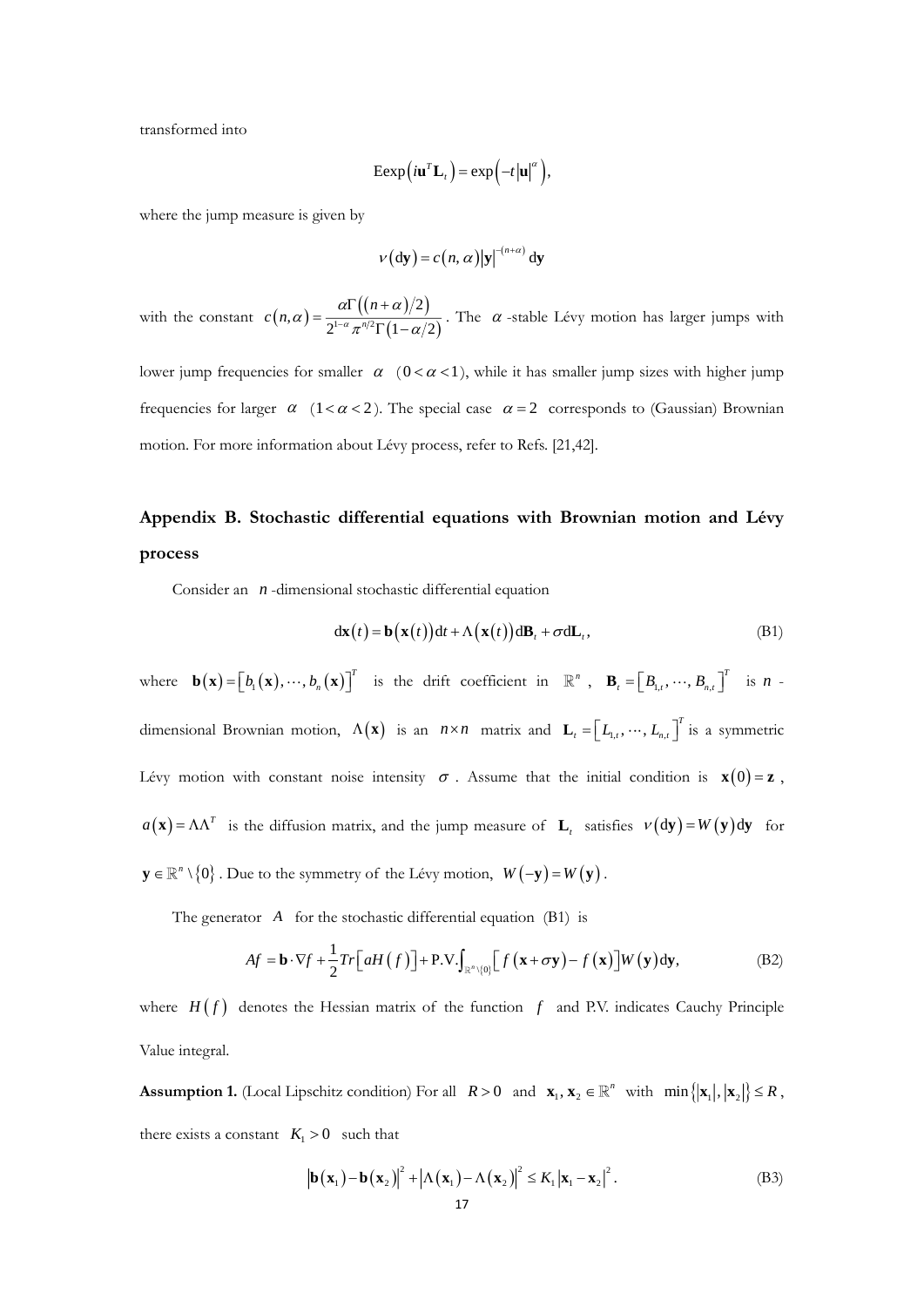**Assumption 2.** (Linear growth condition) For all  $\mathbf{x} \in \mathbb{R}^n$ , there exists a constant  $K_2 > 0$  such that

$$
2\mathbf{x} \cdot \mathbf{b}(\mathbf{x}) + |\Lambda(\mathbf{x})|^2 \le K_2 (1 + |\mathbf{x}|^2).
$$
 (B4)

Under Assumptions 1 and 2 on the functions **b** and  $\Lambda$ , the stochastic differential equation (B1) has a unique global solution. This solution process is adapted and right-continuous with left limit. This fact has been guaranteed by Refs. [43,44] and Theorem 4.19 in [45]. This solution process can be referred to as a jump-diffusion process.

Furthermore, for the existence and regularity of the probability density for the solution of stochastic differential equation (B1), see Chapter 17-18 of Nuuno et al. [46], and for the nonlocal Fokker-Planck equation satisfied by the probability density, see Duan [21] and Sun et al. [47–49].

## **Appendix C. A Lemma about jump measure**

**Lemma** 1. For every  $\varepsilon > 0$  and  $i, j = 1, 2, ..., n$ ,  $\left| \int_{|\mathbf{y}| < \varepsilon} y_i y_j W(\mathbf{y}) d\mathbf{y} \right| < \infty$ .

# **Proof**.

According to the appendix, the jump measure satisfies the condition

$$
\int_{R^n\setminus\{0\}}\left(|\mathbf{y}|^2\wedge 1\right)\nu\left(\mathrm{d}\mathbf{y}\right)<\infty.
$$

Then for  $\varepsilon \leq 1$ ,

$$
\int_{|\mathbf{y}|<\varepsilon} |\mathbf{y}|^2 W(\mathbf{y}) \, \mathrm{d}\mathbf{y} \le \int_{R^n \setminus \{0\}} (|\mathbf{y}|^2 \wedge 1) \nu(\mathrm{d}\mathbf{y}) < \infty.
$$

For  $\varepsilon > 1$ ,

$$
\int_{1<|{\bf y}|<\varepsilon} |{\bf y}|^2 W({\bf y}) d{\bf y} \leq \varepsilon^2 \int_{1<|{\bf y}|<\varepsilon} W({\bf y}) d{\bf y} \leq \varepsilon^2 \int_{R^n \setminus \{0\}} (|{\bf y}|^2 \wedge 1) \nu(d{\bf y}) \leq \infty.
$$

Thus  $\int_{|\mathbf{y}| < \varepsilon} |\mathbf{y}|^2 W(\mathbf{y}) d\mathbf{y} < \infty$ . Hence,

$$
\left| \int_{|y| < \varepsilon} y_i y_j W(\mathbf{y}) \, \mathrm{d}\mathbf{y} \right| \leq \int_{|y| < \varepsilon} |y_i y_j| W(\mathbf{y}) \, \mathrm{d}\mathbf{y}
$$
  
\$\leq\$ 
$$
\int_{|y| < \varepsilon} |\mathbf{y}|^2 W(\mathbf{y}) \, \mathrm{d}\mathbf{y}
$$
  
\$< \infty\$.

The proof is complete.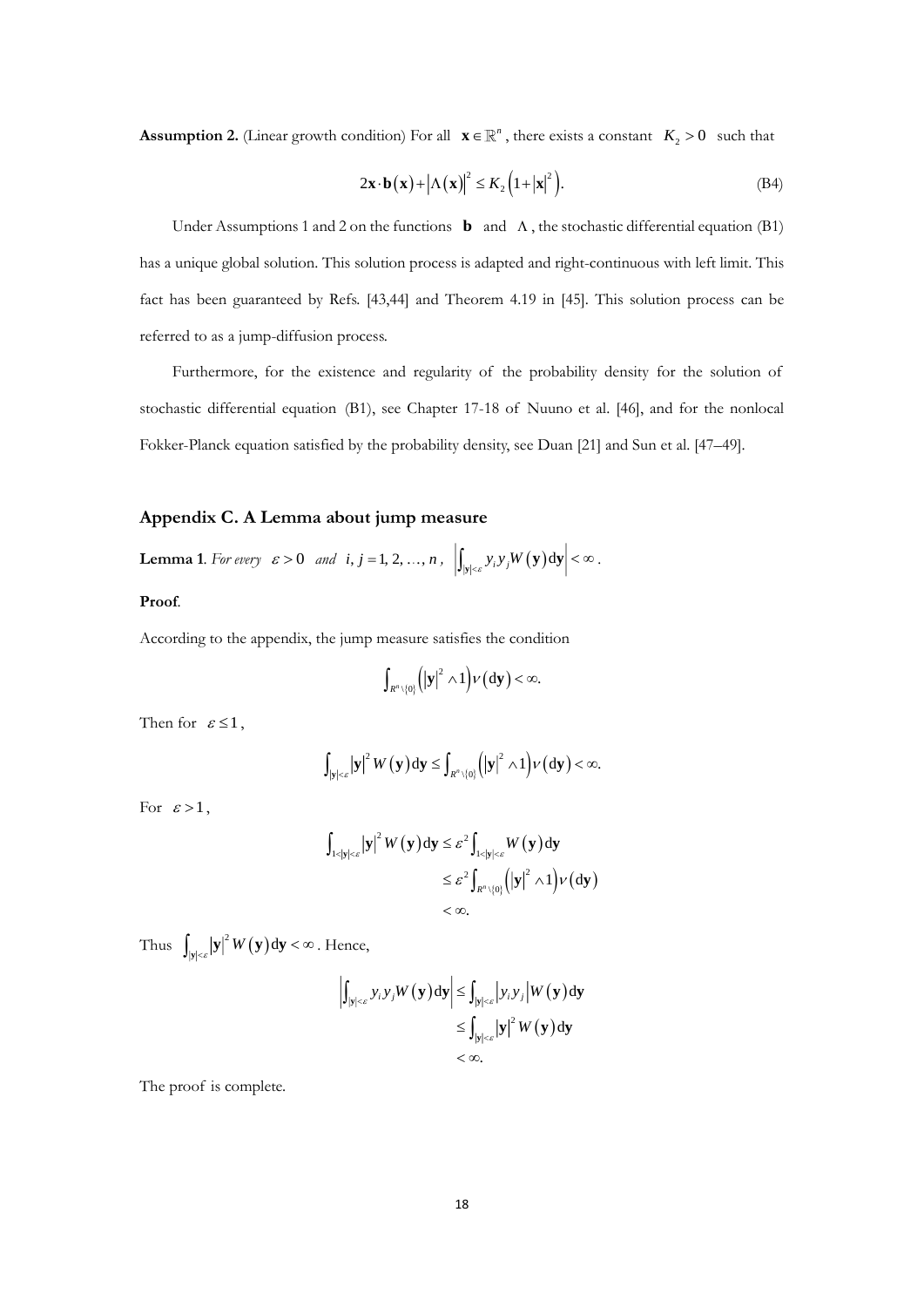# **Appendix D. Proof of Theorem 1**

**Proof**.

i) Since 
$$
p(\mathbf{x},0|\mathbf{z},0) = \delta(\mathbf{x}-\mathbf{z}), p(\mathbf{x},0|\mathbf{z},0) = 0
$$
 for arbitrary **x** and **z** satisfying  $|\mathbf{x}-\mathbf{z}| > \varepsilon$ .

Then

$$
\lim_{t\to 0} p(\mathbf{x}, t \mid \mathbf{z}, 0) / t
$$
\n
$$
= \lim_{t\to 0} \Big[ p(\mathbf{x}, t \mid \mathbf{z}, 0) - p(\mathbf{x}, 0 \mid \mathbf{z}, 0) \Big] / t
$$
\n
$$
= \frac{\partial p(\mathbf{x}, t \mid \mathbf{z}, 0)}{\partial t} \Big|_{t=0}
$$
\n
$$
= -\nabla \cdot \Big[ \mathbf{b} p(\mathbf{x}, 0 \mid \mathbf{z}, 0) \Big] + \frac{1}{2} Tr \Big[ H \big( ap(\mathbf{x}, 0 \mid \mathbf{z}, 0) \big) \Big]
$$
\n
$$
+ \int_{\mathbb{R}^n \setminus \{0\}} \Big[ p(\mathbf{x} + \sigma \mathbf{y}, 0 \mid \mathbf{z}, 0) - p(\mathbf{x}, 0 \mid \mathbf{z}, 0) \Big] W(\mathbf{y}) \, \mathrm{d}\mathbf{y}.
$$

Since  $p(\mathbf{x},0|\mathbf{z},0) = 0$ ,  $p(\mathbf{x} + \sigma \mathbf{y},0|\mathbf{z},0) = \sigma^{-n}\delta(\mathbf{x} + \sigma \mathbf{y} - \mathbf{z})$  and the symmetry of the function  $W$ , the expression  $\lim_{t\to 0} p(\mathbf{x}, t \mid \mathbf{z}, 0) / t$  is reduced to  $\sigma^{-n} W(\sigma^{-1}(\mathbf{x}-\mathbf{z}))$ .

ii) According to the Fokker-Planck equation (2), we have

$$
\lim_{t\to 0} t^{-1} \int_{|\mathbf{x}-\mathbf{z}|<\varepsilon} (x_i - z_i) p(\mathbf{x}, t | \mathbf{z}, 0) d\mathbf{x}
$$
\n  
\n
$$
= \lim_{t\to 0} t^{-1} \int_{|\mathbf{x}-\mathbf{z}|<\varepsilon} (x_i - z_i) [p(\mathbf{x}, t | \mathbf{z}, 0) - p(\mathbf{x}, 0 | \mathbf{z}, 0) + p(\mathbf{x}, 0 | \mathbf{z}, 0)] d\mathbf{x}
$$
\n  
\n
$$
= \int_{|\mathbf{x}-\mathbf{z}|<\varepsilon} (x_i - z_i) \frac{\partial p(\mathbf{x}, t | \mathbf{z}, 0)}{\partial t} \Big|_{t=0} d\mathbf{x} + \lim_{t\to 0} \Big[ t^{-1} \int_{|\mathbf{x}-\mathbf{z}|<\varepsilon} (x_i - z_i) \delta(\mathbf{x}-\mathbf{z}) d\mathbf{x} \Big]
$$
\n  
\n
$$
= -\sum_{j=1}^{n} \int_{|\mathbf{x}-\mathbf{z}|<\varepsilon} (x_i - z_i) \frac{\partial}{\partial x_j} [b_j(\mathbf{x}) p(\mathbf{x}, 0 | \mathbf{z}, 0)] d\mathbf{x}
$$
\n  
\n
$$
+ \frac{1}{2} \sum_{k,l=1}^{n} \int_{|\mathbf{x}-\mathbf{z}|<\varepsilon} (x_i - z_i) \frac{\partial^2}{\partial x_k \partial x_l} [a_k(\mathbf{x}) p(\mathbf{x}, 0 | \mathbf{z}, 0)] d\mathbf{x}
$$
\n  
\n
$$
+ \int_{|\mathbf{x}-\mathbf{z}|<\varepsilon} \int_{\mathbb{R}^n \setminus \{0\}} (x_i - z_i) [p(\mathbf{x} + \sigma \mathbf{y}, 0 | \mathbf{z}, 0) - p(\mathbf{x}, 0 | \mathbf{z}, 0)] W(\mathbf{y}) d\mathbf{y} d\mathbf{x}.
$$

The application of integration by parts into the first term leads to

$$
\sum_{j=1}^{n} \int_{|\mathbf{x}-\mathbf{z}| < \varepsilon} (x_i - z_i) \frac{\partial}{\partial x_j} \Big[ b_j(\mathbf{x}) p(\mathbf{x}, 0 | \mathbf{z}, 0) \Big] d\mathbf{x}
$$
  
= 
$$
- \sum_{j=1}^{n} \int_{|\mathbf{x}-\mathbf{z}| < \varepsilon} b_j(\mathbf{x}) p(\mathbf{x}, 0 | \mathbf{z}, 0) \frac{\partial}{\partial x_j} (x_i - z_i) d\mathbf{x}
$$
  
= 
$$
- \sum_{j=1}^{n} \int_{|\mathbf{x}-\mathbf{z}| < \varepsilon} b_j(\mathbf{x}) \delta(\mathbf{x}-\mathbf{z}) \delta_{ij} d\mathbf{x}
$$
  
= 
$$
-b_i(\mathbf{z}).
$$

Therein, the boundary condition vanishes since  $p(\mathbf{x},0|\mathbf{z},0) = 0$  as  $|\mathbf{x} - \mathbf{z}| = \varepsilon$ . For the second integration, we use integration by parts twice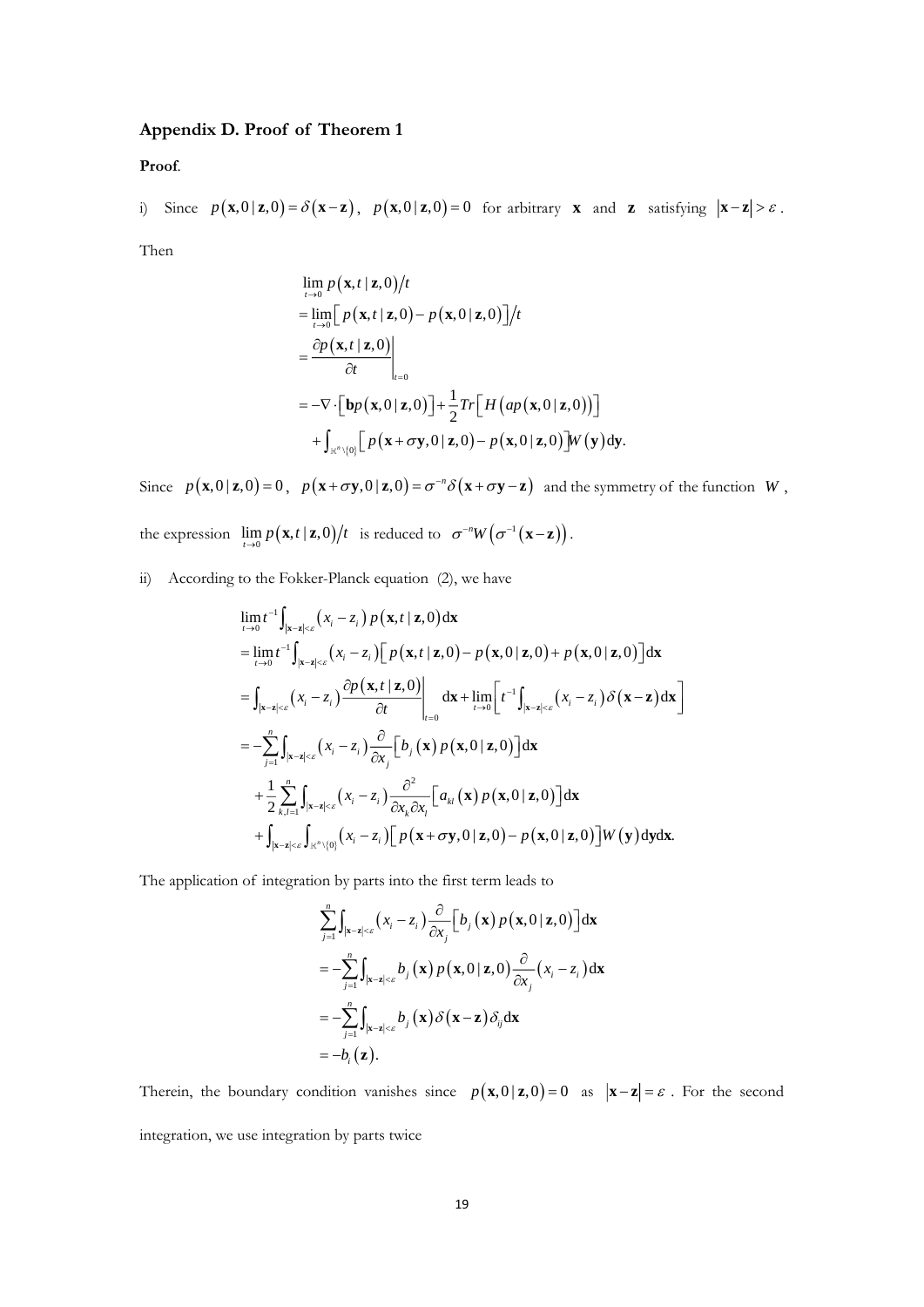$$
\sum_{k,l=1}^{n} \int_{|\mathbf{x}-\mathbf{z}|<\varepsilon} (x_i - z_i) \frac{\partial^2}{\partial x_k \partial x_l} \Big[ a_{kl}(\mathbf{x}) p(\mathbf{x}, 0 | \mathbf{z}, 0) \Big] d\mathbf{x}
$$
\n
$$
= - \sum_{k,l=1}^{n} \int_{|\mathbf{x}-\mathbf{z}|<\varepsilon} \frac{\partial}{\partial x_k} (x_i - z_i) \frac{\partial}{\partial x_l} \Big[ a_{kl}(\mathbf{x}) p(\mathbf{x}, 0 | \mathbf{z}, 0) \Big] d\mathbf{x}
$$
\n
$$
= \sum_{k,l=1}^{n} \int_{|\mathbf{x}-\mathbf{z}|<\varepsilon} (x_i - z_i) a_{kl}(\mathbf{x}) p(\mathbf{x}, 0 | \mathbf{z}, 0) \frac{\partial \delta_{ik}}{\partial x_l} d\mathbf{x}
$$
\n
$$
= 0.
$$

For the third integration, we derive it separately. On one hand,

$$
\int_{|\mathbf{x}-\mathbf{z}|<\varepsilon} \int_{\mathbb{R}^n \setminus \{0\}} (x_i - z_i) p(\mathbf{x} + \sigma \mathbf{y}, 0 | \mathbf{z}, 0) W(\mathbf{y}) \, d\mathbf{y} d\mathbf{x}
$$
\n=
$$
\int_{|\mathbf{x}-\mathbf{z}|<\varepsilon} \int_{\mathbb{R}^n \setminus \{0\}} (x_i - z_i) \sigma^{-n} \delta(\mathbf{x} + \sigma \mathbf{y} - \mathbf{z}) W(\mathbf{y}) \, d\mathbf{y} d\mathbf{x}
$$
\n=
$$
\sigma^{-n} \int_{|\mathbf{x}-\mathbf{z}|<\varepsilon} (x_i - z_i) W(\sigma^{-1}(\mathbf{x} - \mathbf{z})) d\mathbf{x}
$$
\n=
$$
\sigma^{-n} \int_{|\mathbf{u}|<\varepsilon} u_i W(\sigma^{-1} \mathbf{u}) d\mathbf{u}.
$$

Since  $W(-y) = W(y)$ , this integration is equal to zero. On the other hand, according to Tonelli's theorem [50], we obtain

$$
\int_{|\mathbf{x}-\mathbf{z}|<\varepsilon} \int_{\mathbb{R}^n \setminus \{0\}} (x_i - z_i) p(\mathbf{x}, 0 | \mathbf{z}, 0) W(\mathbf{y}) \, \mathrm{d}\mathbf{y} \mathrm{d}\mathbf{x} \n= \int_{\mathbb{R}^n \setminus \{0\}} \int_{|\mathbf{x}-\mathbf{z}|<\varepsilon} (x_i - z_i) \delta(\mathbf{x}-\mathbf{z}) \, \mathrm{d}\mathbf{x} W(\mathbf{y}) \, \mathrm{d}\mathbf{y} \n= 0.
$$

Hence,

$$
\lim_{t\to 0}t^{-1}\int_{|\mathbf{x}-\mathbf{z}|<\varepsilon}\left(x_i-z_i\right)p\left(\mathbf{x},t\mid \mathbf{z},0\right)\mathrm{d}\mathbf{x}=b_i\left(\mathbf{z}\right).
$$

iii) According to the Fokker-Planck equation (2), we have

$$
\sum_{k,l=1}^{n} \int_{|x-x| \leq x} (x_i - z_i) \frac{\partial}{\partial x_k \partial x_l} [a_{ik}(\mathbf{x}) p(\mathbf{x}, 0 | \mathbf{z}, 0)] d\mathbf{x}
$$
\n
$$
= -\sum_{k,l=1}^{n} \int_{|x-x| \leq x} \frac{\partial}{\partial x_k} (x_i - z_i) \frac{\partial}{\partial x_k} [a_{ki}(\mathbf{x}) p(\mathbf{x}, 0 | \mathbf{z}, 0)] d\mathbf{x}
$$
\n
$$
= \sum_{k,l=1}^{n} \int_{|x-x| \leq x} (x_i - z_i) a_{ik}(\mathbf{x}) p(\mathbf{x}, 0 | \mathbf{z}, 0) \frac{\partial \delta_k}{\partial x_l} d\mathbf{x}
$$
\nd integration, we derive it separately. On one hand,  
\n
$$
\int_{|\mathbf{x}-\mathbf{z}| \leq x} [a_{i} \cdot y_0)(x_i - z_i) p(\mathbf{x} + \sigma \mathbf{y}, 0 | \mathbf{z}, 0) W(\mathbf{y}) d\mathbf{y} d\mathbf{x}
$$
\n
$$
= \int_{|\mathbf{x}-\mathbf{z}| \leq x} [a_{i} \cdot y_0)(x_i - z_i) p(\mathbf{x} + \sigma \mathbf{y} - \mathbf{z}) W(\mathbf{y}) d\mathbf{y} d\mathbf{x}
$$
\n
$$
= \sigma^{-n} \int_{|\mathbf{x}| \leq x} (x_i - z_i) W(\sigma^{-1}(\mathbf{x} - \mathbf{z})) d\mathbf{x}
$$
\n
$$
= \sigma^{-n} \int_{|\mathbf{x}| \leq x} [a_{i} \cdot y_0 - \mathbf{z}) W(\sigma^{-1}(\mathbf{x} - \mathbf{z})) d\mathbf{x}
$$
\n
$$
= \sigma^{-n} \int_{|\mathbf{x}| \leq x} [a_{i} \cdot y_0 - \mathbf{z}) W(\sigma^{-1}(\mathbf{x} - \mathbf{z})) d\mathbf{x}
$$
\n
$$
= \int_{|\mathbf{x}| \leq x} [a_{i} \cdot y_0 - \mathbf{z}) Q(\mathbf{x}, 0) \mathbf{z} d\mathbf{x}
$$
\n
$$
= \int_{|\mathbf{x}| \leq x} [a_{i} \cdot y_0 - \mathbf{z}) Q(\mathbf{x}, 0)
$$

The application of integration by parts into the first term yields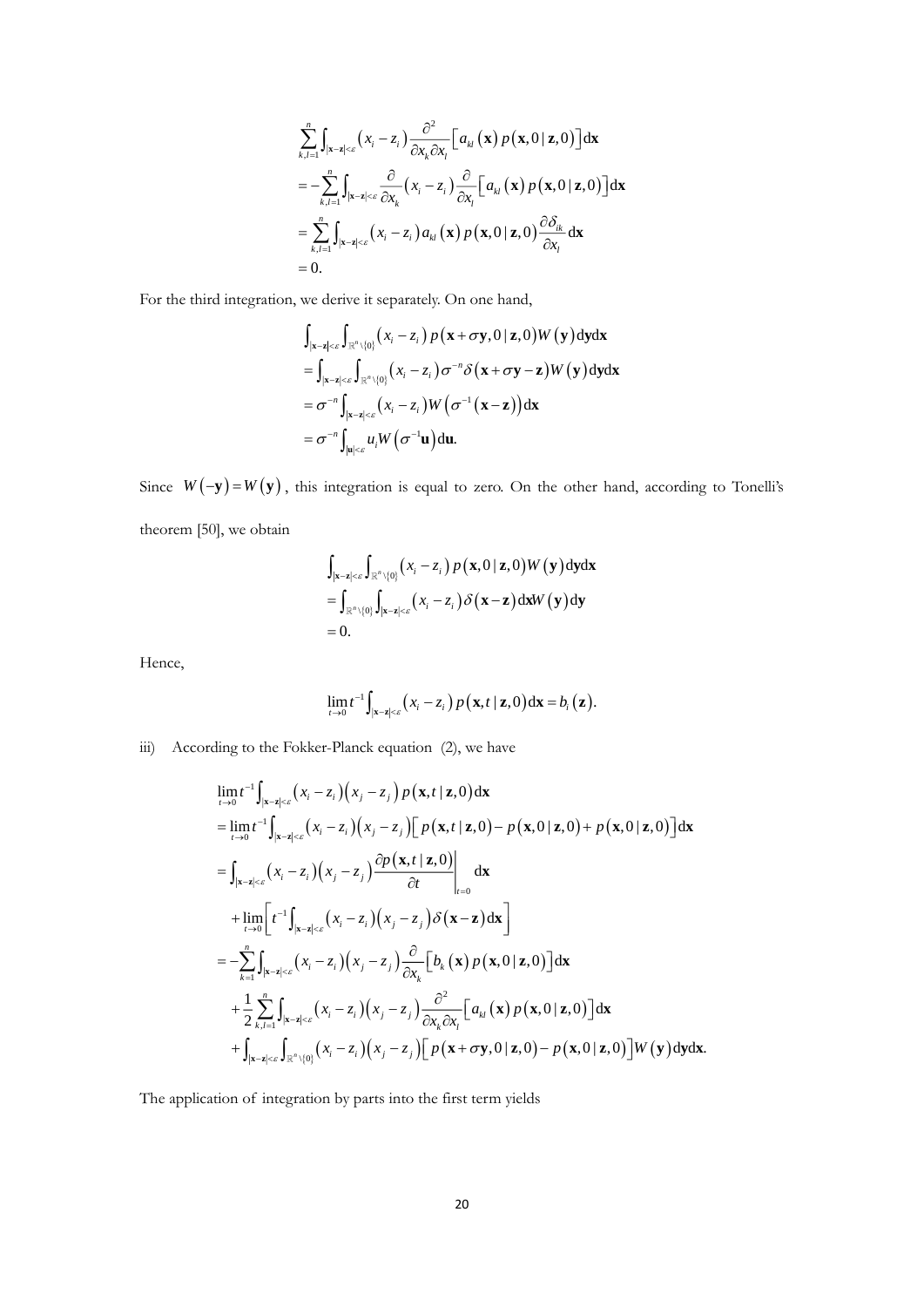$$
\sum_{k=1}^{n} \int_{|\mathbf{x}-\mathbf{z}| < \varepsilon} (x_i - z_i) (x_j - z_j) \frac{\partial}{\partial x_k} [b_k(\mathbf{x}) p(\mathbf{x}, 0 | \mathbf{z}, 0)] d\mathbf{x}
$$
  
\n
$$
= -\sum_{k=1}^{n} \int_{|\mathbf{x}-\mathbf{z}| < \varepsilon} b_k(\mathbf{x}) p(\mathbf{x}, 0 | \mathbf{z}, 0) \frac{\partial}{\partial x_k} [(x_i - z_i) (x_j - z_j)] d\mathbf{x}
$$
  
\n
$$
= -\sum_{k=1}^{n} \int_{|\mathbf{x}-\mathbf{z}| < \varepsilon} b_k(\mathbf{x}) \delta(\mathbf{x}-\mathbf{z}) [\delta_{ik}(x_j - z_j) + \delta_{jk}(x_i - z_i)] d\mathbf{x}
$$
  
\n
$$
= 0.
$$

Therein, the boundary condition vanishes since  $p(\mathbf{x},0|\mathbf{z},0) = 0$  as  $|\mathbf{x} - \mathbf{z}| = \varepsilon$ . For the second

integration, we use integration by parts again

$$
\sum_{k=1}^{n} \int_{|x-x|<\epsilon} x_i - z_i (x_i - z_i) \frac{z_i}{\delta x_k} b_k(x) p(x, 0 | z, 0) | dx
$$
\n
$$
= -\sum_{k=1}^{n} \int_{|x-x|<\epsilon} b_k(x) p(x, 0 | z, 0) \frac{\partial}{\partial x_k} [(x_i - z_i)(x_i - z_i)] dx
$$
\n
$$
= -\sum_{k=1}^{n} \int_{|x-x|<\epsilon} b_k(x) \delta(x-z) [\delta_k(x_i - z_i) + \delta_k(x_i - z_i)] dx
$$
\n
$$
= 0.
$$
\nndary condition vanishes since  $p(x, 0 | z, 0) = 0$  as  $|x-z| = \epsilon$  integration by parts again\n
$$
\frac{1}{2} \sum_{k,l=1}^{n} \int_{|x-x|<\epsilon} (x_i - z_i)(x_j - z_j) \frac{\partial^2}{\partial x_k \partial x_l} [a_k(x) p(x, 0 | z, 0)] dx
$$
\n
$$
= -\frac{1}{2} \sum_{k,l=1}^{n} \int_{|x-x|<\epsilon} \frac{\partial}{\partial x_k} [(x_i - z_i)(x_j - z_j)] \frac{\partial}{\partial x_k} [a_k(x) p(x, 0 | z, 0)] dx
$$
\n
$$
= -\frac{1}{2} \sum_{k,l=1}^{n} \int_{|x-x|<\epsilon} a_k(x) p(x, 0 | z, 0) \frac{\partial}{\partial x_k} [\delta_k(x_j - z_j) + \delta_k(x_j - z_j)] dx
$$
\n
$$
= \frac{1}{2} \sum_{k,l=1}^{n} \int_{|x-x|<\epsilon} a_k(x) \delta(x-z) (\delta_k \delta_k + \delta_k \delta_k) dx
$$
\n
$$
= \frac{1}{2} [a_k(z) + a_{j\epsilon}(z)]
$$
\n
$$
= a_k(z).
$$
\nthird integration separately. On one hand,\n
$$
\int_{|x-x|<\epsilon} \int_{|x-x|<\epsilon} (x_i - z_i)(x_j - z_j) p(x + \sigma y, 0 | z, 0) W(y) dy dx
$$
\n
$$
= \int_{|x-x|<\epsilon} \int_{|x-x|<\epsilon} (x_i - z_i)(x_j - z_j) p(x + \sigma y, 0 | z, 0) W(y) dy
$$

We still derive the third integration separately. On one hand,

$$
\int_{|\mathbf{x}-\mathbf{z}|<\varepsilon} \int_{\mathbb{R}^n \setminus \{0\}} (x_i - z_i)(x_j - z_j) p(\mathbf{x} + \sigma \mathbf{y}, 0 | \mathbf{z}, 0) W(\mathbf{y}) \, d\mathbf{y} d\mathbf{x}
$$
\n
$$
= \int_{|\mathbf{x}-\mathbf{z}|<\varepsilon} \int_{\mathbb{R}^n \setminus \{0\}} (x_i - z_i)(x_j - z_j) \delta(\mathbf{x} + \sigma \mathbf{y} - \mathbf{z}) W(\mathbf{y}) \, d\mathbf{y} d\mathbf{x}
$$
\n
$$
= \sigma^{-n} \int_{|\mathbf{x}-\mathbf{z}|<\varepsilon} (x_i - z_i)(x_j - z_j) W(\sigma^{-1}(\mathbf{x} - \mathbf{z})) d\mathbf{x}
$$
\n
$$
= \sigma^{-n} \int_{|\mathbf{y}|<\varepsilon} y_i y_j W(\sigma^{-1} \mathbf{y}) d\mathbf{y}.
$$

According to the Lemma in Appendix C, this integration is bounded. On the other hand, according to Tonelli's theorem, we obtain

$$
\int_{|\mathbf{x}-\mathbf{z}|<\varepsilon} \int_{\mathbb{R}^n \setminus \{0\}} (x_i - z_i)(x_j - z_j) p(\mathbf{x}, 0 | \mathbf{z}, 0) W(\mathbf{y}) \, d\mathbf{y} d\mathbf{x}
$$
\n=
$$
\int_{|\mathbf{x}-\mathbf{z}|<\varepsilon} \int_{\mathbb{R}^n \setminus \{0\}} (x_i - z_i)(x_j - z_j) \delta(\mathbf{x} - \mathbf{z}) W(\mathbf{y}) \, d\mathbf{y} d\mathbf{x}
$$
\n=
$$
\int_{\mathbb{R}^n \setminus \{0\}} \int_{|\mathbf{x}-\mathbf{z}|<\varepsilon} (x_i - z_i)(x_j - z_j) \delta(\mathbf{x} - \mathbf{z}) \, d\mathbf{x} W(\mathbf{y}) \, d\mathbf{y}
$$
\n= 0.

Hence,

$$
= 0.
$$
\n
$$
\lim_{t \to 0} t^{-1} \int_{|\mathbf{x} - \mathbf{z}| < \varepsilon} (x_i - z_i) (x_j - z_j) p(\mathbf{x}, t | \mathbf{z}, 0) d\mathbf{x} = a_{ij}(\mathbf{z}) + \sigma^{-n} \int_{|\mathbf{y}| < \varepsilon} y_i y_j W(\sigma^{-1} \mathbf{y}) d\mathbf{y}.
$$

The proof is complete.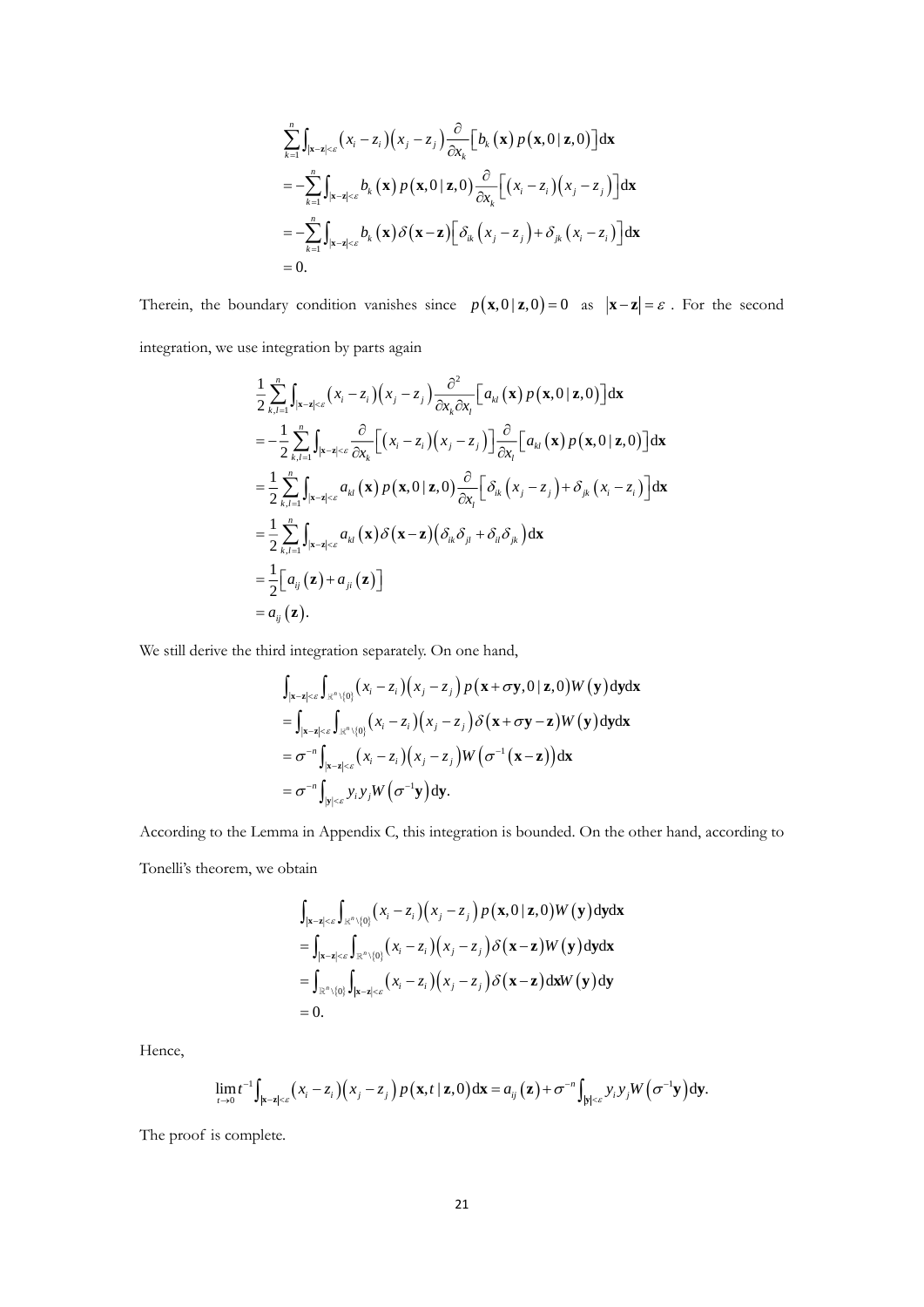## **Appendix E. Proof of Corollary 2**

#### **Proof**.

i) This is derived directly by integrating the equation in the first assertion of Theorem 1 on the interval  $[\varepsilon, m\varepsilon]$ .

ii) Let the set  $d\Gamma = [u_1, u_1 + du_1) \times [u_2, u_2 + du_2] \times \cdots \times [u_n, u_n + du_n)$ . Then we have  $\left\{ \mathbf{x}(t) \in d\Gamma; \left| \mathbf{x}(t) - \mathbf{z} \right| < \varepsilon \left| \mathbf{x}(0) = \mathbf{z} \right\} \right\}$  $=\mathbb{P}\left\{\mathbf{x}(t)\in d\Gamma\big|\mathbf{x}(0)=\mathbf{z};\big|\mathbf{x}(t)-\mathbf{z}\big|<\varepsilon\right\}\cdot\mathbb{P}\left\{\big|\mathbf{x}(t)-\mathbf{z}\big|<\varepsilon\big|\mathbf{x}(0)=\mathbf{z}\right\}.$ 

Thus

$$
\int_{|\mathbf{x}-\mathbf{z}|<\varepsilon} (x_i - z_i) p(\mathbf{x}, t | \mathbf{z}, 0) d\mathbf{x}
$$
\n=
$$
\int_{|\mathbf{u}-\mathbf{z}|<\varepsilon} (u_i - z_i) \mathbb{P} {\mathbf{x}(t) \in d\Gamma | \mathbf{x}(0) = \mathbf{z}}
$$
\n=
$$
\int_{|\mathbf{u}-\mathbf{z}|<\varepsilon} (u_i - z_i) \mathbb{P} {\mathbf{x}(t) \in d\Gamma} ; |\mathbf{x}(t) - \mathbf{z}| < \varepsilon |\mathbf{x}(0) = \mathbf{z}|
$$
\n=
$$
\mathbb{P} {\mathbf{x}(t) - \mathbf{z} | < \varepsilon |\mathbf{x}(0) = \mathbf{z}} \cdot \int_{|\mathbf{u}-\mathbf{z}|<\varepsilon} (u_i - z_i) \mathbb{P} {\mathbf{x}(t) \in d\Gamma |\mathbf{x}(0) = \mathbf{z}; |\mathbf{x}(t) - \mathbf{z}| < \varepsilon}
$$
\n=
$$
\mathbb{P} {\mathbf{x}(t) - \mathbf{z} | < \varepsilon |\mathbf{x}(0) = \mathbf{z}} \cdot \mathbb{E} [ (x_i(t) - z_i) | \mathbf{x}(0) = \mathbf{z}; |\mathbf{x}(t) - \mathbf{z}| < \varepsilon ].
$$

Hence, the conclusion is immediately deduced  
\n
$$
\lim_{t\to 0} t^{-1} \mathbb{P}\left\{ \left| \mathbf{x}(t) - \mathbf{z} \right| < \varepsilon \left| \mathbf{x}(0) = \mathbf{z} \right\} \cdot \mathbb{E}\left[ \left( x_i(t) - z_i \right) \middle| \mathbf{x}(0) = \mathbf{z}; \left| \mathbf{x}(t) - \mathbf{z} \right| < \varepsilon \right] = b_i(\mathbf{z}).
$$

iii) This proof is similar to the second conclusion.

The proof is complete.

#### **Appendix F. Data Availability Statement**

The data that support the findings of this study are openly available in GitHub [51].

### **References**

- [1] Y. Zheng, F. Yang, J. Duan, X. Sun, L. Fu, J. Kurths, The maximum likelihood climate change for global warming under the influence of greenhouse effect and Lévy noise, Chaos. 30 (2020) 013132.
- [2] C. Jia, M.Q. Zhang, H. Qian, Emergent Lévy behavior of stochastic burst phenomenon in singlecell gene expression, Phys. Rev. E. 96 (2017) 040402.
- [3] P. C. De Raynal, S. Menozzi, E. Priola, Weak well-posedness of multidimensional stable driven SDEs in the critical case, Stochastics and Dyn. 20 (6) (2020) 2040004.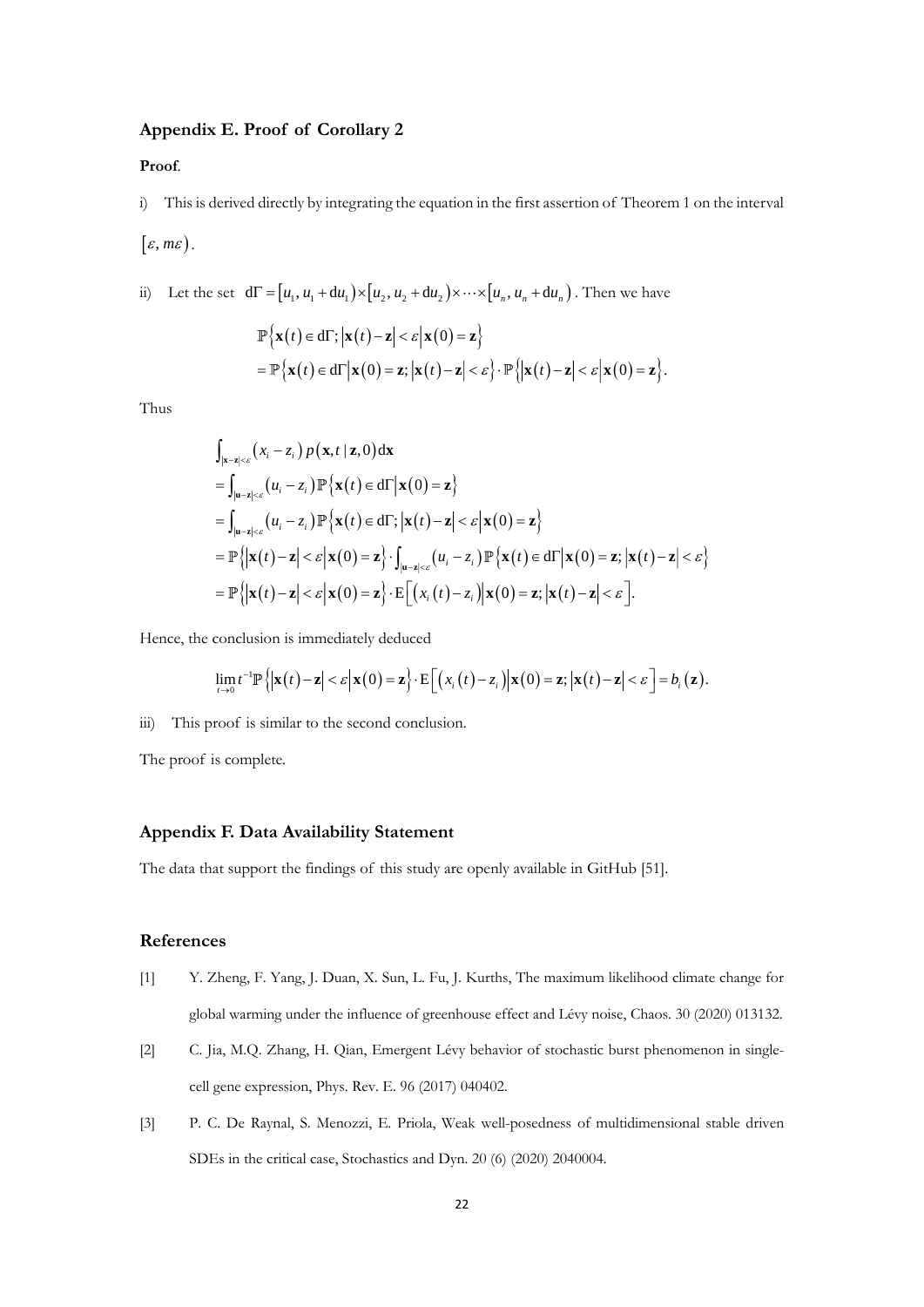- [4] Y. Li, X. Liu, Noise induced escape in one-population and two-population stochastic neural networks with internal states, Chaos. 29 (2019) 023137.
- [5] X. Chen, F. Wu, J. Duan, J. Kurths, X. Li, Most probable dynamics of a genetic regulatory network under stable Lévy noise, Appl. Math. Comput. 348 (2019) 425–436.
- [6] F. Wu, X. Chen, Y. Zheng, J. Duan, J. Kurths, X. Li, Lévy noise induced transition and enhanced stability in a gene regulatory network, Chaos. 28 (2018) 075510.
- [7] S. Brunton, J. Proctor, J. Kutz, Discovering governing equations from data by sparse identification of nonlinear dynamical systems, Proc. Natl. Acad. Sci. 113 (2016) 3932–3937.
- [8] R. González-García, R. Rico-Martínez, I. Kevrekidis, Identification of distributed parameter systems: A neural net based approach, Comput. Chem. Eng. 22 (1998) S965–S968.
- [9] H. Schaeffer, R. Caflisch, C. Hauck, S. Osher, Sparse dynamics for partial differential equations, Proc. Natl. Acad. Sci. 110 (2013) 6634–6639.
- [10] S. Rudy, A. Alla, S. Brunton, J. Kutz, Data-driven identification of parametric partial differential equations, SIAM. 18 (2019) 643–660.
- [11] S. Rudy, S. Brunton, J. Proctor, J. Kutz, Data-driven discovery of partial differential equations, Sci. Adv. 3 (2017) e1602614.
- [12] L. Boninsegna, F. Nüske, C. Clementi, Sparse learning of stochastic dynamical equations, J. Chem. Phys. 148 (2018) 241723.
- [13] S. Klus, F. Nüske, S. Peitz, J. Niemann, C. Clementi, C. Schütte, Data-driven approximation of the Koopman generator: Model reduction, system identification, and control, Phys. D Nonlinear Phenom. 406 (2020) 132416.
- [14] M. Williams, I. Kevrekidis, C. Rowley, A data-driven approximation of the Koopman operator: Extending dynamic mode decomposition, J. Nonlinear Sci. 25 (2015) 1307–1346.
- [15] D. Wu, M. Fu, J. Duan, Discovering mean residence time and escape probability from data of stochastic dynamical systems, Chaos. 29 (2019) 093122.
- [16] P. Ditlevsen, Observation of α-stable noise induced millennial climate changes from an ice-core record, Geophys. Res. Lett. 26 (1999) 1441–1444.
- [17] J. Raser, E. O'Shea, Noise in gene expression: origins, consequences, and control, Science. 309 (2005) 2010–2013.
- [18] B. Jourdain, S. Méléard, W. Woyczynski, Lévy flights in evolutionary ecology, J. Math. Biol. 65 (2012)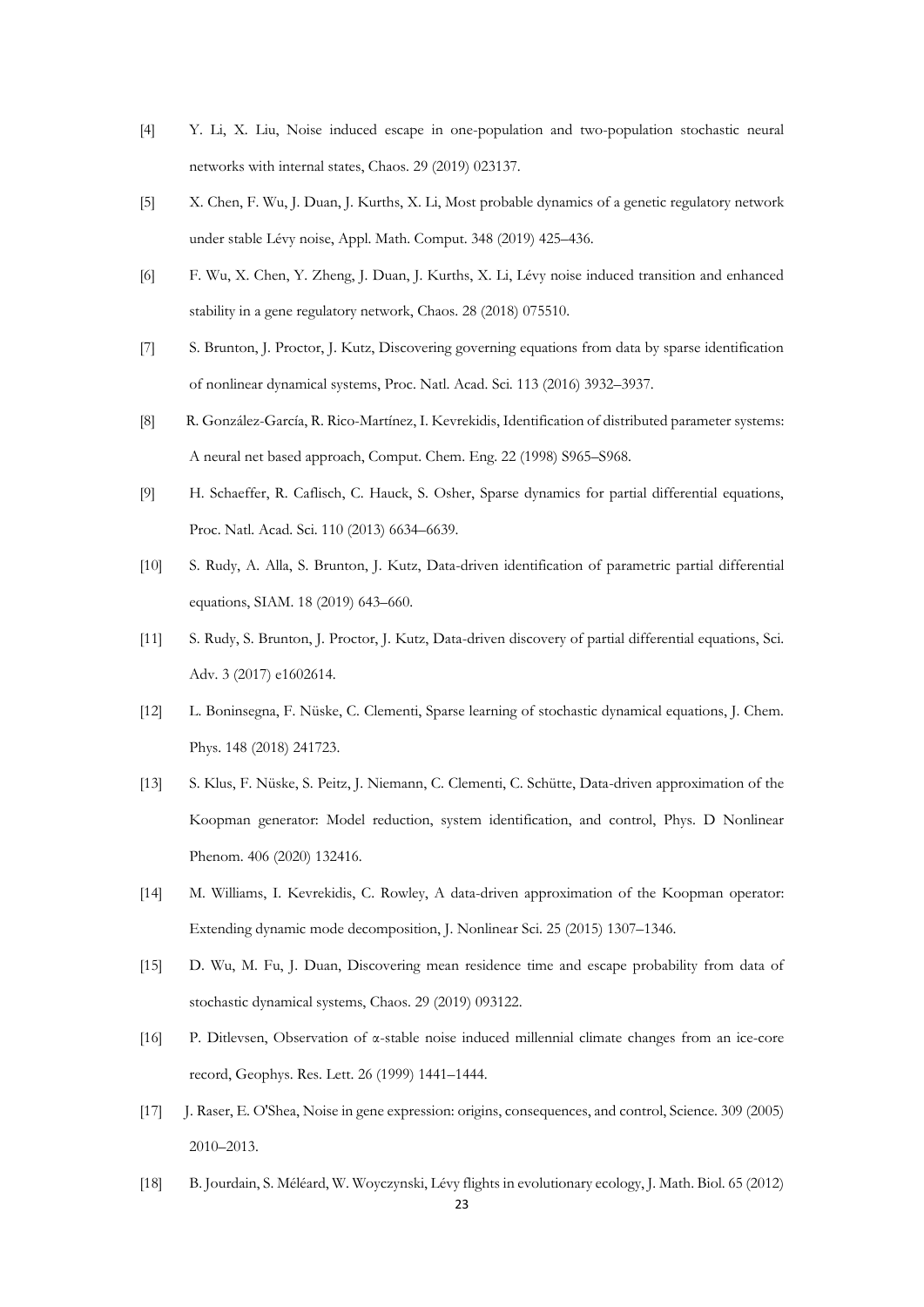677–707.

- [19] E. Weeks, T. Solomon, J. Urbach, H. Swinney, Observation of anomalous diffusion and Lévy flights, Lecture Notes in Physics. 450 (1995) 51-71.
- [20] B. Böttcher, Feller processes: The next generation in modeling. Brownian motion, Lévy processes and beyond, PLoS One. 5 (2010) e15102.
- [21] J. Duan, An Introduction to Stochastic Dynamics, Cambridge University Press, New York, 2015.
- [22] R. Cai, X. Chen, J. Duan, J. Kurths, X. Li, Lévy noise-induced escape in an excitable system, J. Stat. Mech. Theory Exp. 6 (2017) 063503.
- [23] R. Cai, Z. He, Y. Liu, J. Duan, J. Kurths, X. Li, Effects of Lévy noise on the Fitzhugh-Nagumo model: A perspective on the maximal likely trajectories, J. Theor. Biol. 480 (2019) 166–174.
- [24] X. Cheng, H. Wang, X. Wang, J. Duan, X. Li, Most probable transition pathways and maximal likely trajectories in a genetic regulatory system, Phys. A Stat. Mech. Its Appl. 531 (2019) 121779.
- [25] L. Serdukova, Y. Zheng, J. Duan, J. Kurths, Stochastic basins of attraction for metastable states, Chaos. 26 (2016) 073117.
- [26] A. Patel, B. Kosko, Stochastic resonance in continuous and spiking neuron models with Lévy noise, IEEE Trans. Neural Networks. 19 (2008) 1993–2008.
- [27] A. Cognata, D. Valenti, A. Dubkov, B. Spagnolo, Dynamics of two competing species in the presence of Lévy noise sources, Phys. Rev. E. 82 (2010) 11121.
- [28] Q. Liu, D. Jiang, T. Hayat, B. Ahmad, Analysis of a delayed vaccinated SIR epidemic model with temporary immunity and Lévy jumps, Nonlinear Anal. Hybrid Syst. 27 (2018) 29–43.
- [29] C. Guarcello, D. Valenti, A. Carollo, B. Spagnolo, Effects of Lévy noise on the dynamics of sine-Gordon solitons in long Josephson junctions, J. Stat. Mech. Theory Exp. 2016 (2015) 054012.
- [30] Y. Lu, J. Duan, Discovering transition phenomena from data of stochastic dynamical systems with Lévy noise, Chaos. 30 (2020) 093110.
- [31] C.W. Gardiner, Handbook of Stochastic Methods, 2nd ed, Springer, New York, 1990.
- [32] V. Kolokoltsov, Symmetric stable laws and stable-like jump-diffusions, Proc. London Math. Soc. 80 (2000) 725–768.
- [33] T. Gao, J. Duan, X. Li, Fokker-Planck equations for stochastic dynamical systems with symmetric Lévy motions, Appl. Math. Comput. 278 (2016) 1–20.
- [34] Y. Li, J. Duan, X. Liu, Y. Zhang, Most Probable Dynamics of Stochastic Dynamical Systems with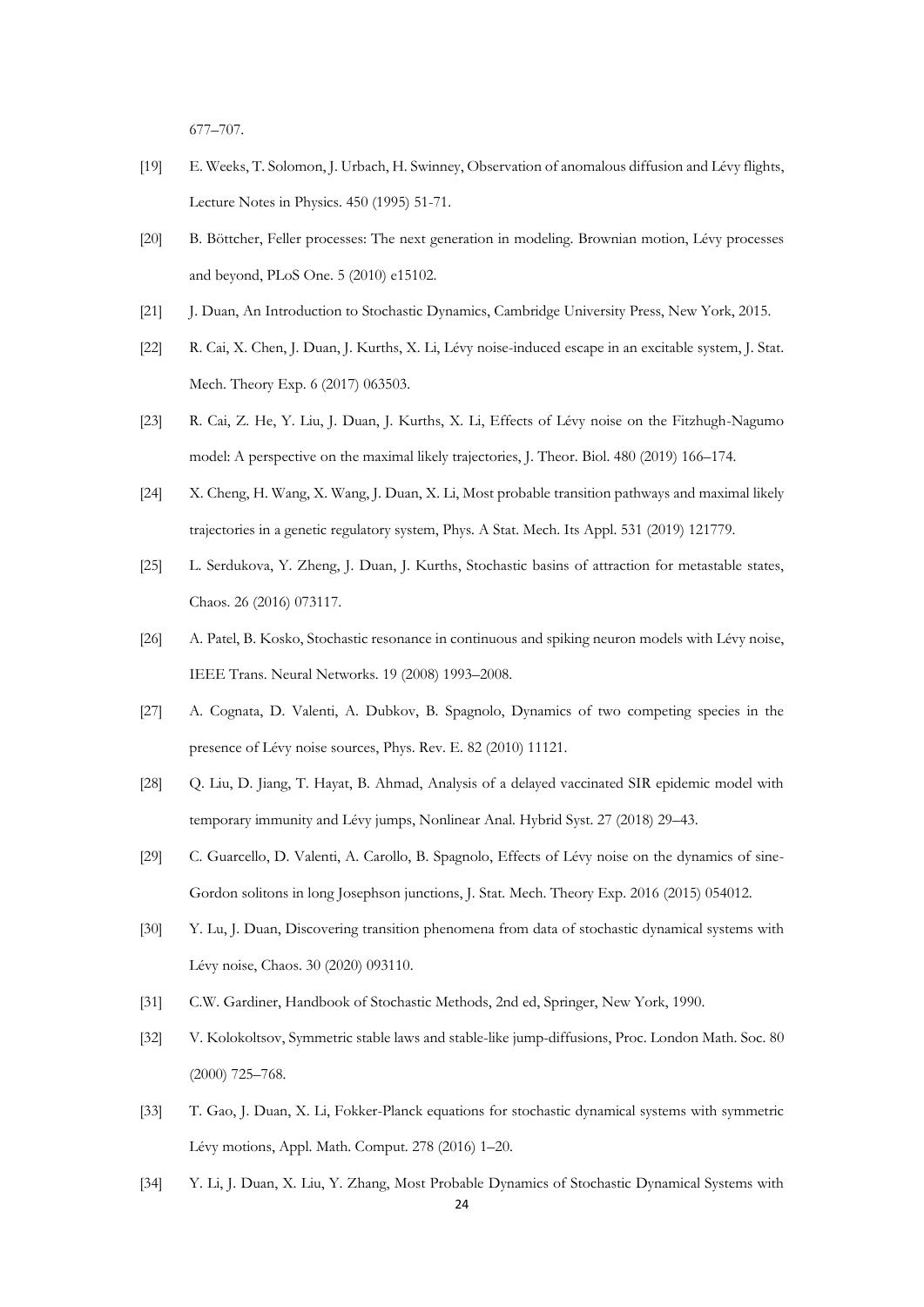Exponentially Light Jump Fluctuations, Chaos. 30 (2020) 063142.

- [35] M. Veillette[, https://github.com/markveillette/stbl,](https://github.com/markveillette/stbl) GitHub. (n.d.).
- [36] R. Maier, D. Stein, A scaling theory of bifurcations in the symmetric weak-noise escape problem, J. Stat. Phys. 83 (1996) 291–357.
- [37] J. Nolan, Multivariate elliptically contoured stable distributions: Theory and estimation, Comput. Stat. 28 (2013) 2067–2089.
- [38] Q. Liu, Y. Jia, Fluctuations-induced switch in the gene transcriptional regulatory system, Phys. Rev. E. 70 (2004) 041907.
- [39] M. Tabar, Analysis and data-based reconstruction of complex nonlinear dynamical systems: Using the methods of stochastic processes, Springer, Cham-Switzerland, 2019.
- [40] W. Horsthemke, R. Lefever, Noise-Induced Transitions: Theory and Applications in Physics, Chemistry, and Biology, 2nd ed., Springer-Verlag, Berlin, 2006.
- [41] Y. Zhang, X. Wang, J. Duan, Mean exit time for stochastic dynamical systems driven by tempered stable Lévy fluctuations, Appl. Math. Lett. 102 (2020) 106112.
- [42] D. Applebaum, Lévy Processes and Stochastic Calculus, 2nd ed, Cambridge University Press, New York, 2009.
- [43] F. Xi, C. Zhu, Jump type stochastic differential equations with non-Lipschitz coefficients: Nonconfluence, Feller and strong Feller properties, and exponential ergodicity, J. Differ. Equ. 266 (2019) 4668–4711.
- [44] S. Albeverio, Z. Brzezniak, J. Wu, Existence of global solutions and invariant measures for stochastic differential equations driven by Poisson type noise with non-Lipschitz coefficients, J. Math. Anal. Appl. 371 (2010) 309–322.
- [45] J. Duan, W. Wang, Effective Dynamics of Stochastic Partial Differential Equations, Elsevier, 2014.
- [46] G. Di Nunno, B. Oksendal, F. Proske, Malliavin Calculus for Lévy Processes with Applications to Finance, Springer-Verlag, Berlin, 2009.
- [47] X. Sun, X. Li, Y. Zheng, Governing equations for probability densities of Marcus stochastic differential equations with Lévy noise, Stochastics Dyn. 17 (2016) 1750033.
- [48] X. Sun, J. Duan, X. Li, H. Liu, X. Wang, Y. Zheng, Derivation of Fokker–Planck equations for stochastic systems under excitation of multiplicative non-Gaussian white noise, J. Math. Anal. Appl. 446 (2017) 786–800.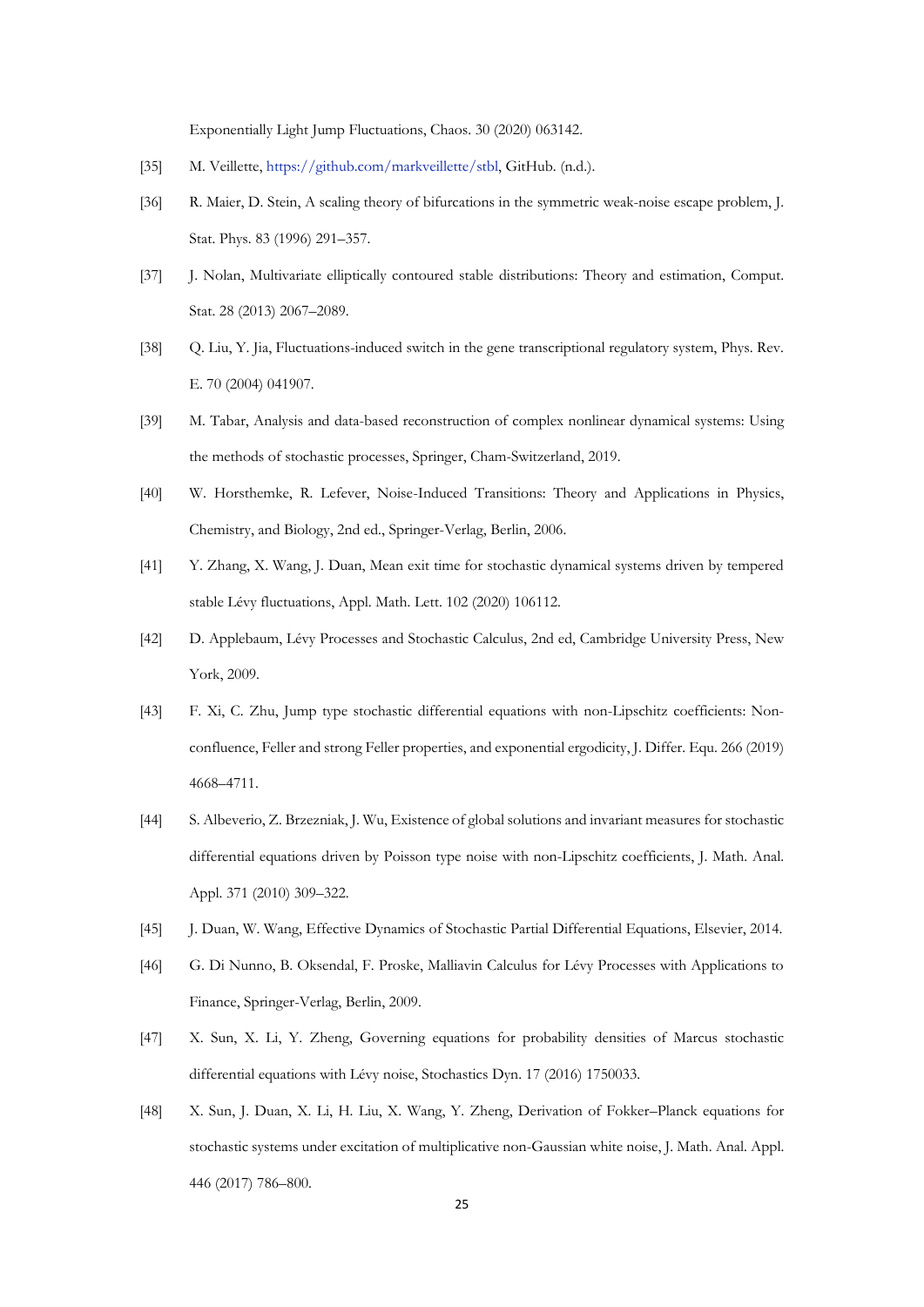- [49] X. Sun, J. Duan, Fokker-Planck equations for nonlinear dynamical systems driven by non-Gaussian Levy processes, J. Math. Phys. 53 (2012) 072701.
- [50] S. Krantz, H. Parks, Geometric Integration Theory, Birkhauser Boston, 2008.
- [51] Y. Li, [https://github.com/liyangnuaa/Small-Time-Probability-Evolution-Method-of-Machine-](https://github.com/liyangnuaa/Small-Time-Probability-Evolution-Method-of-Machine-Learning/tree/master)[Learning/tree/master,](https://github.com/liyangnuaa/Small-Time-Probability-Evolution-Method-of-Machine-Learning/tree/master) GitHub. (2020).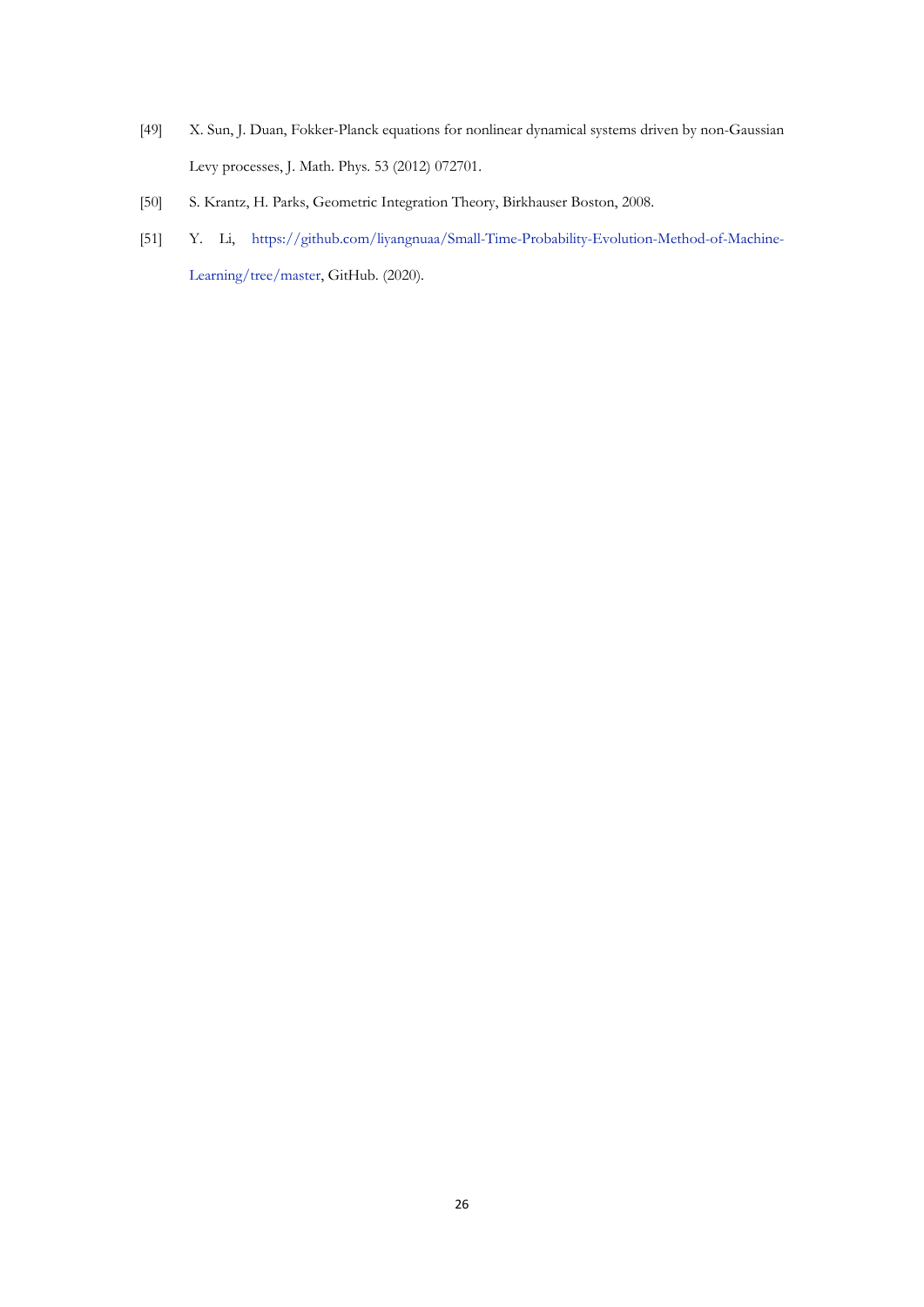| The parameter $\alpha$ |          |                             | Lévy noise intensity $\sigma$ |
|------------------------|----------|-----------------------------|-------------------------------|
| True                   | Learning | True                        | Learning                      |
| 0.5                    | 0.5106   | 2                           | 2.0044                        |
| 1                      | 0.9987   | $\mathcal{D}_{\mathcal{L}}$ | 2.0068                        |
| 1.5                    | 1.4987   | $\mathcal{D}_{\mathcal{A}}$ | 2.0196                        |

Table 1. Identified Lévy motion for the one-dimensional double-well system

Table 2. Identified drift term for the one-dimensional double-well system

| Basis True    |                | Learning       |                   |                |
|---------------|----------------|----------------|-------------------|----------------|
|               |                | $\alpha = 0.5$ | $\alpha = 1$      | $\alpha = 1.5$ |
| 1             | $\theta$       | $\theta$       | $\overline{0}$    | $\theta$       |
| $\mathcal{X}$ | $\overline{4}$ | 3.9669         | 3.9968            | 4.0606         |
| $x^2$         | $\theta$       | $\theta$       | $\theta$          | 0              |
| $x^3$         | $-1$           | $-0.9931$      | $-0.9972 -1.0093$ |                |
| $x^4$         | $\theta$       | $\theta$       | $\overline{0}$    | $\theta$       |
| $x^5$         | $\theta$       | $\theta$       | $\theta$          | 0              |
| $x^6$         | $\Omega$       | $\theta$       | $\theta$          | 0              |

Table 3. Identified diffusion term for the one-dimensional double-well system

| Basis True                 |                | Learning       |                |                |
|----------------------------|----------------|----------------|----------------|----------------|
|                            |                | $\alpha = 0.5$ | $\alpha = 1$   | $\alpha = 1.5$ |
| 1                          | 1              | 0.9533         | 0.9895         | 0.9068         |
| $\boldsymbol{\mathcal{X}}$ | $\overline{2}$ | 1.9830         | 1.9809         | 1.9723         |
| $x^2$                      | 1              | 1.0193         | 1.0201         | 1.0146         |
| $x^3$                      | $\theta$       | $\theta$       | $\overline{0}$ | $\theta$       |
| $x^4$                      | $\theta$       | $\theta$       | $\theta$       | $\theta$       |
| $x^5$                      | 0              | $\theta$       | $\theta$       | $\theta$       |
| $x^6$                      | 0              | $\theta$       | 0              | 0              |

Table 4. The stability parameter  $\alpha$  versus  $\varepsilon$  and  $h$ 

(a)  $h = 0.001$  $\varepsilon$   $\alpha = 0.5$   $\alpha = 1$   $\alpha = 1.5$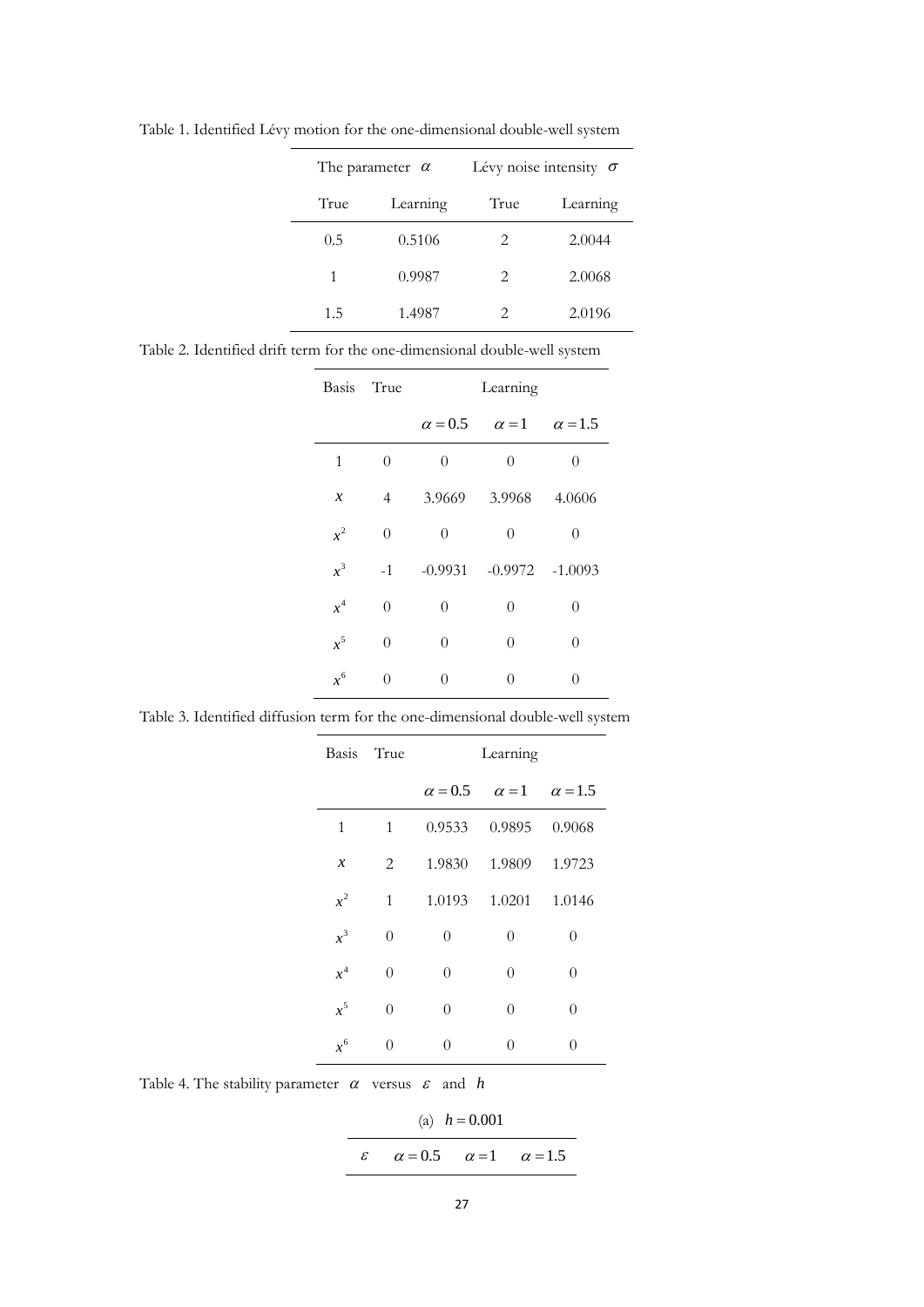| 0.1          | 2.3783         | 2.1455       | 2.2266         |
|--------------|----------------|--------------|----------------|
| 0.2          | 1.6429         | 1.6504       | 1.9617         |
| 0.3          | 0.8759         | 1.1899       | 1.6652         |
| 0.5          | 0.5006         | 1.0058       | 1.5210         |
| 1            | 0.4902         | 0.9978       | 1.4856         |
|              | (b)            | $h = 0.01$   |                |
|              |                |              |                |
| ε            | $\alpha = 0.5$ | $\alpha = 1$ | $\alpha = 1.5$ |
| 0.2          | 1.7735         | 1.7302       | 1.9448         |
| 0.5          | 1.2678         | 1.4987       | 1.9874         |
| $\mathbf{1}$ | 0.5788         | 1.0709       | 1.6412         |
| 1.5          | 0.5051         | 1.0112       | 1.5445         |

Table 5. Identified Lévy motion for the two-dimensional Maier-Stein system

| The parameter $\alpha$ |          |                        | Lévy noise intensity $\sigma$ |
|------------------------|----------|------------------------|-------------------------------|
| True                   | Learning | True                   | Learning                      |
| 0.5                    | 0.5038   | 2.                     | 1.9806                        |
| 1                      | 1.0013   | $\mathfrak{D}_{\cdot}$ | 2.0025                        |
| 1.5                    | 1.5036   | 2                      | 2.0231                        |

Table 6. Identified drift term for the two-dimensional Maier-Stein system

|            | $\sqrt{2}$       | л.<br>$1 \cup I$ |                  |                |
|------------|------------------|------------------|------------------|----------------|
| Basis True |                  |                  | Learning         |                |
|            |                  | $\alpha = 0.5$   | $\alpha = 1$     | $\alpha = 1.5$ |
| 1          | $\overline{0}$   | $\theta$         | $\theta$         | 0              |
| $x_{1}$    | 1                | 1.0135           | 0.9808           | 0.9689         |
| $x_{2}$    | $\boldsymbol{0}$ | $\theta$         | $\boldsymbol{0}$ | $\overline{0}$ |
| $x_1^2$    | $\boldsymbol{0}$ | $\theta$         | $\boldsymbol{0}$ | $\theta$       |
| $x_1x_2$   | 0                | $\theta$         | $\overline{0}$   | 0              |

(a) The first component  $b_1(\mathbf{x})$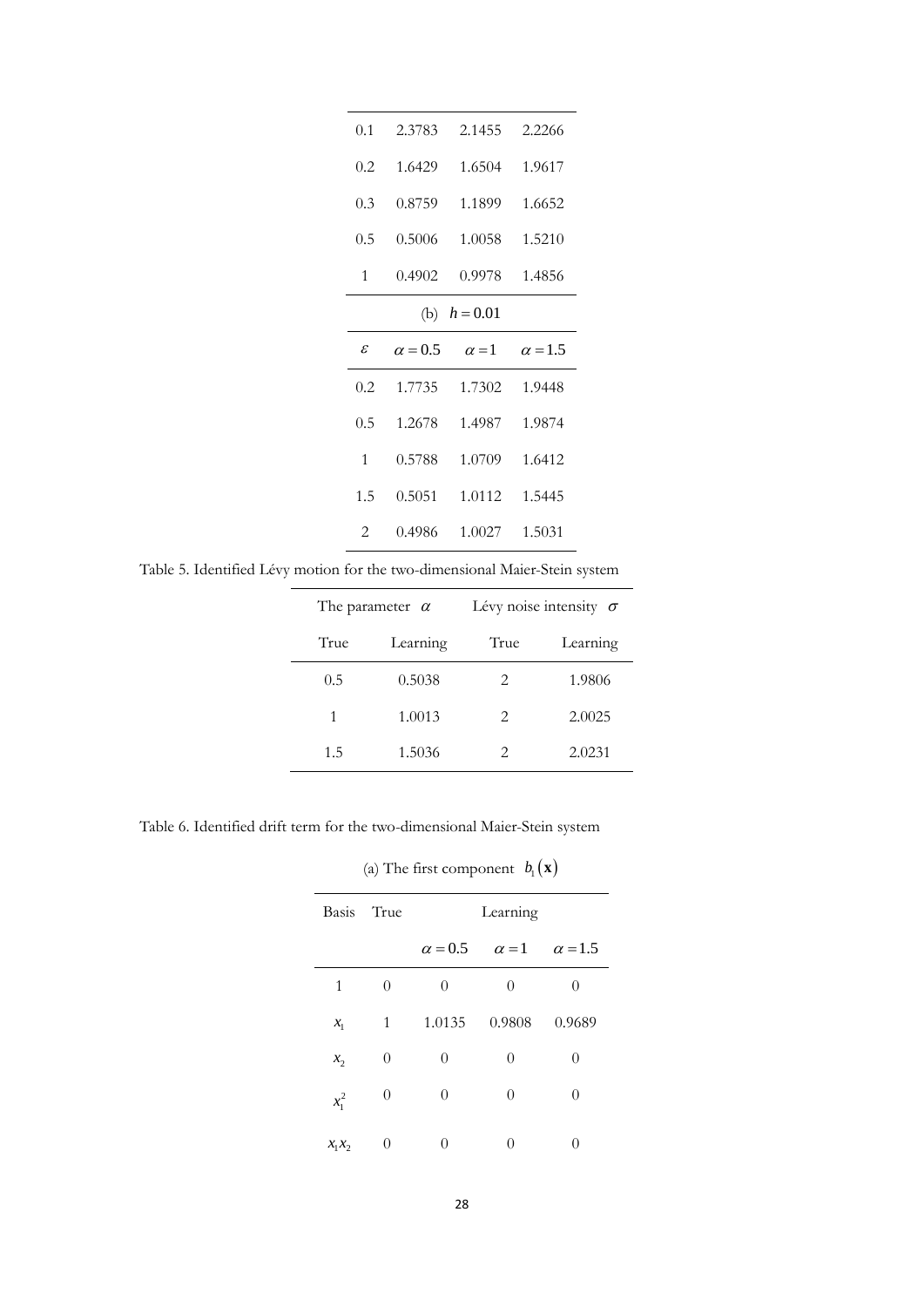| $x_2^2$    | 0              | 0                  | 0        | 0         |
|------------|----------------|--------------------|----------|-----------|
| $x_1^3$    | $-1$           | $-1.0051 - 0.9947$ |          | $-0.9922$ |
| $x_1^2x_2$ | $\theta$       | $\theta$           | $\theta$ | $\theta$  |
| $x_1x_2^2$ | $-5$           | $-5.0021$          | -4.9839  | -4.9751   |
| $x_2^3$    | $\overline{0}$ | $\Omega$           | $\Omega$ | $\Omega$  |

| (b) The second component $b_2(\mathbf{x})$ |  |  |
|--------------------------------------------|--|--|
|--------------------------------------------|--|--|

| Basis       | True             |                  | Learning                                   |                  |
|-------------|------------------|------------------|--------------------------------------------|------------------|
|             |                  |                  | $\alpha = 0.5$ $\alpha = 1$ $\alpha = 1.5$ |                  |
| $\,1\,$     | $\boldsymbol{0}$ | $\boldsymbol{0}$ | $\overline{0}$                             | $\boldsymbol{0}$ |
| $x_{1}$     | $\boldsymbol{0}$ | $\overline{0}$   | $\overline{0}$                             | $\overline{0}$   |
| $x_{2}$     | $-1$             |                  | $-1.0046$ $-1.0010$ $-1.0008$              |                  |
| $x_1^2$     | $\boldsymbol{0}$ | $\boldsymbol{0}$ | $\overline{0}$                             | $\boldsymbol{0}$ |
| $x_1x_2$    | $\overline{0}$   | $\overline{0}$   | $\overline{0}$                             | $\boldsymbol{0}$ |
| $x_2^2$     | $\boldsymbol{0}$ | $\overline{0}$   | $\overline{0}$                             | $\overline{0}$   |
| $x_1^3$     | $\boldsymbol{0}$ | $\overline{0}$   | $\overline{0}$                             | $\overline{0}$   |
| $x_1^2 x_2$ | $-1$             |                  | $-0.9997 -0.9961$                          | $-0.9908$        |
| $x_1x_2^2$  | $\boldsymbol{0}$ | $\boldsymbol{0}$ | $\boldsymbol{0}$                           | $\boldsymbol{0}$ |
| $x_2^3$     | $\boldsymbol{0}$ | $\boldsymbol{0}$ | $\overline{0}$                             | $\overline{0}$   |

Table 7. Identified diffusion term for the two-dimensional Maier-Stein system

| (a) The first component $a_{11}(\mathbf{x})$ |  |  |  |
|----------------------------------------------|--|--|--|
|----------------------------------------------|--|--|--|

| Basis True |             | Learning |                                            |          |
|------------|-------------|----------|--------------------------------------------|----------|
|            |             |          | $\alpha = 0.5$ $\alpha = 1$ $\alpha = 1.5$ |          |
| 1          | $2^{\circ}$ |          | 1.9514 1.9395 1.8497                       |          |
| $x_{1}$    | $\Omega$    | 0        | $\Omega$                                   | $\Omega$ |
| $x_{2}$    | 2           | 1.9951   | - 1.9940                                   | 1.9883   |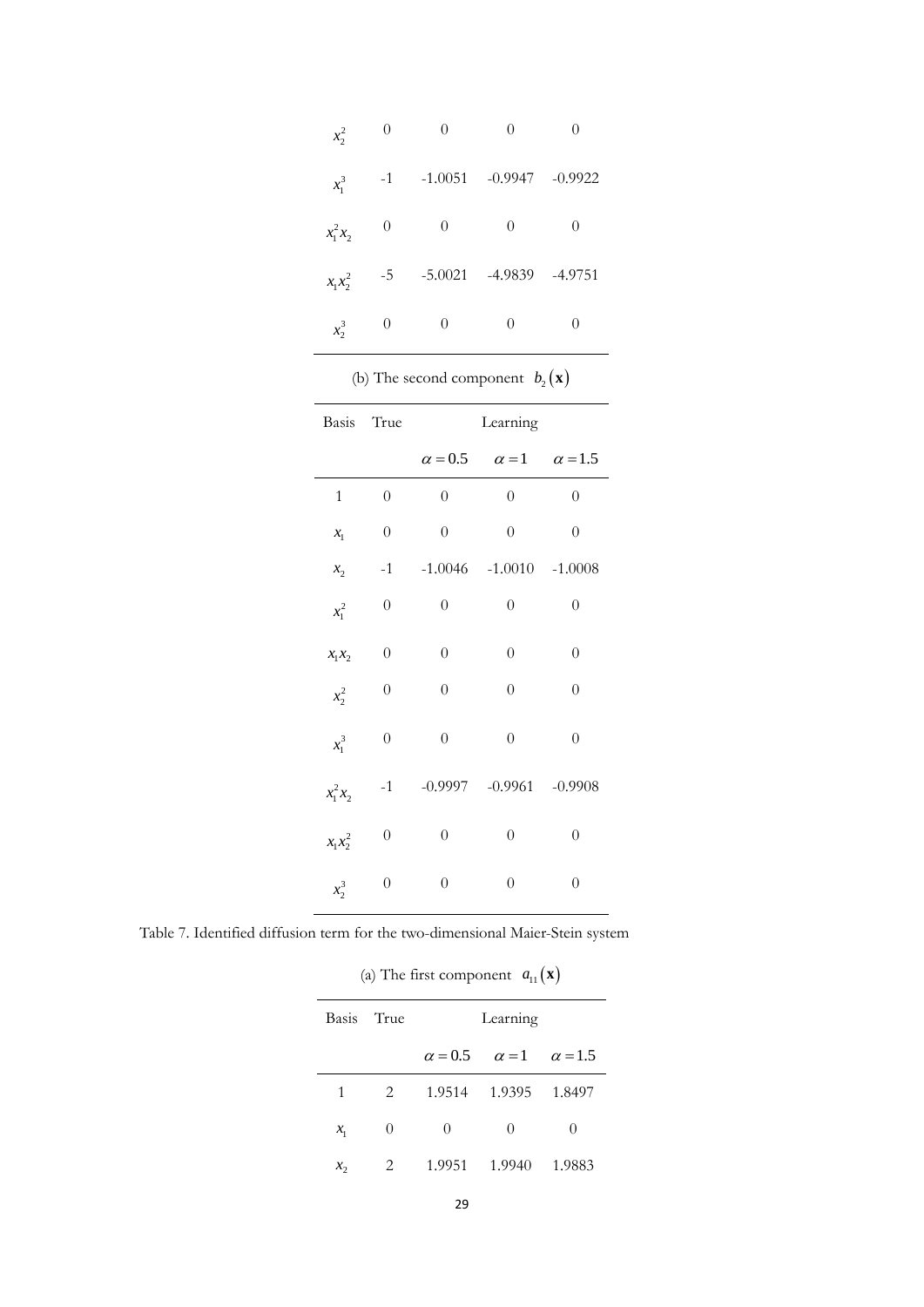| $x_1^2$                | $\boldsymbol{0}$ | $\boldsymbol{0}$                              | $\boldsymbol{0}$ | $\boldsymbol{0}$ |
|------------------------|------------------|-----------------------------------------------|------------------|------------------|
| $x_1x_2$               | 0                | $\overline{0}$                                | $\overline{0}$   | $\overline{0}$   |
| $x_2^2$                | $\mathbf{1}$     | 1.1313                                        | 1.1289           | 1.1268           |
| $x_1^3$                | $\overline{0}$   | $\overline{0}$                                | $\overline{0}$   | $\boldsymbol{0}$ |
| $x_1^2 x_2$            | $\boldsymbol{0}$ | $\boldsymbol{0}$                              | $\boldsymbol{0}$ | $\boldsymbol{0}$ |
| $x_1x_2^2$             | $\boldsymbol{0}$ | $\overline{0}$                                | $\overline{0}$   | $\overline{0}$   |
| $x_2^3$                | $\boldsymbol{0}$ | $\boldsymbol{0}$                              | $\boldsymbol{0}$ | $\boldsymbol{0}$ |
|                        |                  | (b) The second component $a_{12}(\mathbf{x})$ |                  |                  |
| Basis True             |                  |                                               | Learning         |                  |
|                        |                  | $\alpha = 0.5$                                | $\alpha = 1$     | $\alpha = 1.5$   |
| $\mathbf{1}$           | $\overline{0}$   | $\overline{0}$                                | $\overline{0}$   | $\overline{0}$   |
| $x_{1}$                | $\mathbf{1}$     | 0.9976                                        | 0.9966           | 0.9976           |
| $x_{2}$                | $\boldsymbol{0}$ | $\boldsymbol{0}$                              | $\boldsymbol{0}$ | $\boldsymbol{0}$ |
| $x_1^2$                | $\boldsymbol{0}$ | $\boldsymbol{0}$                              | $\boldsymbol{0}$ | $\boldsymbol{0}$ |
| $x_1x_2$               | $\boldsymbol{0}$ | $\overline{0}$                                | $\overline{0}$   | 0                |
| $x_2^2$                | $\boldsymbol{0}$ | $\boldsymbol{0}$                              | $\boldsymbol{0}$ | $\boldsymbol{0}$ |
| $x_1^3$                | $\overline{0}$   | $\overline{0}$                                | $\overline{0}$   | $\overline{0}$   |
| $x_1^2 x_2$            | $\overline{0}$   | $\overline{0}$                                | $\overline{0}$   | $\overline{0}$   |
|                        |                  |                                               |                  |                  |
| $x_1 x_2^2$<br>$x_2^3$ | $\overline{0}$   | $\overline{0}$                                | $\overline{0}$   | $\overline{0}$   |

(c) The third component  $a_{22}(\mathbf{x})$ 

| Basis True |             | Learning                                   |  |  |
|------------|-------------|--------------------------------------------|--|--|
|            |             | $\alpha = 0.5$ $\alpha = 1$ $\alpha = 1.5$ |  |  |
|            | $^{\prime}$ |                                            |  |  |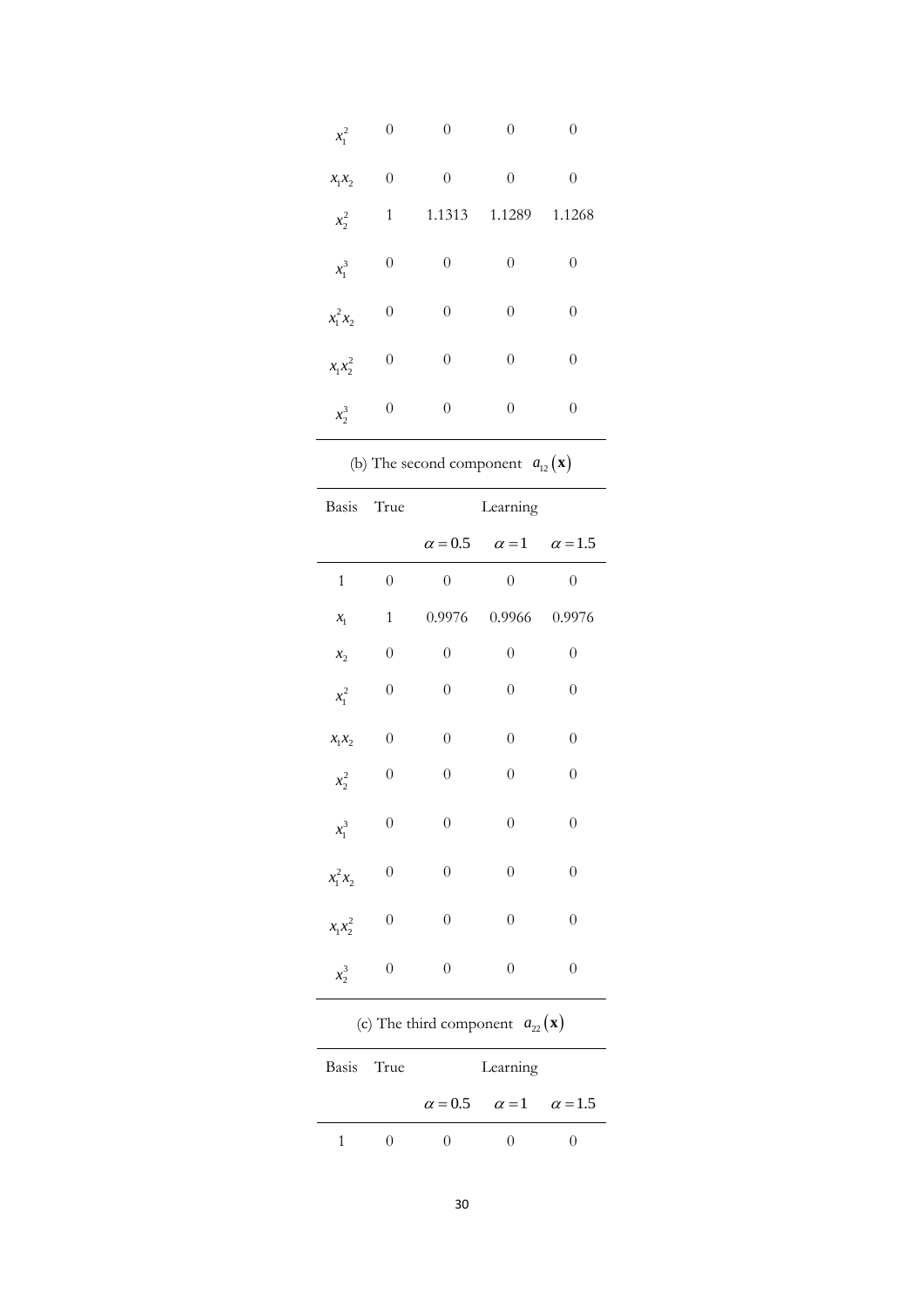| $x_{1}$     | $\overline{0}$   | $\overline{0}$   | $\overline{0}$   | $\overline{0}$   |
|-------------|------------------|------------------|------------------|------------------|
| $x_{2}$     | $\overline{0}$   | $\boldsymbol{0}$ | $\overline{0}$   | $\overline{0}$   |
| $x_1^2$     | $\mathbf{1}$     | 1.0046           | 0.9976           | 0.9616           |
| $x_1x_2$    | $\overline{0}$   | $\overline{0}$   | $\overline{0}$   | $\boldsymbol{0}$ |
| $x_2^2$     | $\boldsymbol{0}$ | $\boldsymbol{0}$ | $\boldsymbol{0}$ | $\boldsymbol{0}$ |
| $x_1^3$     | $\boldsymbol{0}$ | $\boldsymbol{0}$ | $\overline{0}$   | $\boldsymbol{0}$ |
| $x_1^2 x_2$ | $\boldsymbol{0}$ | $\boldsymbol{0}$ | $\boldsymbol{0}$ | $\boldsymbol{0}$ |
| $x_1x_2^2$  | $\overline{0}$   | $\overline{0}$   | $\overline{0}$   | $\overline{0}$   |
| $x_2^3$     | $\boldsymbol{0}$ | $\boldsymbol{0}$ | $\overline{0}$   | $\boldsymbol{0}$ |

Table 8. Identified Lévy motion for the three-dimensional Lorenz system

|      | The parameter $\alpha$ |                               | Lévy noise intensity $\sigma$ |
|------|------------------------|-------------------------------|-------------------------------|
| True | Learning               |                               | Learning                      |
| 0.5  | 0.5031                 | $\mathfrak{D}_{\cdot}$        | 1.9916                        |
| 1    | 1.0006                 | $\mathfrak{D}_{\mathfrak{p}}$ | 2.0123                        |
| 1.5  | 1.5145                 | 2                             | 2.0238                        |

Table 9. Identified drift term for the three-dimensional Lorenz system

(a) The first component  $b_1(\mathbf{x})$ 

| Basis True |                | Learning       |           |                             |
|------------|----------------|----------------|-----------|-----------------------------|
|            |                | $\alpha = 0.5$ |           | $\alpha = 1$ $\alpha = 1.5$ |
| 1          | $\theta$       | $\theta$       | $\theta$  | $\overline{0}$              |
| $x_{1}$    | $-10$          | $-9.9820$      | $-9.9716$ | $-9.9482$                   |
| $x_{2}$    | 10             | 9.9839         | 9.9570    | 9.9398                      |
| $x_{3}$    | $\theta$       | $\overline{0}$ | $\theta$  | $\overline{0}$              |
| $x_1^2$    | $\theta$       | $\theta$       | $\theta$  | $\overline{0}$              |
| $x_1x_2$   | $\overline{0}$ | $\theta$       | $\theta$  | $\overline{0}$              |
| $x_1x_3$   | 0              | 0              | 0         | 0                           |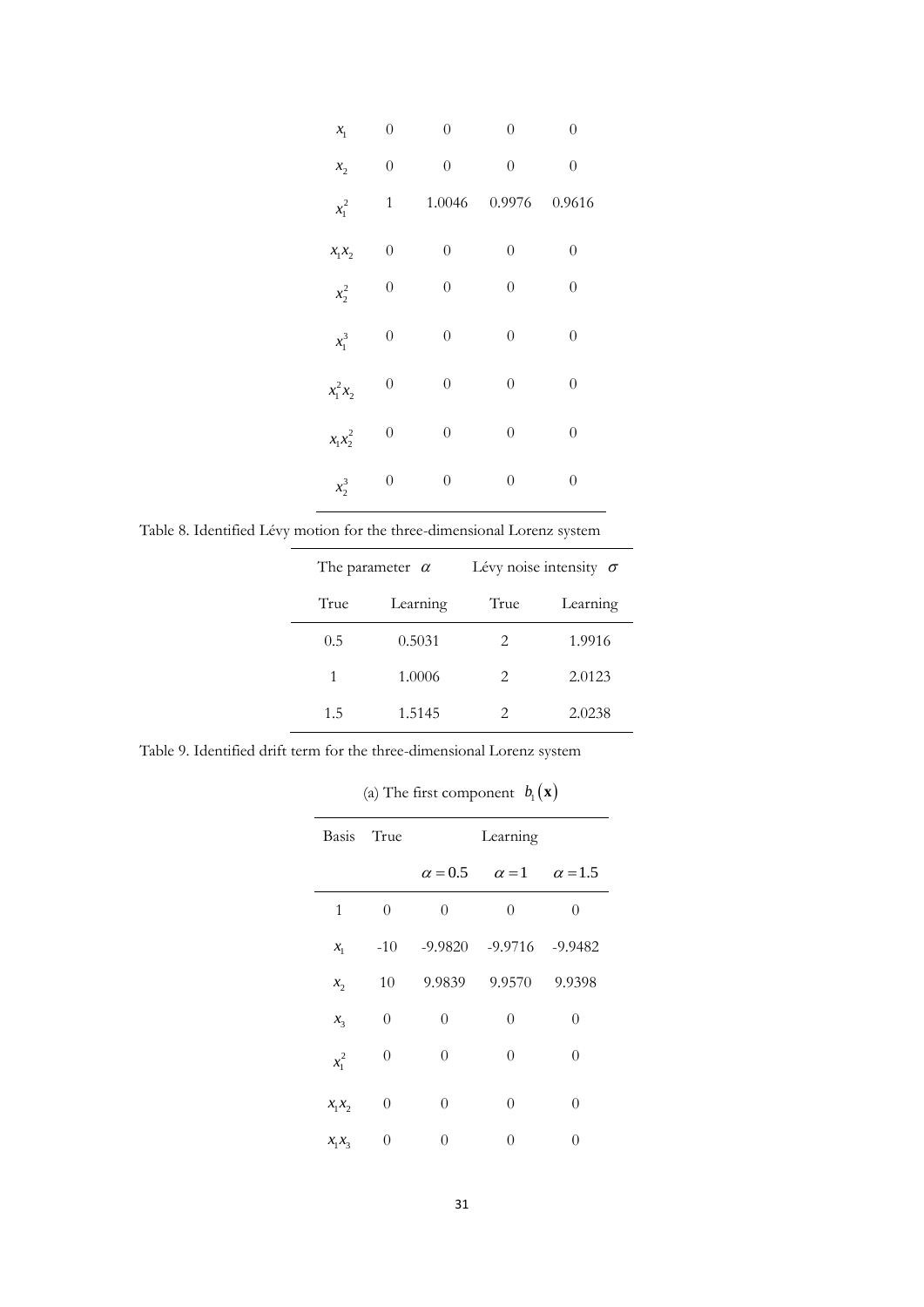| $x_2^2$   |                          |   | $^{(1)}$         |   |
|-----------|--------------------------|---|------------------|---|
| $x_2x_3$  | $\overline{\phantom{0}}$ | 0 | $\theta$         | 0 |
| $x_3^2$ 0 |                          | O | $\left( \right)$ |   |

| (b) The second component $b_2(\mathbf{x})$ |  |
|--------------------------------------------|--|
|--------------------------------------------|--|

| Basis           | True             | Learning         |                                            |                  |
|-----------------|------------------|------------------|--------------------------------------------|------------------|
|                 |                  |                  | $\alpha = 0.5$ $\alpha = 1$ $\alpha = 1.5$ |                  |
| $\mathbf{1}$    | $\overline{0}$   | $\overline{0}$   | $\boldsymbol{0}$                           | $\overline{0}$   |
| $x_{1}$         | $\overline{4}$   | 3.9856           | 3.9841                                     | 3.9885           |
| $x_{2}$         | $-1$             |                  | $-0.9962$ $-1.0000$ $-1.0005$              |                  |
| $\mathcal{X}_3$ | $\boldsymbol{0}$ | $\overline{0}$   | $\overline{0}$                             | $\boldsymbol{0}$ |
| $x_1^2$         | $\boldsymbol{0}$ | $\boldsymbol{0}$ | $\boldsymbol{0}$                           | $\boldsymbol{0}$ |
| $x_1x_2$        | $\overline{0}$   | $\overline{0}$   | $\overline{0}$                             | $\overline{0}$   |
| $x_1x_3$        | $-1$             |                  | $-1.0017$ $-1.0029$ $-0.9994$              |                  |
| $x_2^2$         | $\overline{0}$   | $\boldsymbol{0}$ | $\boldsymbol{0}$                           | $\overline{0}$   |
| $x_2x_3$        | $\boldsymbol{0}$ | $\boldsymbol{0}$ | $\boldsymbol{0}$                           | $\boldsymbol{0}$ |
| $x_3^2$         | $\overline{0}$   | $\overline{0}$   | $\overline{0}$                             | $\overline{0}$   |

## (c) The third component  $b_3(\mathbf{x})$

|              | Basis True     |                                         | Learning                    |          |
|--------------|----------------|-----------------------------------------|-----------------------------|----------|
|              |                | $\alpha = 0.5$                          | $\alpha = 1$ $\alpha = 1.5$ |          |
| $\mathbf{1}$ | $\theta$       | $\overline{0}$                          | $\theta$                    | 0        |
| $x_{1}$      | $\theta$       | $\theta$                                | $\theta$                    | 0        |
| $x_{2}$      | $\theta$       | $\theta$                                | $\theta$                    | 0        |
| $x_{3}$      |                | $-2.6667$ $-2.6633$ $-2.6577$ $-2.6521$ |                             |          |
| $x_1^2$      | $\overline{0}$ | $\theta$                                | $\theta$                    | 0        |
| $x_1x_2$     | 1              | 0.9960                                  | 0.9997                      | 1.0006   |
| $x_1x_3$     | 0              | 0                                       | 0                           | $\theta$ |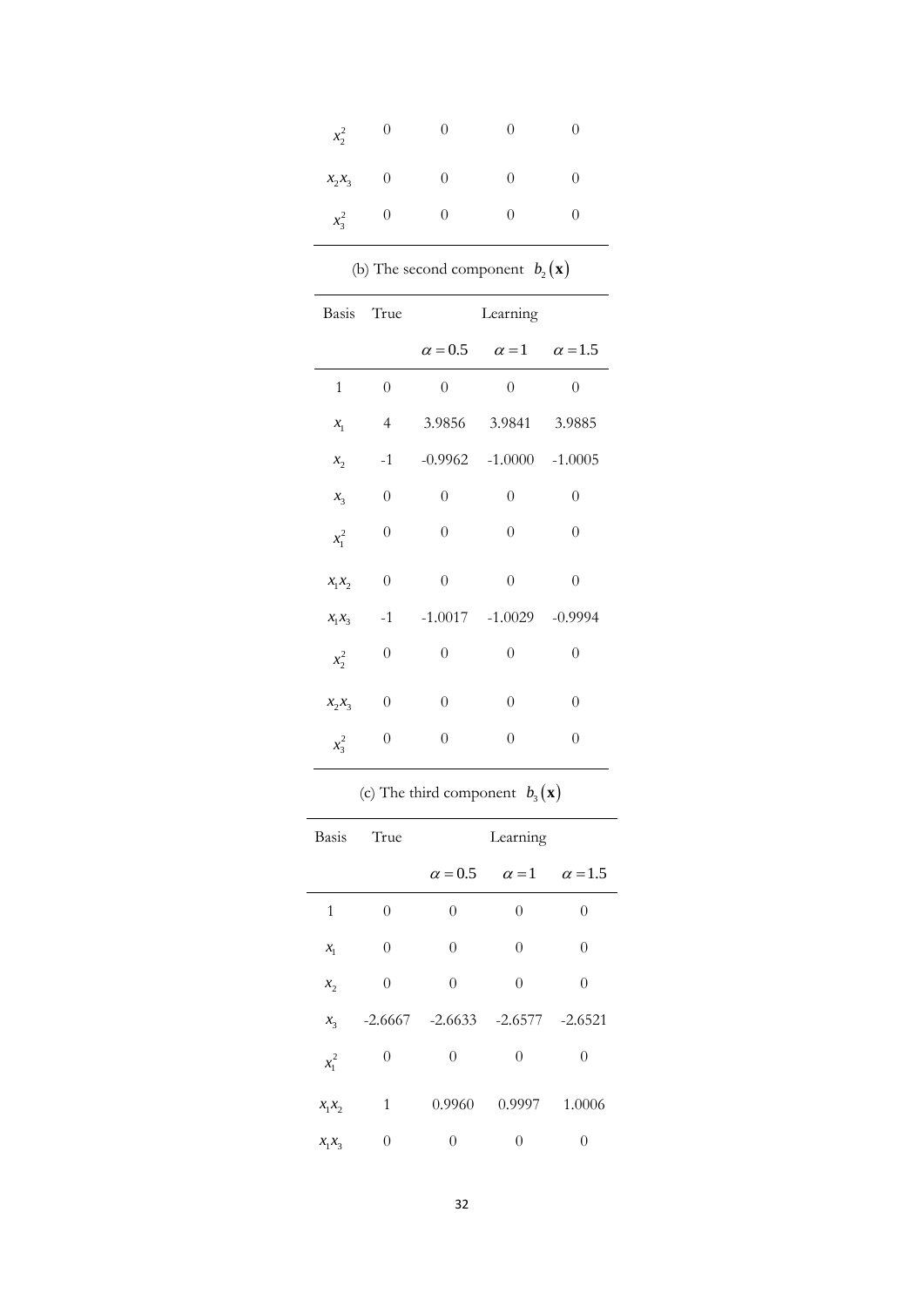| $x_2^2$  | O | $\cup$   |                  |   |
|----------|---|----------|------------------|---|
| $x_2x_3$ | 0 | O        | $\left( \right)$ | 0 |
| $x_3^2$  | 0 | $\theta$ | $\theta$         | 0 |

Table 10. Identified diffusion term for the three-dimensional Lorenz system

Basis True Learning  $\alpha = 0.5$   $\alpha = 1$   $\alpha = 1.5$ 1 2 2.0092 2.2601 2.0997 1 *x* 0 0 0 0  $x_{2}$  $0 \qquad 0 \qquad 0 \qquad 0$  $\mathcal{X}^{}_{3}$ 2 1.9961 1.9893 1.9863  $x_1^2$  $0\qquad 0.0998 \qquad \ 0 \qquad \quad \ 0$  $x_1 x_2$ 0 -0.1996 0 0  $x_1 x_3$ 0 0 0 0  $x_2^2$  $0\qquad 0.0996 \qquad \quad 0 \qquad \quad \quad 0$  $x_2 x_3$ 0 0 0 0  $x_3^2$ 1 0.9977 0.9935 0.9927

(a) The first component  $a_{11}(\mathbf{x})$ 

(b) The second component  $a_{12}(\mathbf{x})$ 

| Basis True |                | Learning |                                            |                  |
|------------|----------------|----------|--------------------------------------------|------------------|
|            |                |          | $\alpha = 0.5$ $\alpha = 1$ $\alpha = 1.5$ |                  |
| 1          | 0              | $\theta$ | 0                                          | $\left( \right)$ |
| $x_{1}$    | $\overline{0}$ | $\theta$ | $\theta$                                   | $\theta$         |
| $x_{2}$    | $\mathbf{1}$   | 0.9977   | 0.9954                                     | 0.9935           |
| $x_{3}$    | $\theta$       | $\theta$ | $\theta$                                   | 0                |
| $x_1^2$    | $\theta$       | $\theta$ | $\Omega$                                   | 0                |
| $x_1x_2$   | 0              | 0        | $\Omega$                                   | 0                |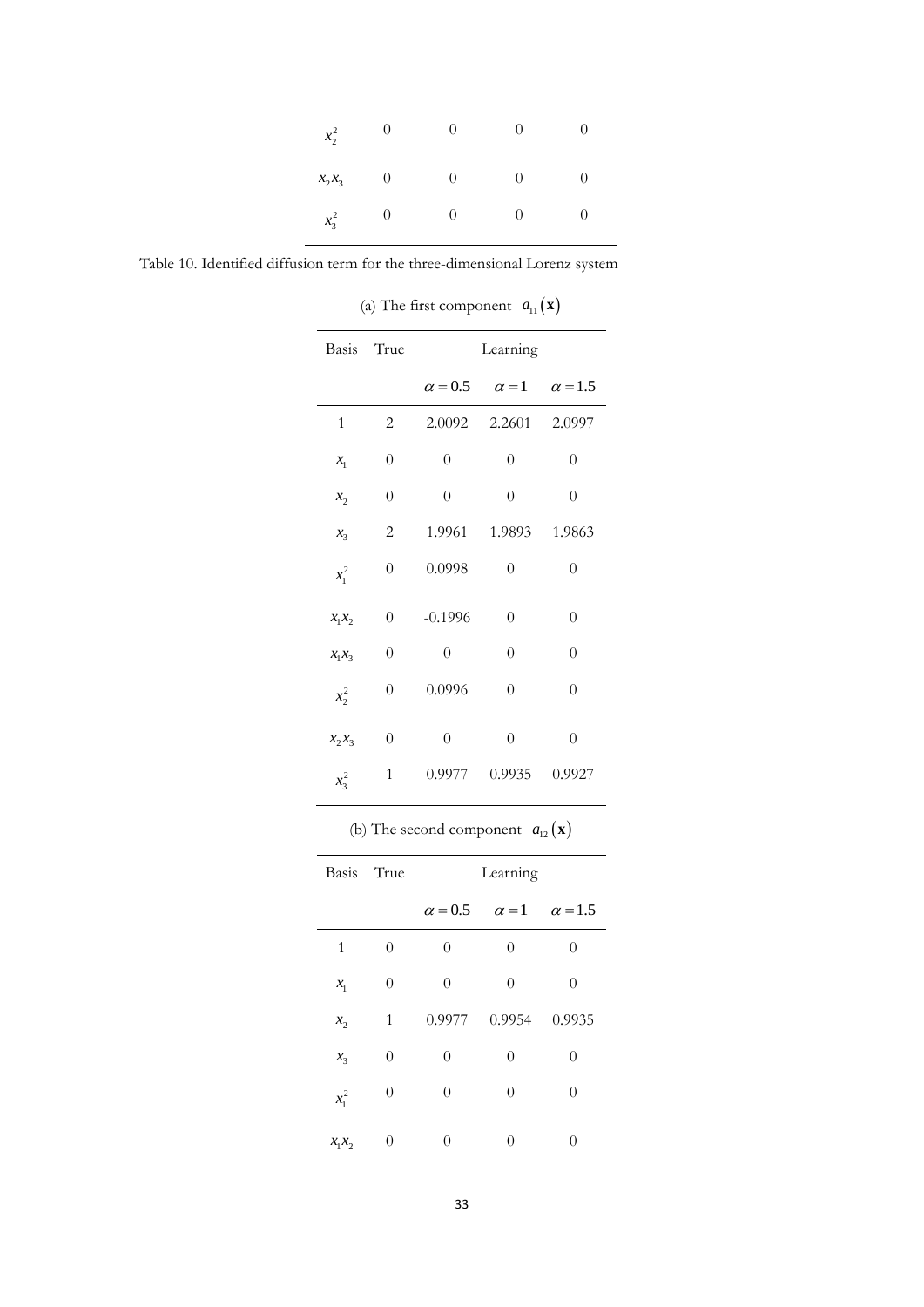| $x_1x_3$ | 0 | $\theta$         | 0 | 0                |
|----------|---|------------------|---|------------------|
| $x_2^2$  | 0 | 0                | 0 | $\left( \right)$ |
| $x_2x_3$ | 0 | 0                | 0 | 0                |
| $x_3^2$  | 0 | $\left( \right)$ | 0 |                  |

| (c) The third component $a_{13}(\mathbf{x})$ |                  |                  |                  |                             |
|----------------------------------------------|------------------|------------------|------------------|-----------------------------|
| Basis                                        | True             |                  | Learning         |                             |
|                                              |                  | $\alpha = 0.5$   |                  | $\alpha = 1$ $\alpha = 1.5$ |
| $\mathbf{1}$                                 | $\overline{0}$   | $\overline{0}$   | $\overline{0}$   | $\boldsymbol{0}$            |
| $x_{\!\scriptscriptstyle 1}$                 | $\boldsymbol{0}$ | $\overline{0}$   | $\overline{0}$   | $\boldsymbol{0}$            |
| $x_{2}$                                      | $\boldsymbol{0}$ | $\boldsymbol{0}$ | $\overline{0}$   | $\theta$                    |
| $x_{3}$                                      | $\overline{0}$   | $\overline{0}$   | $\overline{0}$   | $\boldsymbol{0}$            |
| $x_1^2$                                      | $\boldsymbol{0}$ | $\boldsymbol{0}$ | 0                | $\boldsymbol{0}$            |
| $x_1x_2$                                     | $\boldsymbol{0}$ | $\overline{0}$   | $\boldsymbol{0}$ | $\overline{0}$              |
| $x_1x_3$                                     | $\boldsymbol{0}$ | $\overline{0}$   | $\overline{0}$   | $\theta$                    |
| $x_2^2$                                      | $\boldsymbol{0}$ | $\boldsymbol{0}$ | 0                | $\boldsymbol{0}$            |
| $x_2x_3$                                     | $\overline{0}$   | $\overline{0}$   | $\overline{0}$   | $\overline{0}$              |
| $x_3^2$                                      | $\boldsymbol{0}$ | $\overline{0}$   | $\overline{0}$   | $\overline{0}$              |

(d) The fourth component  $a_{22}(\mathbf{x})$ 

| Basis True |                  | Learning                                   |          |          |
|------------|------------------|--------------------------------------------|----------|----------|
|            |                  | $\alpha = 0.5$ $\alpha = 1$ $\alpha = 1.5$ |          |          |
| 1          | $\theta$         | $\theta$                                   | $\theta$ | 0        |
| $x_{1}$    | 0                | $\theta$                                   | $\theta$ | $\theta$ |
| $x_{2}$    | $\overline{0}$   | $\theta$                                   | $\theta$ | $\theta$ |
| $x_3$      | $\boldsymbol{0}$ | $\theta$                                   | $\theta$ | $\theta$ |
| $x_1^2$    | $\boldsymbol{0}$ | $\theta$                                   | $\theta$ | $\theta$ |
| $x_1x_2$   | $\overline{0}$   | $\Omega$                                   | $\Omega$ | 0        |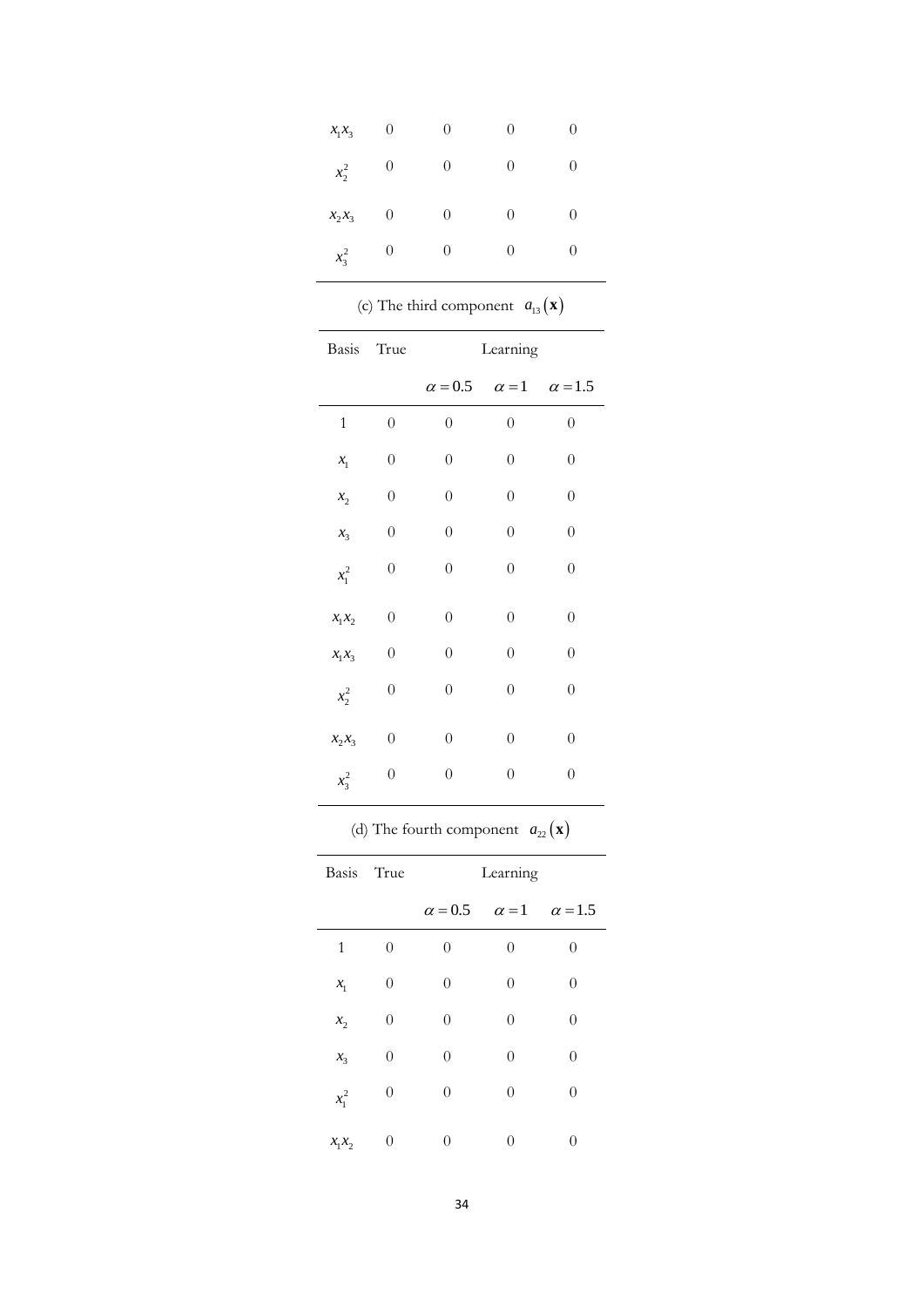| $x_1x_3$ | $\theta$ | $\left( \right)$ |                  | 0                 |
|----------|----------|------------------|------------------|-------------------|
| $x_2^2$  | 1        | 1.0127           | 1.0060           | 0.9385            |
| $x_2x_3$ | $\theta$ | $\theta$         | $\left( \right)$ | $\left( \right)$  |
| $x_3^2$  | 0        | $\left( \right)$ |                  | $\mathbf{\Omega}$ |

(e) The fifth component  $a_{23}(\mathbf{x})$ 

|              | Basis True       | Learning                                   |                  |                  |
|--------------|------------------|--------------------------------------------|------------------|------------------|
|              |                  | $\alpha = 0.5$ $\alpha = 1$ $\alpha = 1.5$ |                  |                  |
| $\mathbf{1}$ | $\overline{0}$   | $\overline{0}$                             | $\overline{0}$   | $\overline{0}$   |
| $x_{1}$      | $\overline{0}$   | $\overline{0}$                             | $\overline{0}$   | $\overline{0}$   |
| $x_{2}$      | $\overline{0}$   | $\overline{0}$                             | $\overline{0}$   | $\overline{0}$   |
| $x_{3}$      | $\overline{0}$   | $\overline{0}$                             | $\boldsymbol{0}$ | $\overline{0}$   |
| $x_1^2$      | $\boldsymbol{0}$ | $\boldsymbol{0}$                           | $\boldsymbol{0}$ | $\boldsymbol{0}$ |
| $x_1x_2$     | $\boldsymbol{0}$ | $\boldsymbol{0}$                           | $\boldsymbol{0}$ | $\boldsymbol{0}$ |
| $x_1x_3$     | $\overline{0}$   | $\boldsymbol{0}$                           | $\overline{0}$   | $\overline{0}$   |
| $x_2^2$      | $\boldsymbol{0}$ | $\boldsymbol{0}$                           | $\boldsymbol{0}$ | $\boldsymbol{0}$ |
| $x_2x_3$     | $\boldsymbol{0}$ | $\overline{0}$                             | $\overline{0}$   | $\boldsymbol{0}$ |
| $x_3^2$      | $\overline{0}$   | $\overline{0}$                             | $\boldsymbol{0}$ | $\boldsymbol{0}$ |

(f) The sixth component  $a_{33}(\mathbf{x})$ 

| Basis True |                | Learning       |                             |          |
|------------|----------------|----------------|-----------------------------|----------|
|            |                | $\alpha = 0.5$ | $\alpha = 1$ $\alpha = 1.5$ |          |
| 1          | $\overline{0}$ | $\theta$       | $\theta$                    | 0        |
| $x_{1}$    | 0              | $\theta$       | $\theta$                    | $\theta$ |
| $x_{2}$    | $\overline{0}$ | $\theta$       | $\theta$                    | $\theta$ |
| $x_{3}$    | 0              | $\theta$       | $\theta$                    | $\theta$ |
| $x_1^2$    | $\mathbf{1}$   | 1.0076         | 1.0028                      | 0.9327   |
| $x_1x_2$   | 0              | 0              | 0                           | 0        |